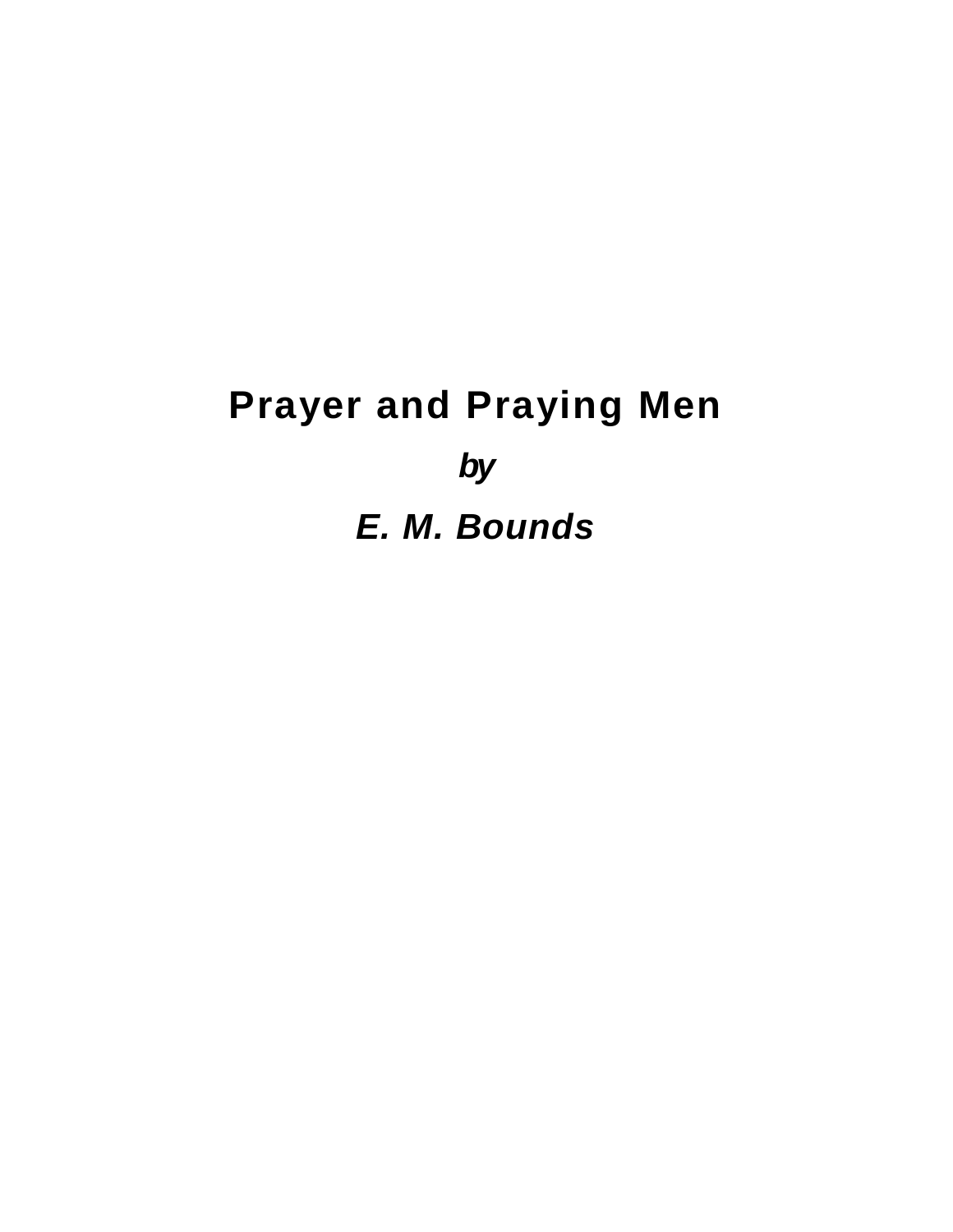### **PRAYER AND PRAYING MEN**

#### **INTRODUCTION**

Rev. Edward McKendrie Bounds was passionately devoted to his beloved Lord and Saviour Jesus Christ. His devotion was extraordinary in that he was praying and writing about Him all the time, except during the hours of sleeping.

God gave Bounds an enlargedness of heart and an insatiable desire to do service for Him. To this end he enjoyed what I am pleased to term a transcendent inspiration, else he could never have brought out of his treasury things new and old far exceeding anything we have known or read in the last half century.

Bounds is easily the Betelguese of the devotional sky. There is no man that has lived since the days of the apostles that has surpassed him in the depths of his marvelous research into the Life of Prayer.

He was busily engaged in writing on his manuscripts when the Lord said unto him, "Well done, thou good and faithful servant, enter thou into the joys of thy Lord." His letters would often come to me in Brooklyn, N.Y., in 1911, 1912 and 1913, saying, 'Pray for me that God will give me new nerves and new visions to finish the manuscripts."

Wesley was of the sweetest and most forgiving disposition, but when aroused he was a man of the "keenest penetration with a gift of speech that bit like the stroke of a whip." Bounds was meek and humble, and never did we know him to retaliate upon any of his enemies. He cried over them and wept praying for them early and late.

Wesley was easily gulled. "My brother," said Charles, on one occasion in disgusting accents, "was, I believe, born for the benefit of knaves." No man could impose on Bounds' credulity. He was a diagnostician of rare ability. Bounds shied away from all frauds in profession, and would waste no time upon them.

Wesley was preaching and riding all day. Bounds was praying and writing day and night. Wesley would not allow any misrepresentation of his doctrinal positions in his late years. Bounds in this respect was very much like him.

Wesley came to his fame while yet alive. He was always in the public eye. Bounds, while editing a *Christian Advocate* for twelve years, was little known out of his church.

Wesley at eighty-six could still preach on the streets for thirty minutes. Bounds was able at seventy-five in the first hour of the fourth watch to pray for three hours upon his knees.

Wesley, at the time of his death had enjoyed fifty-six years of preferment. His name was on every tongue. Christianity was born again in England under his mighty preaching and organization. Bounds was comparatively unknown for fifty years but will recover the "lost and forgotten secret of the church" in the next fifty years.

Wesley's piety and genius and popularity flowed from his early life like a majestic river. Bounds' has been dammed up, but now it is beginning to sweep with resistless force and ere long he will be the mighty Amazon of the devotional world.

Henry Crabbe Robinson said in his diary when he heard Wesley preach at Colchester, "He stood in a wide pulpit and on each side of him stood a minister, and the two held him up. His voice was feeble and he could hardly be heard, but his reverend countenance, especially his long white locks, formed a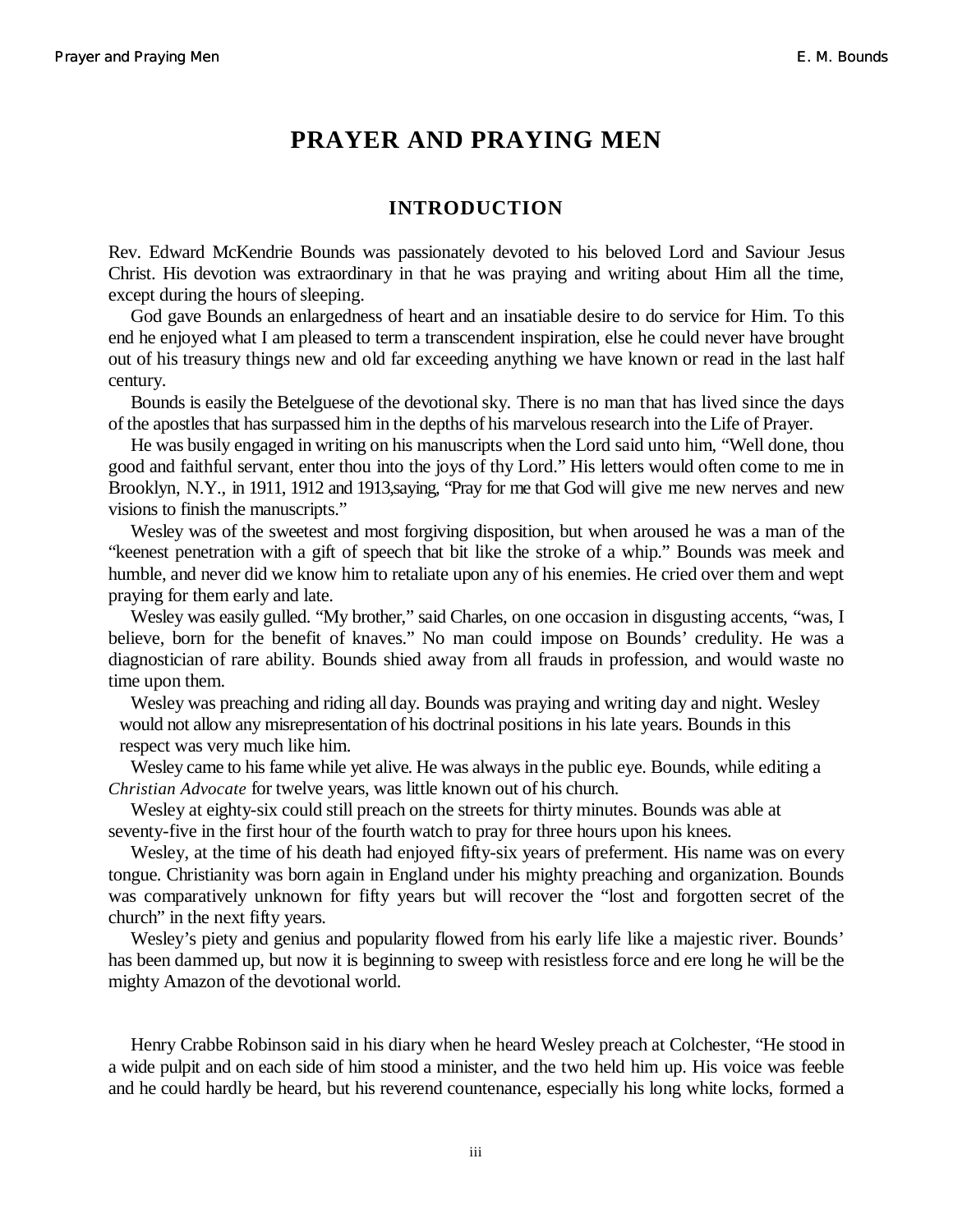picture never to be forgotten." The writer of these lines gave up his pulpit in Brooklyn in 1912 to Rev. E. M. Bounds just ten months before his death. His voice was feeble and his periods were not rounded out. His sermon was only twenty minutes long, when he quietly came to the end and seemed exhausted.

Wesley had sufficient money and to spare during all his career. Bounds did not care for money. He did not depreciate it; he considered it the lowest order of power.

Wesley died with "an eye beaming and lips breaking into praise." "The best of all is God with us," Bounds wrote the writer of these lines. "When He is ready I am ready; I long to taste the joys of the heavenlies."

Wesley said, "The World is my parish." Bounds prayed as if the universe was his zone.

Wesley was the incarnation of unworldliness, the embodiment of magnanimity. Bounds was the incarnation of unearthliness, humility and self-denial. Wesley will live in the hearts of saints for everlasting ages. Bounds eternally.

Wesley sleeps in City Road Chapel grounds, among his "bonny dead," under marble, with fitting tribute chiseled in prose, awaiting the Resurrection. Bounds sleeps in Washington, Georgia, cemetery, without marble covering, awaiting the Bridegroom's coming.

These two men held ideals high and dear beyond the reach of other men. Has this race of men entirely gone out of the world now that they are dead? Let us pray.

> Homer W. Hodge Brooklyn N.Y.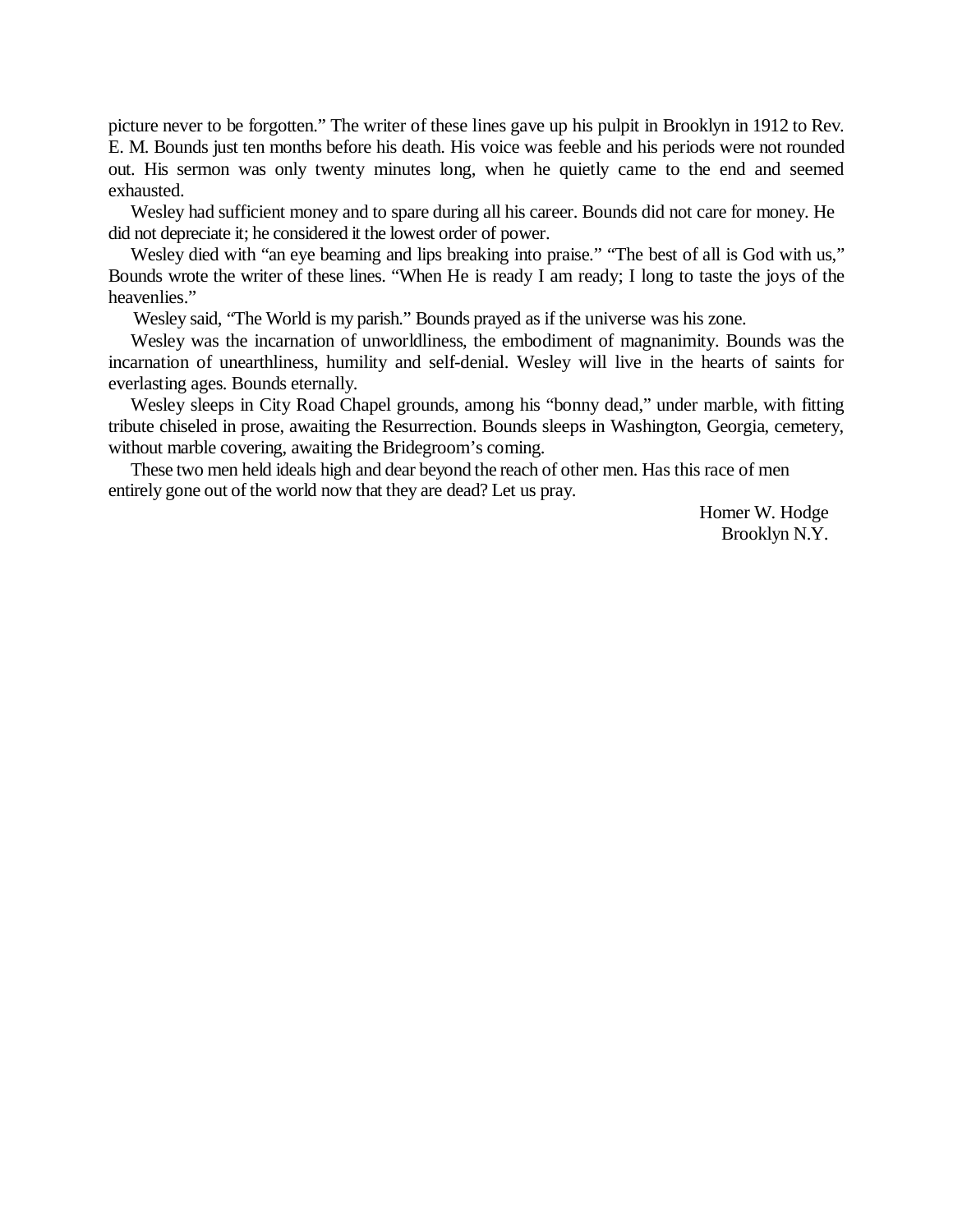#### **I. PRAYING SAINTS OF THE OLD TESTAMENTS**

*The Holy Spirit will give to the praying saint the brightness of an immortal hope, the music of a deathless song, in His baptism and communion with the heart, He will give sweeter and more enlarged visions of heaven until the taste for other things will pall, and other visions will grow dim and distant. He will put notes of other worlds in human hearts until all earth's music is discord and songless.*—Rev. E. M. Bounds

Old Testament history is filled with accounts of praying saints. The leaders of Israel in those early days were noted for their praying habits. Prayer is the one thing which stands out prominently in their lives.

To begin with, note the incident in Joshua 10, where the very heavenly bodies were made subject to prayer. A prolonged battle was on between the Israelites and their enemies, and when night was rapidly coming on, and it was discovered that a few more hours of daylight were needful to ensure victory for the Lord's hosts, Joshua, that sturdy man of God, stepped into the breach, with prayer. The sun was too rapidly declining in the west for God's people to reap the full fruits of a noted victory, and Joshua, seeing how much depended upon the occasion, cried out in the sight and in the hearing of Israel, "Sun, stand thou still upon Gideon, and thou moon in the Valley of Ajalon." And the sun actually stood still and the moon stopped on her course at the command of this praying man of God, till the Lord's people had avenged themselves upon the Lord's enemies.

Jacob was not a strict pattern of righteousness, prior to his all-night praying. Yet he was a man of prayer and believed in the God of prayer. So we find him swift to call upon God in prayer when he was in trouble. He was fleeing from home fearing Esau, on his way to the home of Laban, a kinsman. As night came on, he lighted on a certain place to refresh himself with sleep, and as he slept he had a wonderful dream in which he saw the angels of God ascending and descending on a ladder which stretched from earth to heaven. It was no wonder when he awoke he was constrained to exclaim, "Surely the Lord is in this place and I knew it not."

Then it was he entered into a very definite covenant with Almighty God, and in prayer vowed a vow unto the Lord, saying, "If God will be with me, and will keep me in this way that I go, and will give me bread to eat and raiment to put on, so that I come again to my father's house in peace; and shall the Lord be my God, and this stone which I have set for a pillar shall be God's house; and of all that thou shalt give me, I will surely give one-tenth unto thee."

With a deep sense of his utter dependence upon God, and desiring above all the help of God, Jacob conditioned his prayer for protection, blessing and guidance by a solemn vow. Thus Jacob supported his prayer to God by a vow.

Twenty years had passed while Jacob tarried at the house of Laban, and he had married two of his daughters and God had given him children. He had increased largely in wealth, and he resolved to leave that place and return home to where he had been reared. Nearing home it occurred to him that he must meet his brother Esau, whose anger had not abated notwithstanding the passage of many years. God, however, had said to him, "Return to thy father's house and to thy kindred, and I will be with thee." In this dire emergency doubtless God's promise and his vow made long ago came to his mind, and he took himself to an all-night season of prayer. Here comes to our notice that strange, inexplicable incident of the angel struggling with Jacob all night long, till Jacob at last obtained the victory. "I will not let thee go except thou bless me." And then and there, in answer to his earnest, pressing and importunate praying, he was richly blessed personally and his name was changed. But even more than that, God went ahead of Jacob's desire, and strangely moved upon the angry nature of Esau, and lo and behold, when Jacob met him next day, Esau's anger had entirely abated, and he vied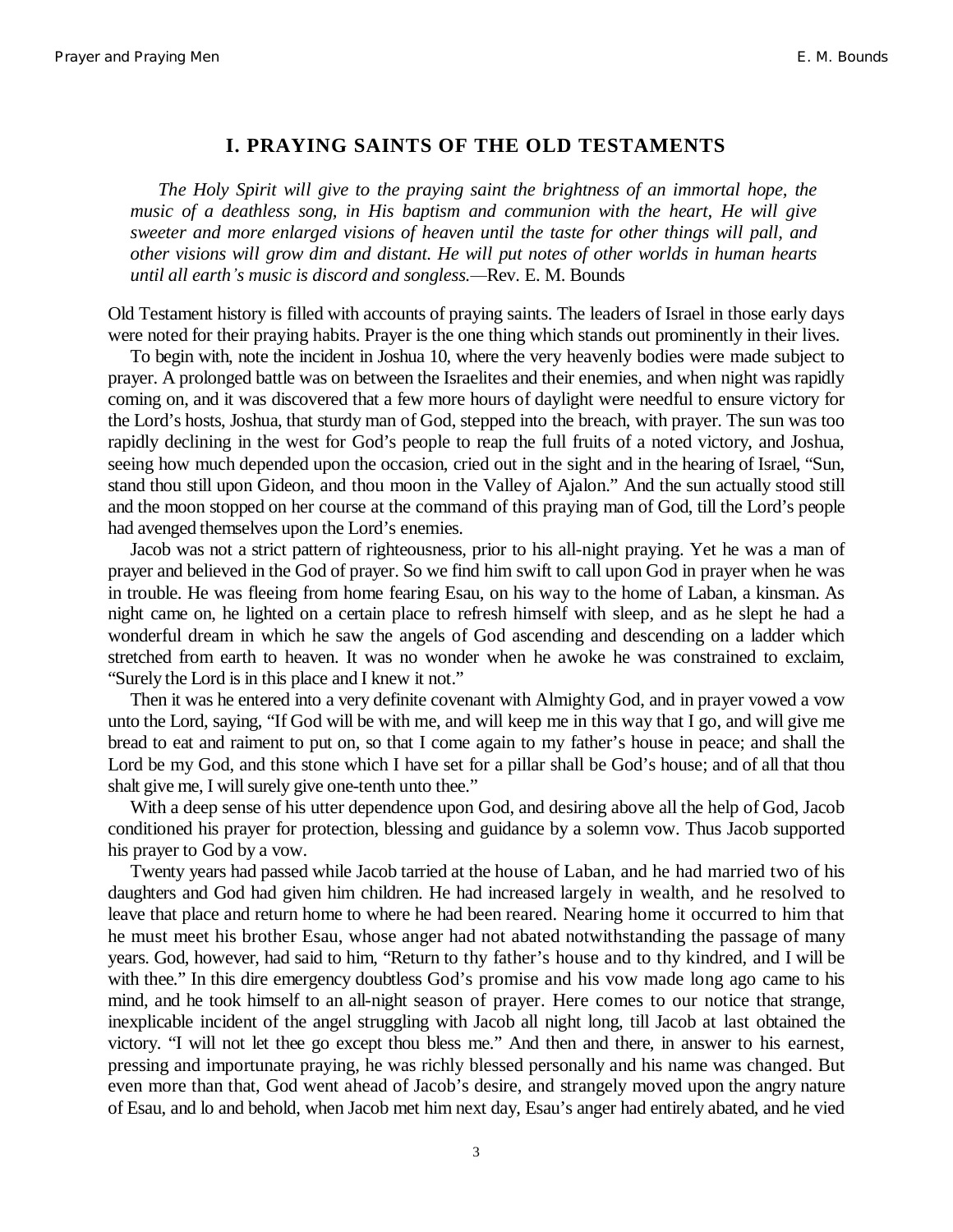with Jacob in showing kindness to his brother who had wronged him. No explanation of this remarkable change in the heart of Esau is satisfactory which leaves out prayer.

Samuel, the mighty intercessor in Israel and a man of God, was the product of his mother's prayer. Hannah is a memorable example of the nature and benefits of importunate praying. No son had been born to her and she yearned for a man child. Her whole soul was in her desire. So she went to the house of worship, where Eli, the priest of God, was, and staggering under the weight of which bore down on her heart she was beside herself and seemed to be really intoxicated. Her desires were too intense for articulation. "She poured out her soul in prayer before the Lord." Insuperable natural difficulties were in the way, but she "multiplied her praying," as the passage means, till her Godlightened heart and her bright face recorded the answer to her prayers, and Samuel was hers by a conscious faith and a nation was restored by faith.

Samuel was born in answer to the vowful prayer of Hannah, for the solemn covenant which she made with God if He would grant her request must not be left out of the account in investigating this incident of a praying woman and the answer she received. It is suggestive in James 5:15 that "The prayer of faith shall save the sick," the word translated means a vow. So that prayer in its highest form of faith is that prayer which carries the whole man as a sacrificial offering. Thus devoting the whole man himself, and his all, to God in a definite, intelligent vow, never to be broken, in a quenchless and impassioned desire for heaven—such an attitude of self-devotement to God mightily helps praying. Samson is somewhat of a paradox when we examine his religious character. But amid all his faults, which were grave in the extreme, he knew the God who hears prayer and he knew how to talk to God.

No farness to which Israel had gone, no depth to which Israel had fallen, no chains however iron with which Israel was bound but that their cry to God easily spanned the distance, fathomed the depths, and broke the chains. It was the lesson they were ever learning and always forgetting, that prayer always brought God to their deliverance, and that there was nothing too hard for God to do for His people. We find all of God's saints in straits at different times in some way or another. Their straits are, however, often the heralds of their great triumphs. But for whatever cause their straits come, or of what kind soever, there is no strait of any degree of direness or from any source whatsoever of any nature whatsoever, from which prayer could not extricate them. The great strength of Samson does not relieve him nor extricate him out of his straits. Read what the Scriptures say:

*³And when he came unto Lehi, the Philistines shouted against him; and the Spirit of the Lord came mightily upon him, and the cords that were upon his arms became as flax that was burnt with fire, and his bands loosed from off his hands.*

*³And he found a new jawbone of an ass, and put forth his hand, and took it, and slew a thousand men therewith.*

*³And Samson said, With the jawbone of an ass, heaps upon heaps, with the jawbone of an ass have I slain a thousand men.*

*³And it came to pass when he had made an end of speaking, that he cast away the jawbone out of his hand, and called that place Ramath-Lehi.*

*³And he was sore athirst, and called on the Lord, and said, Thou hast given this great deliverance into the hand of thy servant, and now shall I die of thirst, and fall into the hand of the uncircumcised?*

*³But God clave a hollow place that was in the jaw, and there came water thereout; and when he had drunk, his spirit came again and he revived.´*

We have another incident in the case of this strange Old Testament character, showing how, when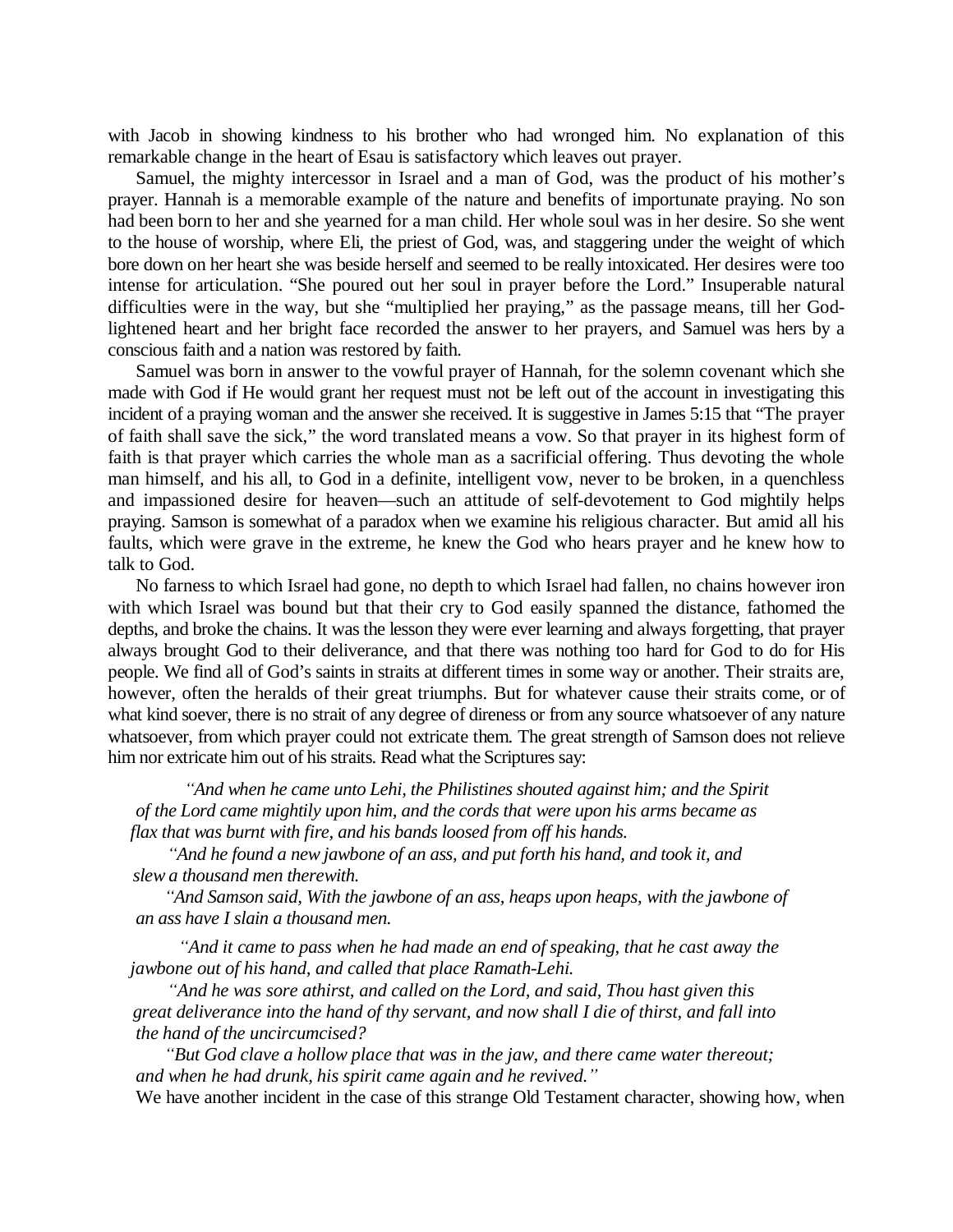in great straits, their minds involuntarily turned to God in prayer. However irregular in life they were, however far from God they departed, however sinful they might be when trouble came upon these men, they invariably called upon God for deliverance, and, as a rule, when they repented God heard their cries and granted their requests. This incident comes at the close of Samson's life, and shows us how his life ended.

Read the record as found in Judges 16. Samson had formed an alliance with Delilah, a heathen woman, and she, in connivance with the Philistines, sought to discover the source of his immense strength. Three successive times she failed, and at last by her persistence and womanly arts persuaded Samson to divulge to her the wonderful secret. So in an unsuspecting hour he disclosed to her the fact that the source of his strength was in his hair which had never been cut; and she deprived him of his great physical power by cutting off his hair. She called for the Philistines, and they came and put out his eyes and otherwise mistreated him.

On an occasion when the Philistines were gathered together to offer a great sacrifice to Dagon, their idol god, they called for Samson to make sport for them. And the following is the account as he stood there presumably the laughing-stock of these enemies of his and of God.

*³And Samson said unto the lad that held him by the hand, Suffer me that I may feel the pillars whereupon the house standeth, that I may lean upon them.*

*³Now the house was full of men and women; and all the lords of the Philistines were there; and there were upon the roof about three thousand men and women, that beheld while Samson made sport.*

*³And Samson called unto the Lord and said, O Lord God, remember me, I pray thee, and strengthen me, I pray thee, only this once, my God, that I may be at once avenged of the Philistines for my two eyes. And Samson took hold of the two middle pillars upon which the house stood, and on which it was borne up, of the one with his right hand and of the other with his left.*

*³And Samson said, Let me die with the Philistines. And he bowed himself with all his might, and the house fell upon the lords, and upon all the people that were there within. So the dead which he slew at his death were more than they which he slew in his life.´*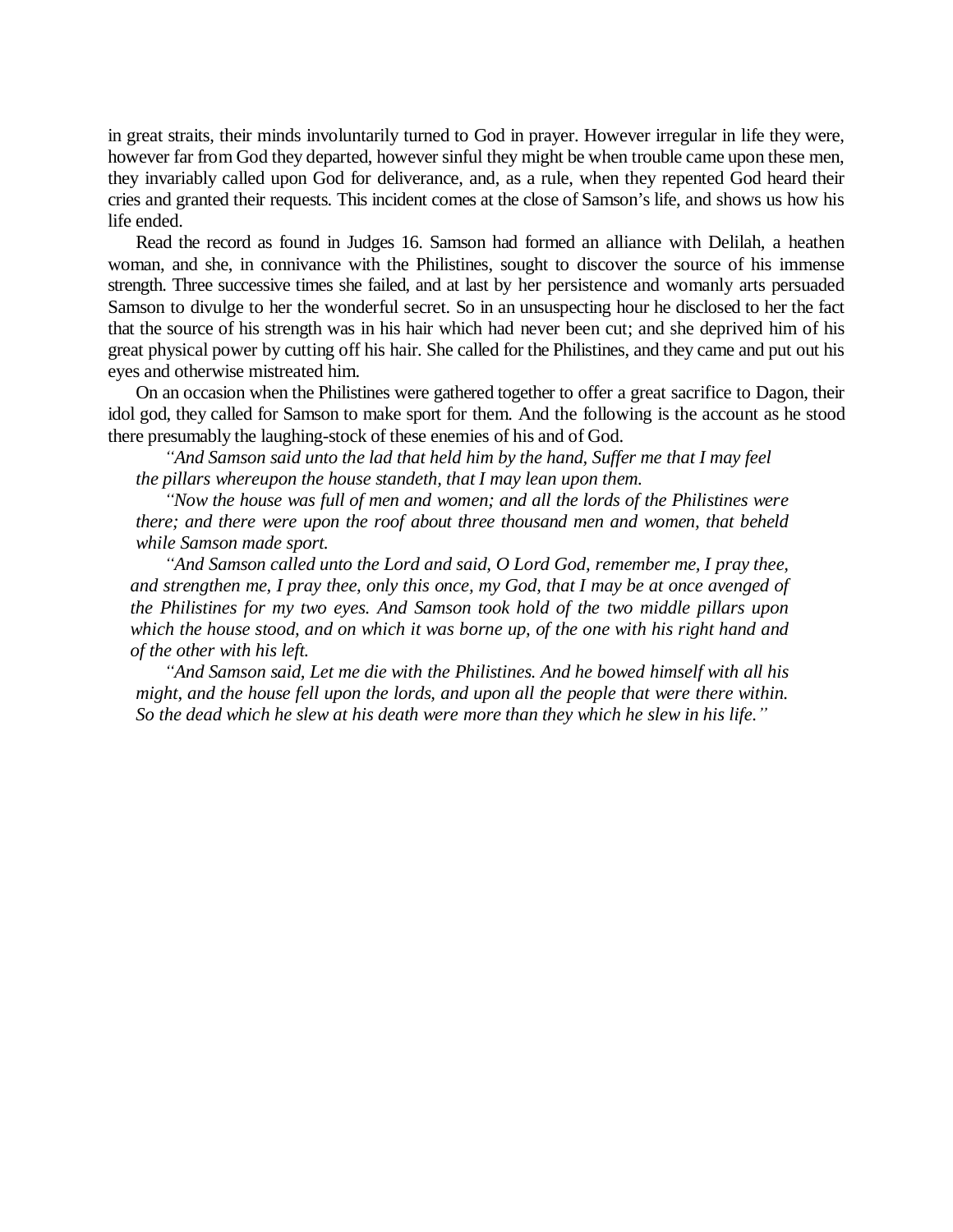#### **II. PRAYING SAINTS OF THE OLD TESTAMENTS** *(Continued)*

*Bishop Lambeth and Wainwright had a great M. E. Mission in Osaka, Japan. One day the order came from high up that no more meetings would be allowed in the city by Protestants. Lambeth and Wainwright did all they could but the high officials were obstinate and unrelenting. They then retired to the room of prayer. Supper time came and the Japanese girl came to summon them to their meal, but she fell under the power of prayer. Mrs. Lambeth came to find what the matter was and fell under the same power. They then rose and went to the mission hall and opened it: and at once commenced meeting. God fell upon the assembly and two of the sons of the city officials came to the altar and were saved. Next morning one of the officials in authority came to the mission and said, ³Go on with your meetings, you will not be interrupted.*<sup> $\alpha$ *</sup> The Osaka daily paper came out with box car letters saying, "THE*</sup> *CHRISTIAN*<sup>*'S GOD CAME TO TOWN LAST NIGHT*.<sup>*"*</sup>—Rev. H. C. Morrison.</sup>

Jonah, the man who prayed in the fish's belly, brings to view another remarkable instance of these Old Testament worthies who were given to prayer. This man Jonah, a prophet of the Lord, was a fugitive from God and from the place of duty. He had been sent on a mission of, warning to wicked

Nineveh, and had been commanded to cry out against them, "for their wickedness is come up before me," said God. But Jonah, through fear or otherwise, declined to obey God, and took passage on a ship for Tarshish, fleeing from God. He seems to have overlooked the plain fact that the same God who had sent him on that alarming mission had His eye upon him as he hid himself on board that vessel. A storm arose as the vessel was on its way to Tarshish, and it was decided to throw Jonah overboard in order to appease God and to avert the destruction of the boat and of all on board. But God was there as He had been with Jonah from the beginning. He had prepared a great fish to swallow Jonah, in order to arrest him, to defeat him in his flight from the post of duty, and to save Jonah that he might help to carry out the purposes of God.

It was Jonah who was in the fish's belly, in that great strait, and passing through a strange experience, who called upon God, who heard him and caused the fish to vomit him out on dry land. What possible force could rescue him from this fearful place? He seemed hopelessly lost, in "the belly of hell," as good as dead and damned. But he prays—what else can he do? And this is just what he had been accustomed to do when in trouble before.

*³I cried by reason of my affliction unto the Lord, and he heard me; out of the belly of hell cried I, and thou heardst my voice.´*

And the Lord spake unto the fish, and it vomited out Jonah upon the dry land.

Like others he joined prayer to a vow he had made, for he says in his prayer, "But I will sacrifice unto thee with the voice of thanksgiving; I will pay that that I have vowed. Salvation is of the Lord."

Prayer was the mighty force which brought Jonah from "the belly of hell." Prayer, mighty prayer, has secured the end. Prayer brought God to the rescue of unfaithful Jonah, despite his sin of fleeing from duty, and God could not deny his prayer. Nothing is too hard for prayer because nothing is too hard for God.

That answered prayer of Jonah in the fish's belly in its mighty results became an Old Testament type of the miraculous power displayed in the resurrection of Jesus Christ from the dead. Our Lord puts His seal of truth upon the fact of Jonah's prayer and resurrection.

Nothing can be simpler than these cases of God's mighty deliverance. Nothing is plainer than that prayer has to do with God directly and simply. Nothing is clearer than that prayer has its only worth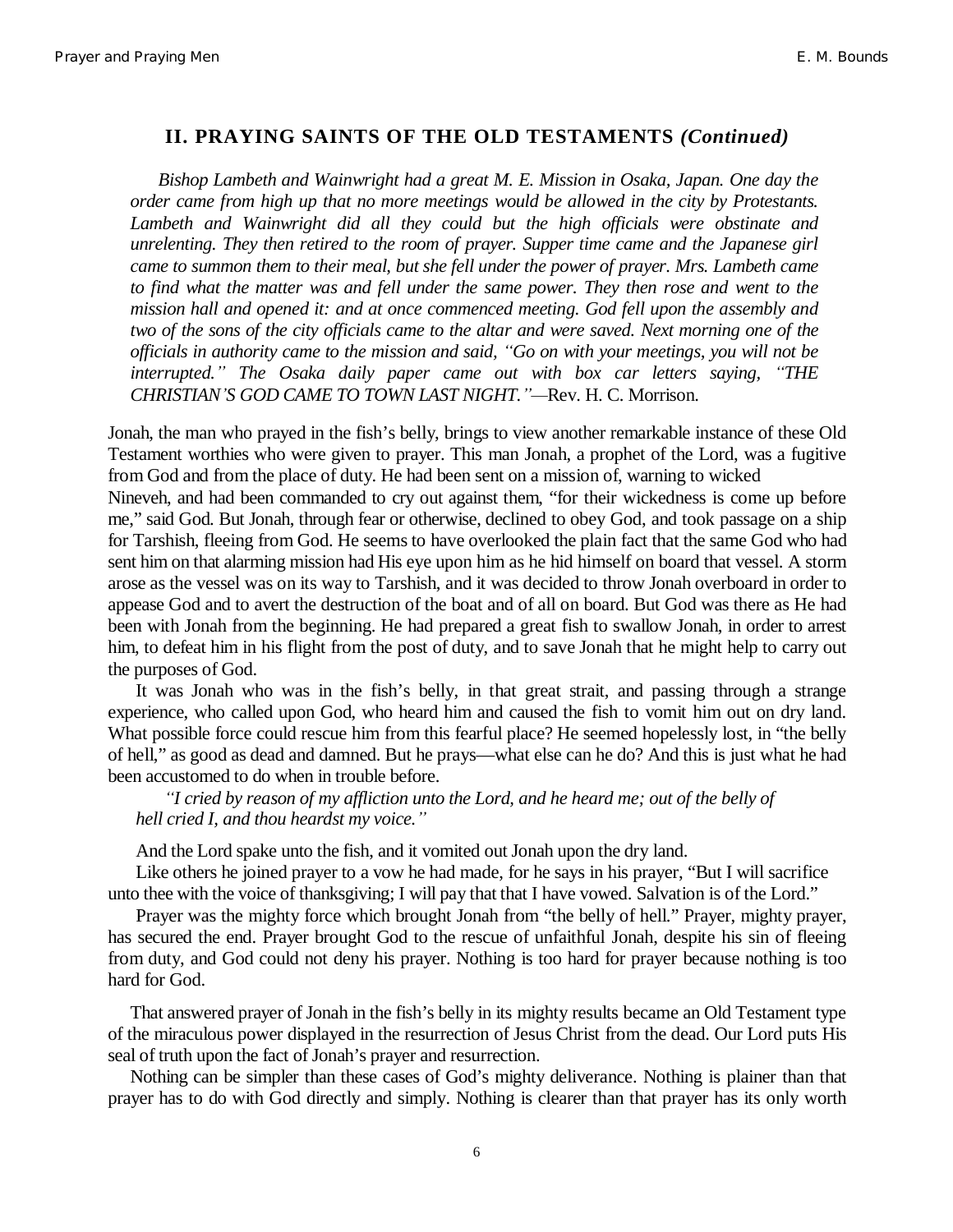and significance in the great fact that God hears and answers prayer. This the Old Testament saints strongly believed. It is the one fact that stands out continuously and prominently in their lives. They were essentially men of prayer.

How greatly we need a school to teach the art of praying! This simplest of all arts and mightiest of all forces is ever in danger of being forgotten or depraved. The further we get away from our mother's knees, the further do we get away from the true art of praying. All our after-schooling and our afterteachers unteach us the lessons of prayer. Men prayed well in Old Testament times because they were simple men and lived in simple times. They were childlike, lived in childlike times and had childlike faith.

In citing the Old Testament saints noted for their praying habits, by no means must David be overlooked, a man who preeminently was a man of prayer. With him prayer was a habit, for we hear him say, "Evening and morning and at noon will I pray and cry aloud." Prayer with the Sweet Psalmist of Israel was no strange occupation. He knew the way to God and was often found in that way. It is no wonder we hear his call so dear and impressive, "O come, let us worship and bow down; let us kneel before the Lord our Maker." He knew God as the one being who could answer prayer: "O thou that hearest prayer, to thee shall all flesh come."

When God smote the child born of Bathsheba, because David had by his grievous sins given occasion of the enemies of God to blaspheme, it is no surprise that we find him engaged in a week's prayer, asking God for the life of the child. The habit of his life asserted itself in this great emergency in his home, and we find him fasting and praying for the child to recover. The fact that God denied his request does not at all affect the question of David's habit of praying. Even though he did not receive what he asked for, his faith in God was not in the least affected. The fact is that while God did not give him the life of that baby boy, He afterward gave him another son, even Solomon. So that possibly the latter son was a far great blessing to him than would have been the child for whom he prayed.

In close connection with this season of prayer, we must not overlook David's penitential praying when Nathan, by command of God, uncovered David's two great sins of adultery and murder. At once David acknowledged his wickedness, saying unto Nathan, "I have sinned." And as showing his deep grief over his sin, his heart-broken spirit, and his genuine repentance, it is only necessary to read Psalm 51 where confession of sin, deep humiliation and prayer are the chief ingredients of the Psalm.

David knew where to find a sin-pardoning God, and was received back again and had the joys of salvation restored to him by earnest, sincere, penitential praying. Thus are all sinners brought into the divine favor, thus do they find pardon, and thus do they find a new heart.

The entire Book of Psalms brings prayer to the front, and prayer fairly bristles before our eyes as we read this devotional book of the Scriptures.

Nor must even Solomon be overlooked in the famous catalogue of men who prayed in Old Testament times. Whatever their faults, they did not forget the God who hears prayer nor did they cease to seek the God of prayer. While this wise man in his later life departed from God, and his sun set under a cloud, we find him praying at the commencement of his reign.

Solomon went to Gibeon to offer sacrifice, which always meant that prayer went in close companionship with sacrifice, and while there, the Lord appeared to Solomon in a vision by night, saying unto him, "Ask what I shall give thee." The sequel shows the material out of which Solomon's character was formed. What was his request?

*³O Lord my God, thou hast made thy servant king instead of my father; and I am but a little child; I know not how to go out or to come in.*

*³And thy servant is in the midst of thy people which thou hast chosen, a great people, that cannot be numbered nor counted for multitude.*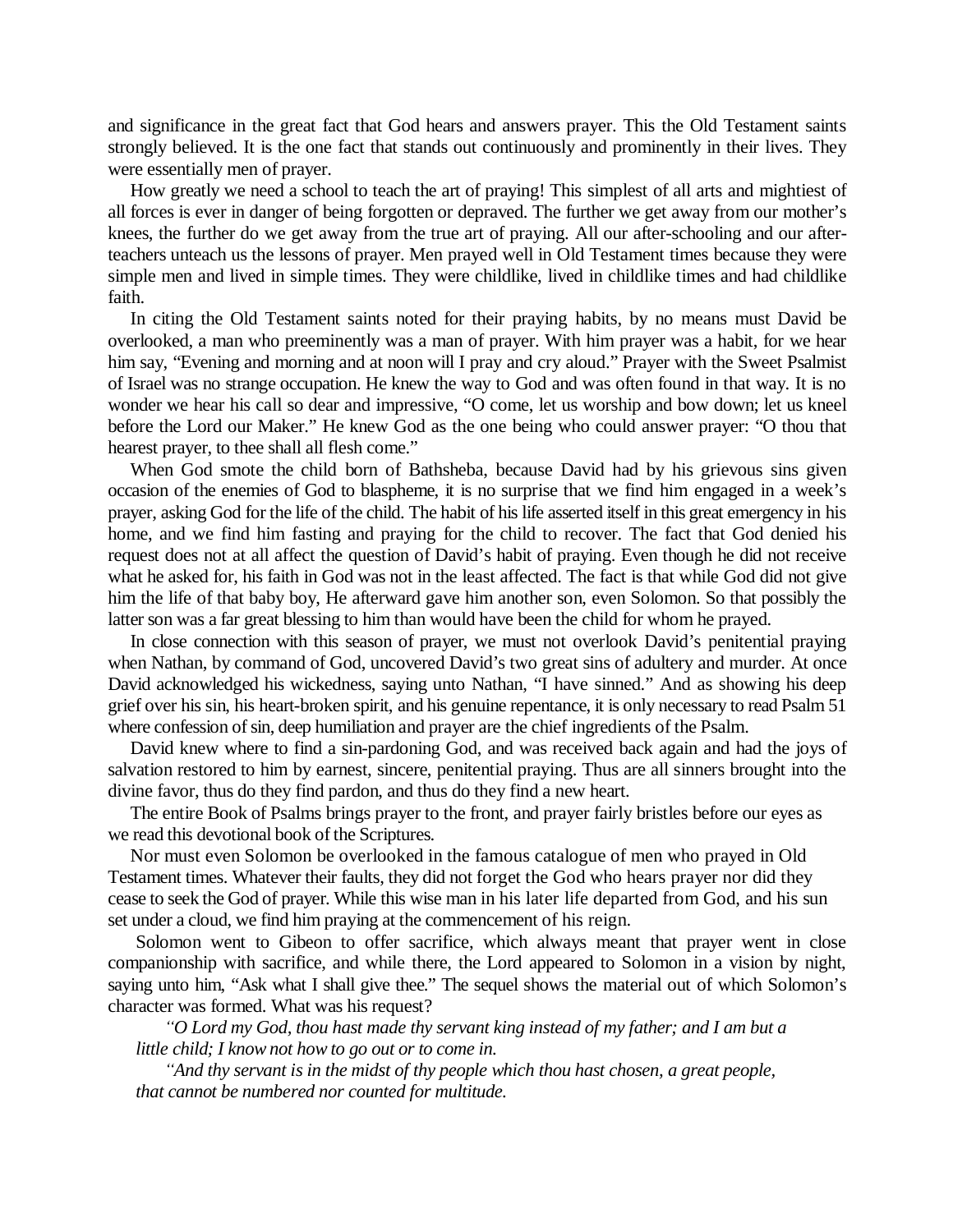*³Give therefore thy servant an understanding heart to judge thy people, that I may discern between good and bad; for who is able to judge this thy so great a people?´*

We do not wonder that it is recorded as a result of such praying:

*³And the speech pleased the Lord, that Solomon had asked this thing.*

*³And God said unto him, Because thou hast asked this thing, and hast not asked for thyself long life; neither hast asked riches for thyself, nor hast asked the life of thy enemies, but has asked for thyself understanding to discern judgment;*

*³Behold I have done according to thy word; Lo, I have given thee a wise and understanding heart; so that there was none like thee before thee, neither after thee shall any arise like unto thee.*

*³Also I have given thee that which thou hast not asked, both riches and honor; so that there shall not be any among the kings like unto thee all thy days.´*

What praying was this! What self-deprecation and simplicity! "I am but a little child." How he specified the one thing needful! And see how much more he received than that for which he asked!

Take the remarkable prayer at the dedication of the temple. Possibly this is the longest recorded prayer in God's Word. How comprehensive, pointed, intensive, it is! Solomon could not afford to lay the foundations of God's house in anything else but in prayer. And God heard this prayer as he heard him before, "And when Solomon had made an end of his praying, the fire came down from heaven, and the glory of the Lord filled the house," thus God attested the acceptance of this house of worship and of Solomon, the praying king.

The list of these Old Testament saints given to prayer grows as we proceed, and is too long to notice at length all of them. But the name of Isaiah, the great evangelical prophet, and that of Jeremiah, the weeping prophet, must not be left out of the account. Still others might be mentioned. These are sufficient, and with their names we may close the list. Let careful readers of the Old Scriptures keep the prayer question in mind, and they will see how great a place prayer occupied in the minds and lives of the men of those early days.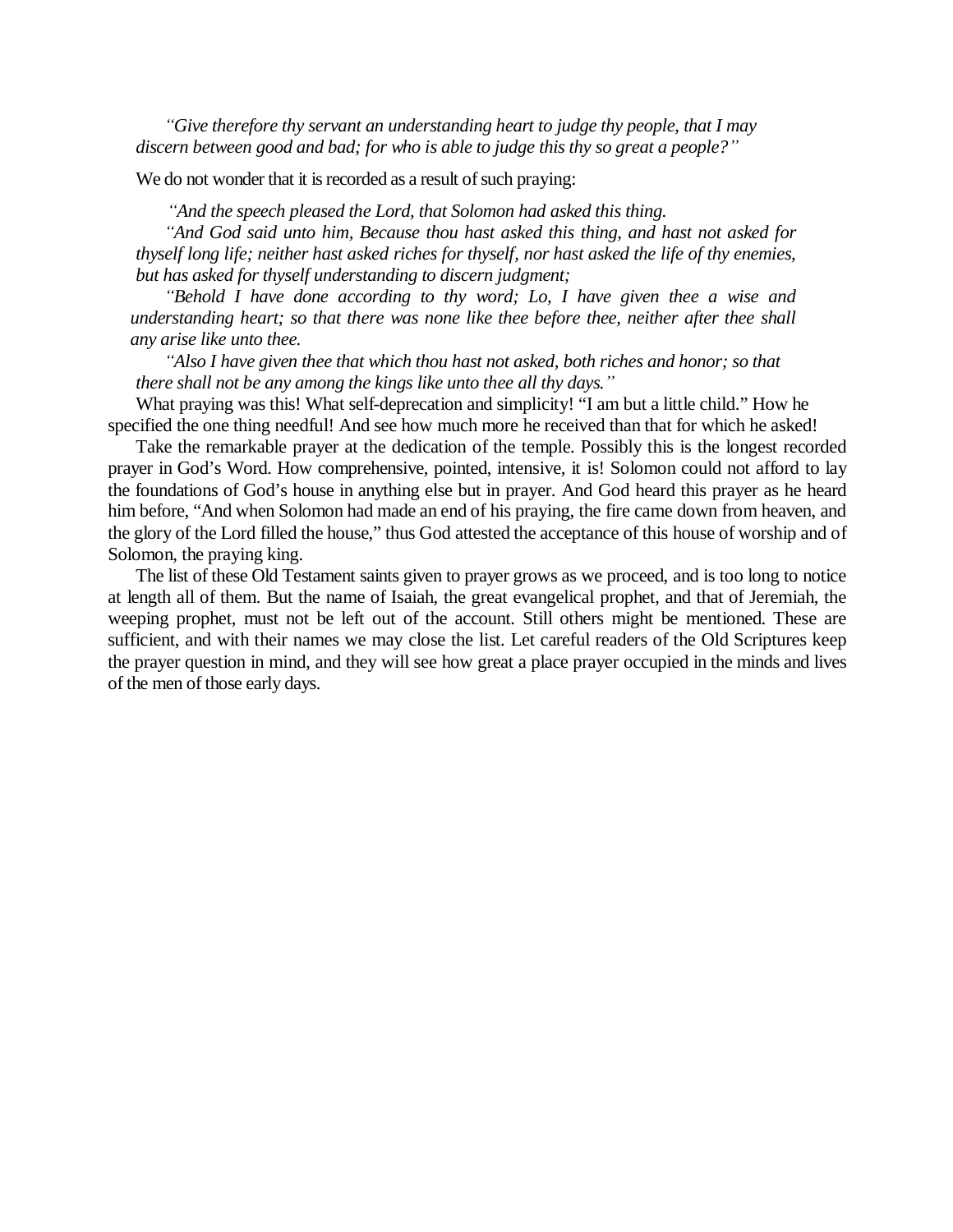#### **III. ABRAHAM, THE MAN OF PRAYER**

*Oh for determined men and women, who will rise early and really burn out for God. Oh for a faith that will sweep into heaven with the early dawning of the morning and have ships from a shoreless sea loaded in the soul¶s harbor ere the ordinary laborer has knocked the dew from his scythe or the huckster has turned from his pallet of straw to spread nature's treasures of fruit before the early buyers.²*Rev. Homer W. Hodge.

Abraham, the friend of God, was a striking illustration of one of the Old Testament saints who believed strongly in prayer. Abraham was not a shadowy figure by any means. In the simplicity and dimness of the patriarchal dispensation, as illustrated by him, we learn the worth of prayer, as well as discover its antiquity. The fact is, prayer reaches back to the first ages of man on earth. We see how the energy of prayer is absolutely required in the simplest as well as in the most complex dispensations of God's grace. When we study Abraham's character, we find that after his call to go out into an unknown country, on his journey with his family and his household servants, wherever he tarried by the way for the night or longer, he always erected an altar, and "called upon the name of the Lord." And this man of faith and prayer was one of the first to erect a family altar, around which to gather his household and offer the sacrifices of worship, of praise and of prayer. These altars built by Abraham were, first of all, essentially altars about which he gathered his household, as distinguished from secret prayer.

As God's revelations became fuller and more perfect, Abraham's prayerfulness increased, and it was at one of these spiritual eras that "Abraham fell on his face and God talked with him." On still another occasion we find this man, "the father of the faithful," on his face before God, astonished almost to incredulity at the purposes and revelations of Almighty God to him in promising him a son in his old age, and the wonderful engagements which God made concerning his promised son.

Even Ishmael's destiny is shaped by Abraham's prayer when he prayed, "O that Ishmael might live before thee!"

What a remarkable story is that of Abraham's standing before God repeating his intercessions for the wicked city of Sodom, the home of his nephew Lot, doomed by God's decision to destroy it! Sodom's fate was for a while stayed by Abraham's praying, and was almost entirely relieved by the humility and insistence of the praying of this man who believed strongly in prayer and who knew how to pray. No other recourse was opened to Abraham to save Sodom but prayer. Perhaps the failure to ultimately rescue Sodom from her doom of destruction was due to Abraham's optimistic view of the spiritual condition of things in that city. It might have been possible,—who knows?—that if Abraham had entreated God once more, and asked Him to spare the city if even one righteous man was found there, for Lot's sake, He might have heeded Abraham's request.

Note another instance in the life of Abraham as showing how he was a man of prayer and had power with God. Abraham had journeyed to and was sojourning in Gerar. Fearing that Abimelech might kill him and appropriate Sarah his wife to his own lustful uses, he deceived Abimelech by claiming that Sarah was his sister. God appeared unto Abimelech in a dream and warned him not to touch Sarah, telling him that she was the wife of Abraham, and not his sister. Then he said unto Abimelech, "Now restore therefore the man his wife; for he is a prophet, and he shall pray for thee, and thou shalt live." And the conclusion of the incident is thus recorded: "So Abraham prayed unto God, and God healed Abimelech and his wife, and his maid servants, and they bare children. For the Lord had fast closed up all the wombs of the house of Abimelech because of Sarah, his wife."

This was a case somewhat on the line of that of Job at the close of his fearful experience and his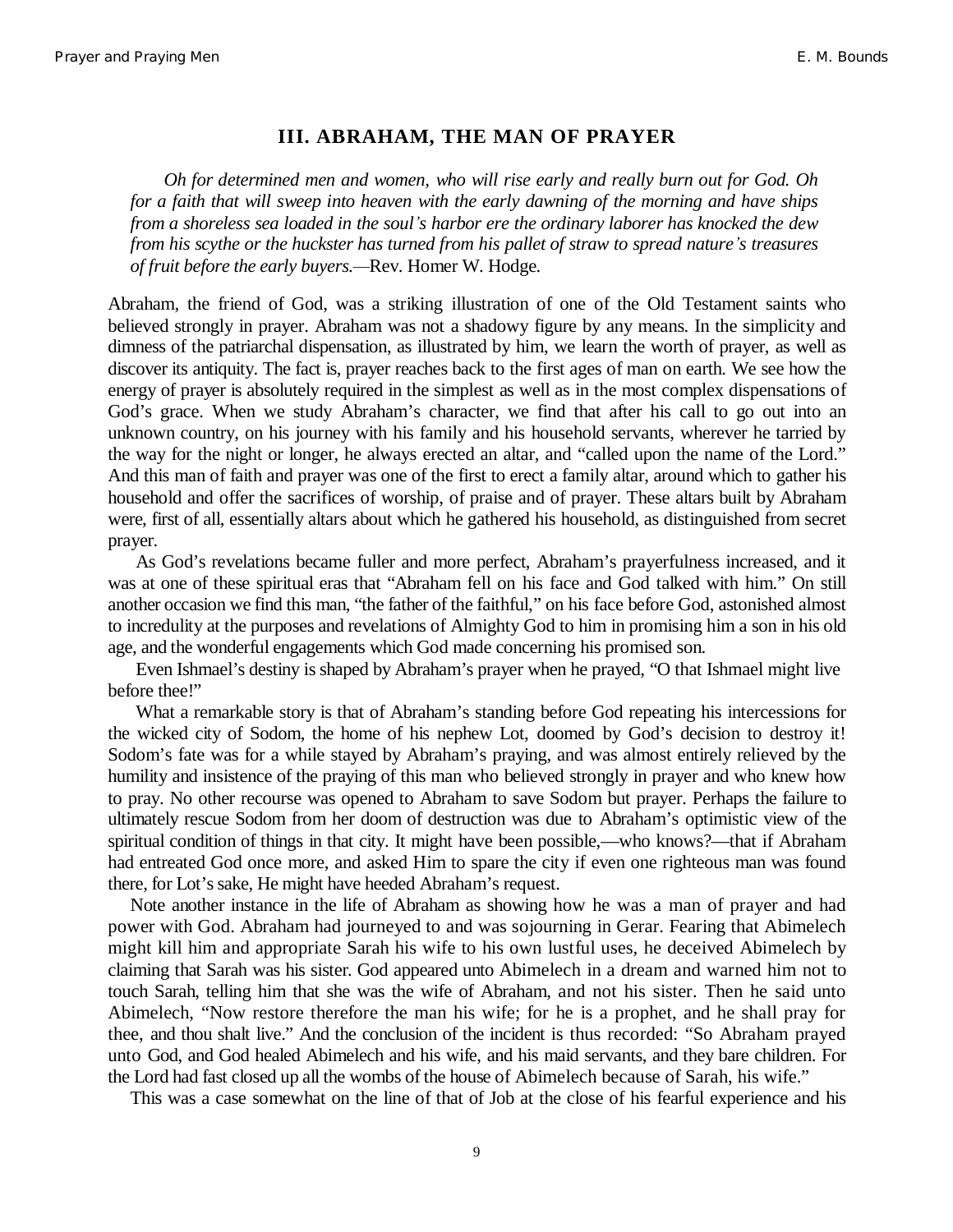terrible trials, when his friends, not understanding Job, neither comprehending God's dealings with this servant of His, falsely charged Job with being in sin as the cause of all his troubles. God said to these friends of Job, "My servant Job shall pray for you, for him will I accept. And the Lord turned the captivity of Job when he had prayed for his friends."

Almighty God knew His servant Job as a man of prayer, and He could afford to send these friends of Job to him to pray in order to carry out and fulfill His plans and purposes.

It was Abraham's rule to stand before the Lord in prayer. His life was surcharged with prayer and Abraham's dispensation was sanctified by prayer. For wherever he halted in his pilgrimage, prayer was his inseparable accompaniment. Side by side with the altar of sacrifice was the altar of prayer. He got up early in the morning to the place where he stood before the Lord in prayer.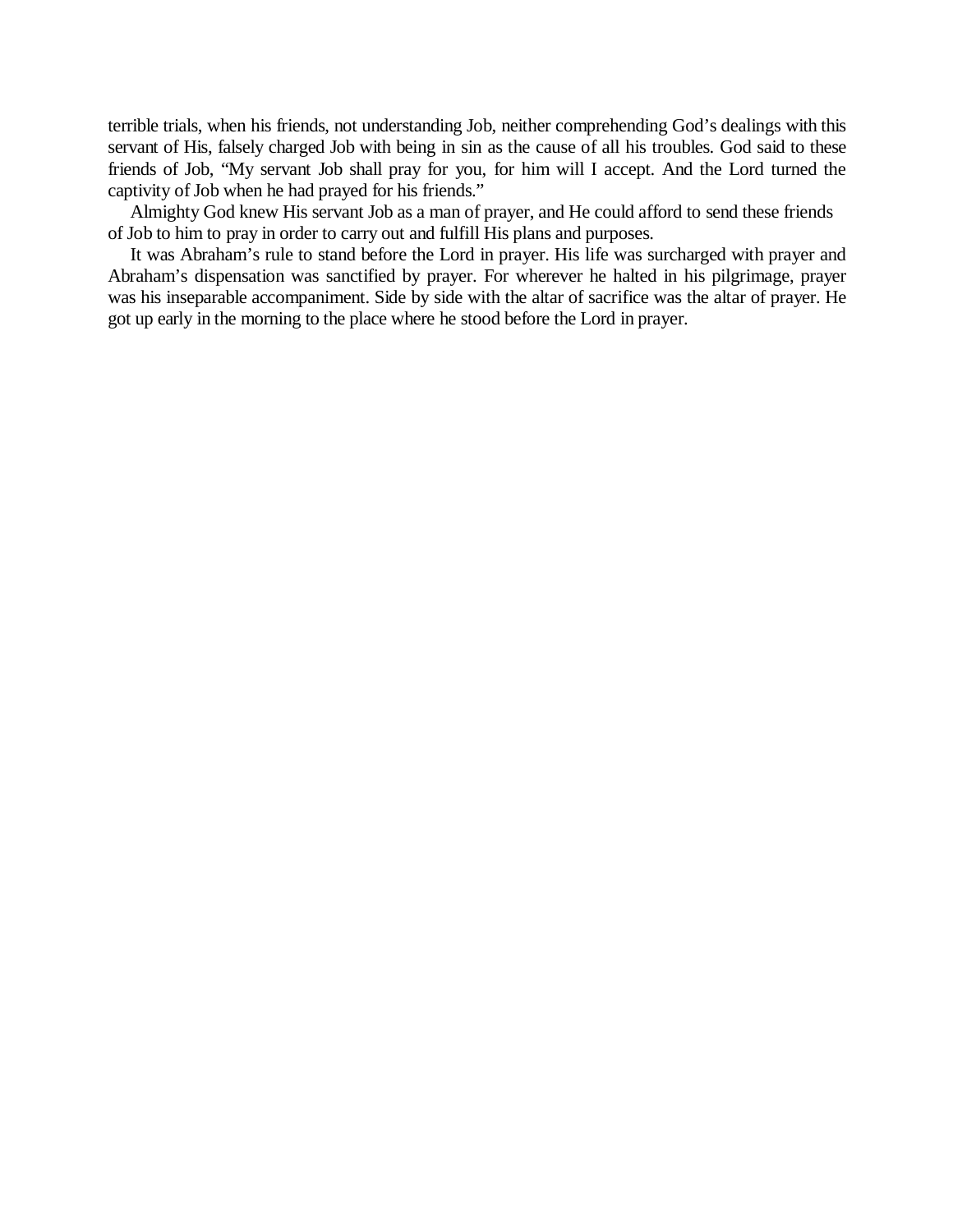#### **IV. MOSES, THE MIGHTY INTERCESSOR**

*Intercessory Prayer is a powerful means of grace to the praying man. Martyn observes that at times of inward dryness and depression, he had often found a delightful revival in the act of praying for others for their conversion, or sanctification, or prosperity in the work of the Lord. His dealings with God for them about these gifts and blessings were for himself the divinely natural channel of a renewed insight into his own part and lot in Christ, into Christ as his own rest and power, into the ³perfect freedom´ of an entire yielding of himself to his Master for His work*—Bishop Handley C. G. Moule.

Prayer unites with the purposes of God and lays itself out to secure those purposes. How often would the wise and benign will of God fail in its rich and beneficent ends by the sins of the people if prayer had not come in to arrest wrath and make the promise sure! Israel as a nation would have met their just destruction and their just fate after their apostasy with the golden calf had it not been for the interposition and unfainting importunity of Moses' forty days' and forty nights' praying!

Marvelous was the effect of the character of Moses by his marvelous praying. His near and sublime intercourse with God in the giving of the law worked no transfiguration of character like the tireless praying of those forty days in prayer with God. It was when he came down from that long struggle of prayer that his face shone with such dazzling brightness. Our mounts of transfiguration and the heavenly shining in character and conduct are born of seasons of wrestling prayer. All-night praying has changed many a Jacob, the supplanter, into Israel, a prince, who has power with God and with men.

No mission was more majestic in purpose and results than that of Moses, and none was more responsible, diligent and difficult. In it we are taught the sublime ministry and rule of prayer. Not only is it the medium of supply and support, but it is a compassionate agency through which the pitying long-suffering of God has an outflow. Prayer is a medium to restrain God's wrath, that mercy might rejoice against judgment.

Moses himself and his mission were the creation of prayer. Thus it is recorded: "When Jacob was come into Egypt, and your fathers cried unto the Lord, then the Lord sent Moses and Aaron, who brought your fathers out of Egypt, and made them dwell in this place." This is the genesis of the great movement for the deliverance of the Hebrews from Egyptian bondage.

The great movements of God have had their origin and energy in and were shaped by prayers of men. Prayer has directly to deal with God. Other ends, collateral and incidental, are secured by prayer, but mainly, almost solely, prayer has to deal with God. He is pleased to order His policy, and base His action on the prayers of His saints. Prayer influences God greatly. Moses cannot do God's great work, though God-commissioned, without praying much. Moses cannot govern God's people and carry out the divine plans, without having his censer filled full of the incense of prayer. The work of God cannot be done without the fire and fragrance are always burning, ascending and perfuming.

Moses' prayers are often found relieving the terrible stroke of God's wrath. Four times were the prayers of Moses solicited by Pharaoh to relieve him of the fearful stroke of God's wrath. "Entreat the Lord," most earnestly begged Pharaoh of Moses, while the loathsome frogs were upon him. And "Moses cried unto the Lord because of the frogs which God had brought against the land of Egypt, and the Lord did according to the word of Moses." When the grievous plague of flies had corrupted the whole land, Pharaoh again piteously cried out to Moses, "Entreat for me." Moses went out from Pharaoh and entreated the Lord, and the Lord again did according to the word of Moses. The mighty thunderings and hail in their alarming and destructive fury extorted from this wicked king the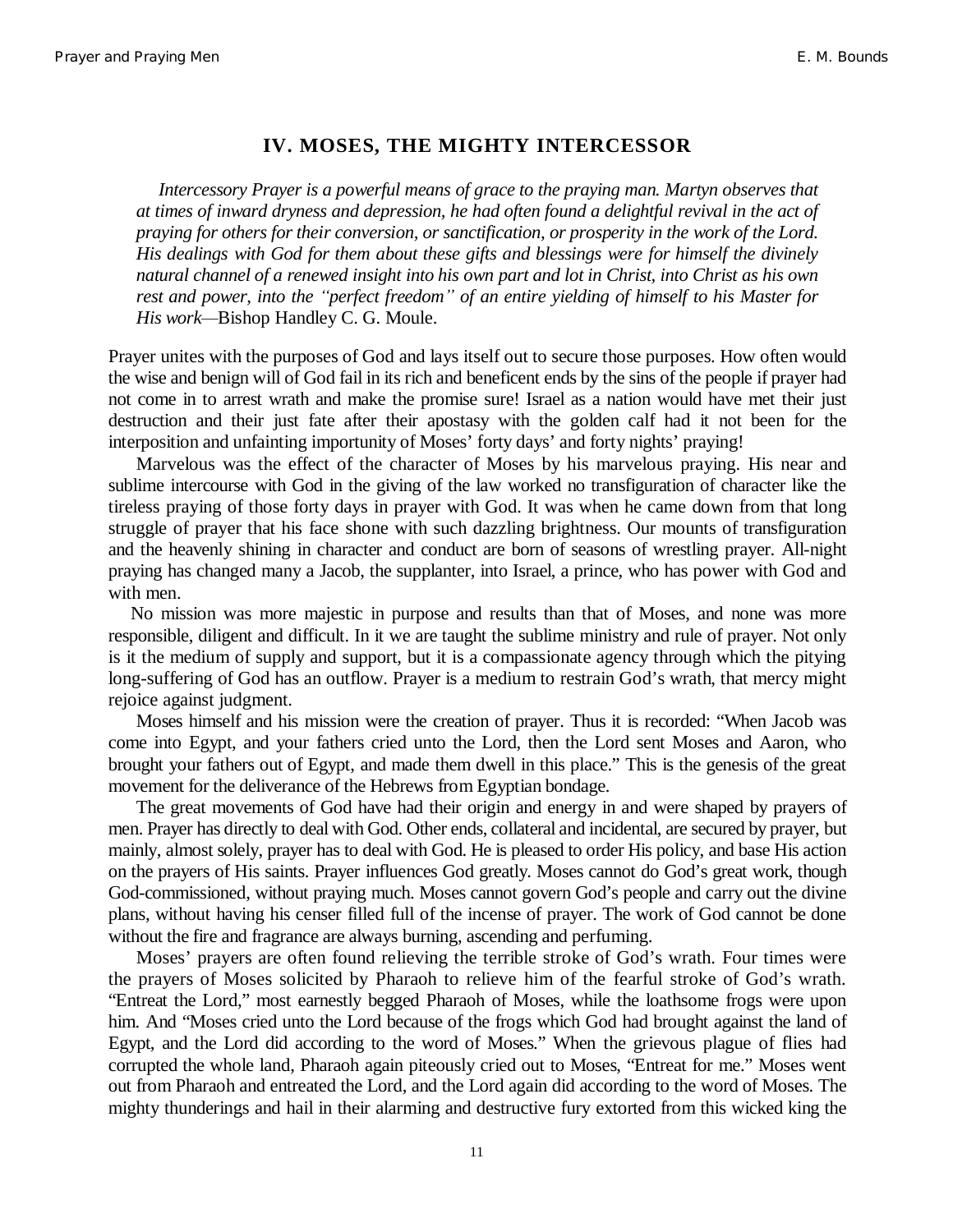very same earnest appeal to Moses, "Entreat the Lord." And Moses went out from the city into privacy, and alone with Almighty God, he "spread abroad his hands unto the Lord, and the thunderings and hail ceased, and the rain was not poured out upon the earth."

Though Moses was the man of law, yet with him prayer asserted its mighty force. With him, as in the more spiritual dispensation, it could have been said, "My house is the house of prayer."

Moses accepts at its full face value the foundation principle of praying that prayer has to do with God. With Abraham we saw this dearly and strongly enunciated. With Moses it is dearer and stronger still if possible. It declared that prayer affected God, that God was influenced in His conduct by prayer, and that God hears and answer prayer even when the hearing and answering might change His conduct and reverse His action. Stronger than all other laws, and more inflexible than any other decree, is the decree, "Call upon me and I will answer you."

Moses lived near God, and had the freest and most unhindered and boldest access to God, but this, instead of abating the necessity of prayer, made it more necessary, obvious and powerful. Familiarity and closeness to God gives relish, frequency, point and potency to prayer. Those who know God the best are the richest and most powerful in prayer. Little acquaintance with God, and strangeness and coldness to Him, make prayer a rare and feeble thing.

There were conditions of extremity to which Moses was reduced which prayer did not relieve, but there is no position of extremity which baffles God, when prayer pats God into the matter.

Moses' mission was a divine one. It was ordered, directed and planned by God. The more there is of God in a movement, the more there is of prayer, conspicuous and controlling. Moses' prayer rule of the church illustrates the necessity of courage and persistence in prayer. For forty days and forty nights was Moses pressing his prayer for the salvation of the Lord's people. So intense was his concern for them which accompanied his long season of praying, that bodily infirmities and appetites were retired. How strangely the prayers of a righteous man affect God is evident from the exclamation of God to Moses, "Now, therefore, let me alone, that my wrath may wax hot against them, that I may consume them; and I will make of thee a great nation." The presence of such an influence over God fills us with astonishment, awe and fear. How lofty, bold and devoted must be such a pleader!

Read this from the divine record:

*³And Moses returned unto the Lord, and said, Oh, this people have sinned a great sin, and have made them gods of gold!*

*³Yet now if thou wilt forgive their sin²and if not, blot me, I pray thee, out of thy book which thou hast written.*

*³And the Lord said unto Moses, Whosoever hath sinned against me, him will I blot out of my book.*

*³Therefore now go, and lead the people unto the place of which I have spoken unto thee. Behold my angel shall go before thee.´*

The rebellion of Korah was the occasion of God's anger flaming out against the whole congregation of Israel, who sympathized with these rebels. Again Moses appears on the stage of action, this time having Aaron to join him in intercession for these sinners against God. But it only shows that in a serious time like this Moses knew to whom to go for relief, and was encouraged to pray that God would stay His wrath and spare Israel. Here is what is said about the matter:

*³And the Lord spake unto Moses and Aaron, saying,*

*³Separate yourselves from among this congregation, that I may consume them in a moment.*

*³And they fell on their faces, and said, O God, the God of the spirits of all flesh, shall*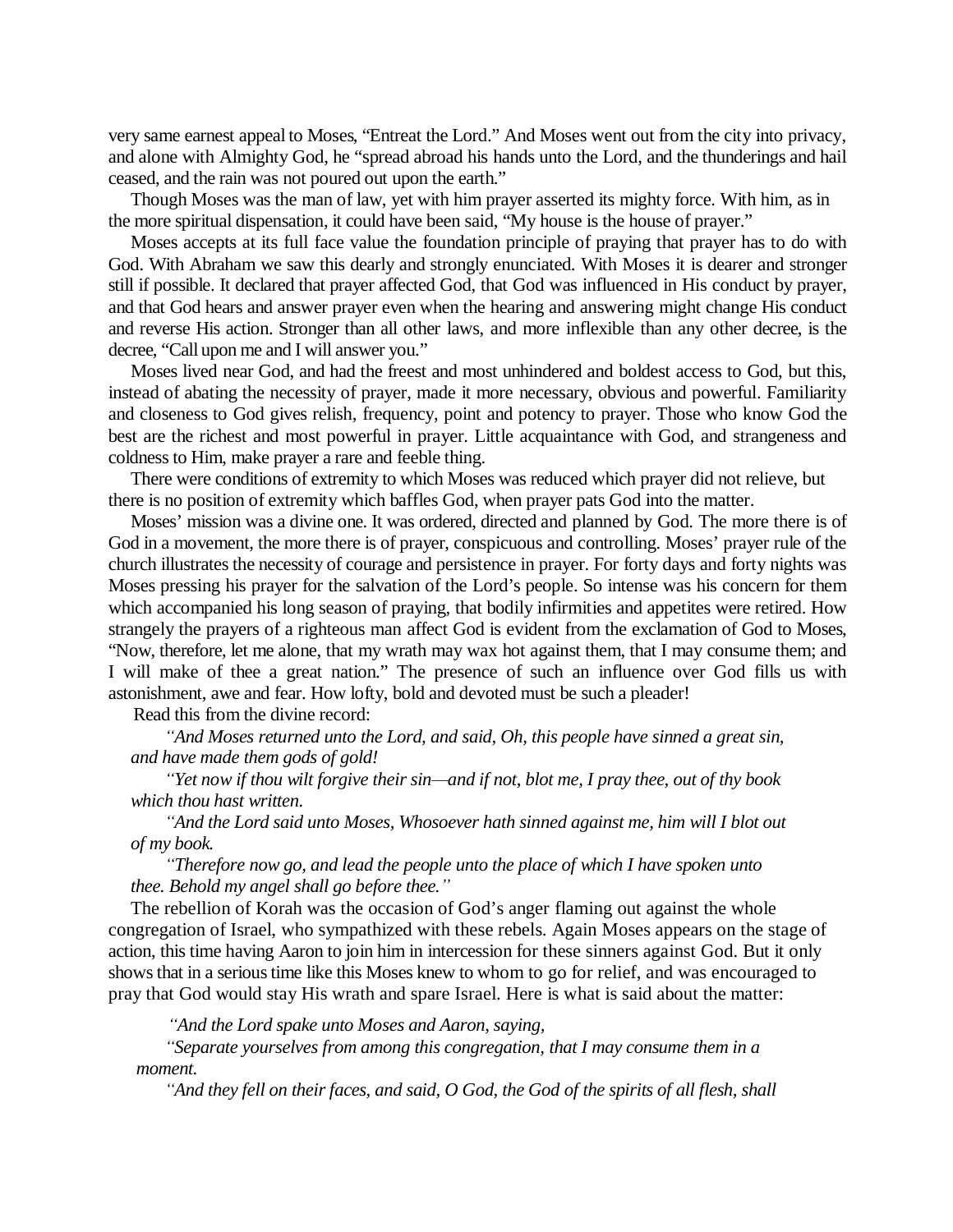*one man sin, and wilt thou be wroth with all the congregation?´*

The assumption, pride and rebellion of Miriam, sister of Moses, in which she had the presence and sympathy of Aaron, put the praying and the spirit of Moses in the noblest and most amiable light. Because of her sin God smote her with leprosy. But Moses made tender and earnest intercession for his sister who had so grievously offended God, and his prayer saved her from the fearful and incurable malady.

The record is intensely interesting, and follows just here:

*³And the anger of the Lord was kindled against them and the cloud departed from off the tabernacle and behold, Miriam became leprous, white as snow; and Aaron looked upon Miriam, and behold she was leprous.*

*³And Aaron said unto Moses, Alas, my Lord, I beseech thee, lay not the sin unto us, wherein we have done foolishly, and wherein we have sinned.*

*³Let her not be as one dead, of whom the flesh is half consumed when he cometh out of his mother¶s womb.*

*³And Moses cried unto the Lord, saying, Heal her, O God, I beseech thee. ³And the Lord said unto Moses, If her father had but spit in her face, should she not be ashamed seven days? Let her be shut out from the camp seven days, and after that let her be received again.´*

The murmurings of the children of Israel furnished conditions which called into play the full forces of prayer. They impressively bring out the intercessory feature of prayer and disclose Moses in his great office as an intercessor before God in behalf of others. It was at Marah, where the waters were bitter and the people grievously murmured against Moses and God.

Here is the Scripture account:

*³And when they came to Marah, they could not drink of the waters of Marah; for they were bitter; therefore the name of it was called Marah.*

*³And the people murmured against Moses, saying, What shall we drink?*

*³And Moses cried unto the Lord; and the Lord showed him a tree, which when he had cast into the waters, the waters were made sweet; there he made for them a statute and an ordinance, and there he proved them.´*

How many of the bitter places of the earth have been sweetened by prayer the records of eternity alone will disclose.

Again at Taberah the people complained, and God became angry with them, and Moses came again to the front and stepped into the breach and prayed for them. Here is the brief account:

*³And when the people complained, it displeased the Lord; and the Lord heard it; and his anger was kindled; and the fire of the Lord burnt among them, and consumed them that were in the uttermost part of the camp.*

*³And the people cried unto Moses, and when unto the Lord, the fire was quenched.´*

Moses got what he asked for. His praying was specific and God's answer was likewise specific. Always was he heard by Almighty God when prayed, and always was he answered by God. Once the answer was not specific. He had prayed to go into Canaan. The answer came but not what he asked for. He was given a vision of the Promised Land, but he was not allowed to go over Jordan into that land of promise. It was a prayer on the order of Paul's when he prayed three times for the removal of the thorn in the flesh. But the thorn was not removed. Grace, however, was vouchsafed which made the thorn a blessing.

It must not be thought that because Psalm 90 is incorporated with what is known as the "Psalms of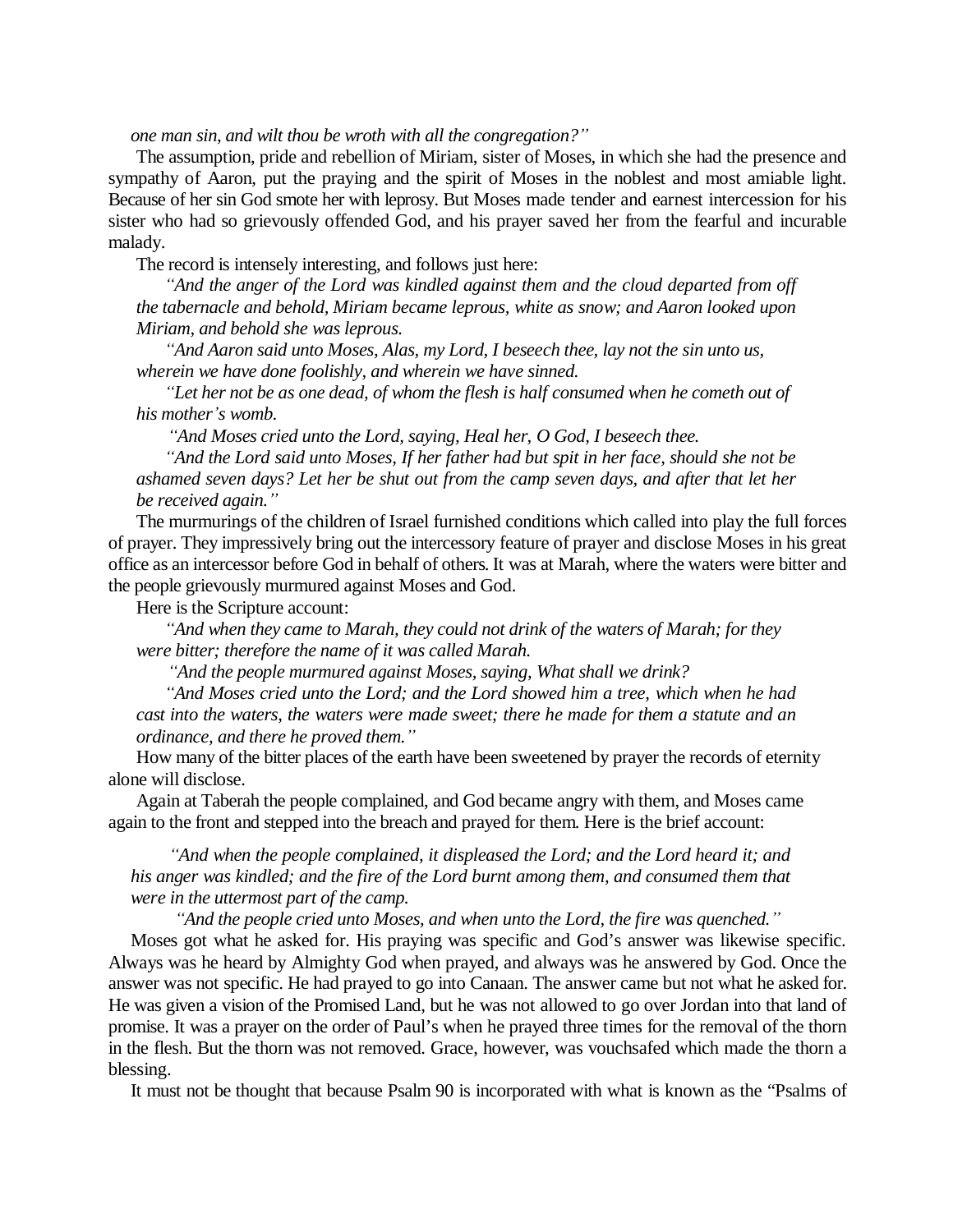David," that David was the author of it. By general consent it is attributed to Moses, and it gives us a sample of the praying of this giver of the law of God to the people. It is a prayer worth studying. It is sacred to us because it has been the requiem uttered over our dead for years that are past and gone. It has blessed the grave of many a sleeping saint. But its very familiarity may cause us to lose its full meaning. Wise will we be if we digest it, not for the dead, but for the living, that it may teach us how to live, how to pray while living, and how to die. "So teach us to number our days that we may apply our hearts to wisdom. Establish thou the work of our hands, yea, the work of our hands establish thou it."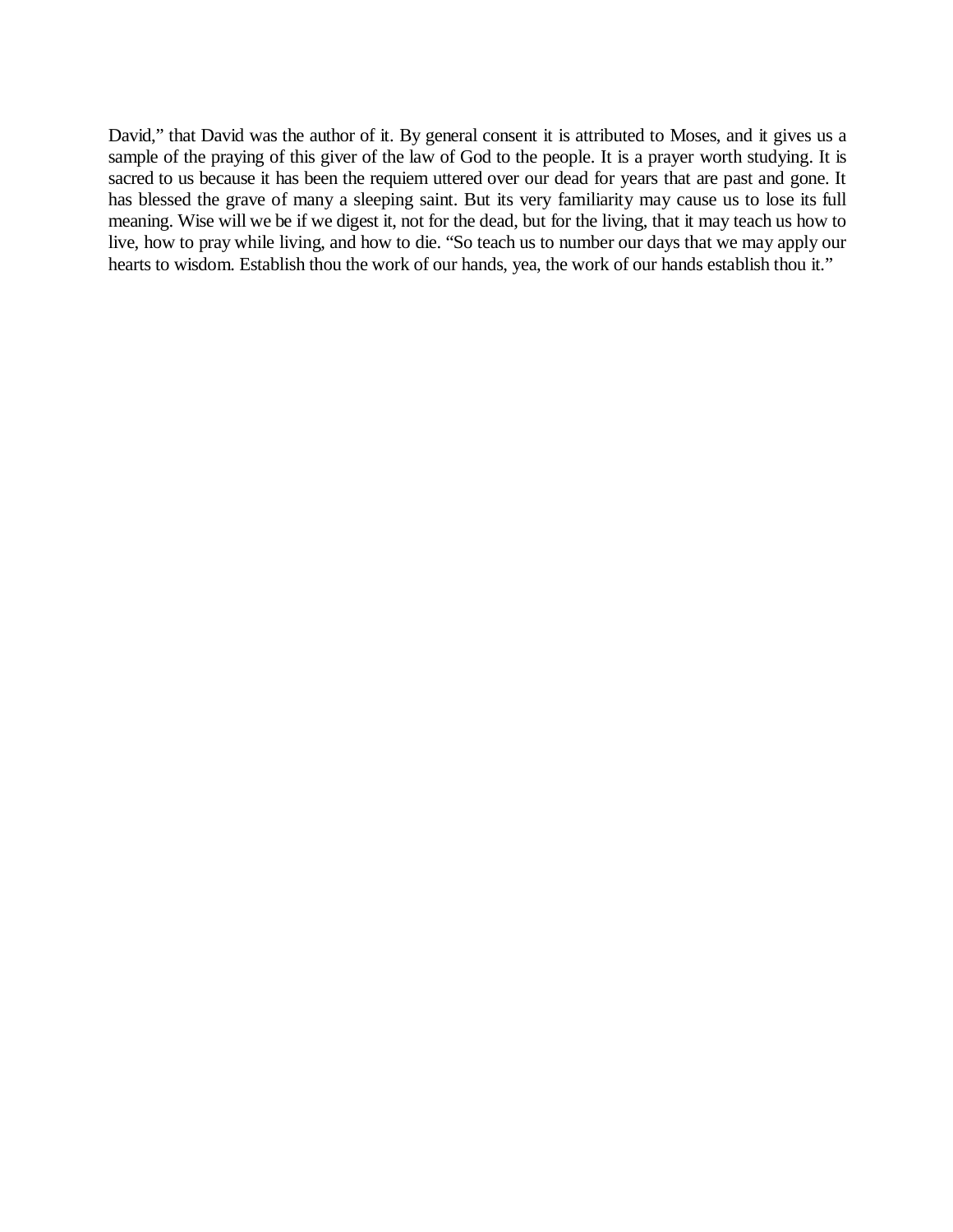#### **V. ELIJAH, THE PRAYING PROPHET**

*³I have known men,´ says Goodwin²it must have been himself²³who came to God for nothing else but just to come to Him, they so loved Him. They scorned to soil Him and themselves with any other errand than just purely to be alone with Him in His presence. Friendship is best kept up, even among men, by frequent visits; and the more free and defecate those frequent visits are, and the less occasioned by business, or necessity, or custom they are, the more friendly and welcome they are.*<sup>"</sup>—Rev. Alexander Whyte

Elijah is preeminently the elder of the prophets. The crown, the throne and the scepter are his. His garments are white with flame. He seems exalted in his fiery and prayerful nature, as a being seemingly superhuman, but the New Testament places him alongside of us as man of like nature with us. Instead of placing himself outside the sphere of humanity, in the marvelous results of his praying, it points to him as an example to be imitated and as inspiration to stimulate us. To pray like Elijah, and to have results like Elijah, is the crying need of the times.

Elijah had learned the lesson of prayer, and had graduated in that divine school ere we know him. Somewhere in the secret places, on mountain or in plain, he had been alone with God, an intercessor against the debasing idolatry of Ahab. Mightily had his prayers prevailed with God. How confidently and well assured were the answers to his praying.

He had been talking with God about vengeance. He was the embodiment of his times. Those times were times of vengeance. The intercessor was not to be clothed with an olive branch with its fillet of wood, the symbol of a suppliant for mercy, but with fire, the symbol of justice and the messenger of wrath. How abruptly does he come before us in the presence of Ahab! Well assured and with holy boldness does he declare before the astonished, cowering king his message of fearful import, a message gained by his earnest praying,—"in praying he prayed that it might not rain," and God did not deny his prayer. "As the Lord God of Israel liveth, before whom I stand, there shall not be dew nor rain these years but according to my word."

The secret of his praying and the character of the man are found in the words, "Before whom I stand." We are here reminded of Gabriel's words to Zacharias in informing this priest of the coming of a son to him and his wife in their old age: "I am Gabriel that standeth in the presence of God." The archangel Gabriel had scarcely more unflinching devotion, more courage, and more readiness of obedience, and more jealously of God's honor, than Elijah. What projecting power do we see in his prayer! "And it rained not on the earth by the space of three years and six months." What omnipotent forces which can command the powers of nature! "Not dew nor rain." What man is this who dares utter such a claim or assert such a power? If his claim be false, he is a fanatic or a madman. If his claim be true, he has stayed the benevolent arm of Omnipotence, and put himself, by God's leave, in God's place. The accursed and burnt-up land and the fiery, rainless and dewless days and nights, attest the truth of his saying, and prove the sternness, strength, firmness and passion of the man who holds back the clouds and stays the blessed visitation of the rain. Elijah is his name, and this attests the truth of that name, "My God is Jehovah."

His prayers have the power to stay the benignant course of nature. He stands in God's stead in this matter. The sober, passionless, unimaginative James, the brother of our Lord, in his Epistle, says to us: "See what prayer can do, by Elijah! Pray as Elijah prayed. Let the righteous man put forth to its fullest extent the energy of prayer. Let saints and sinners, angels and devils, see and feel the mighty potencies of prayer. See how the prayer of a good man has power and influence, and avails with God!"

No sham praying was that of Elijah, no mere performance, no spiritless, soulless, official praying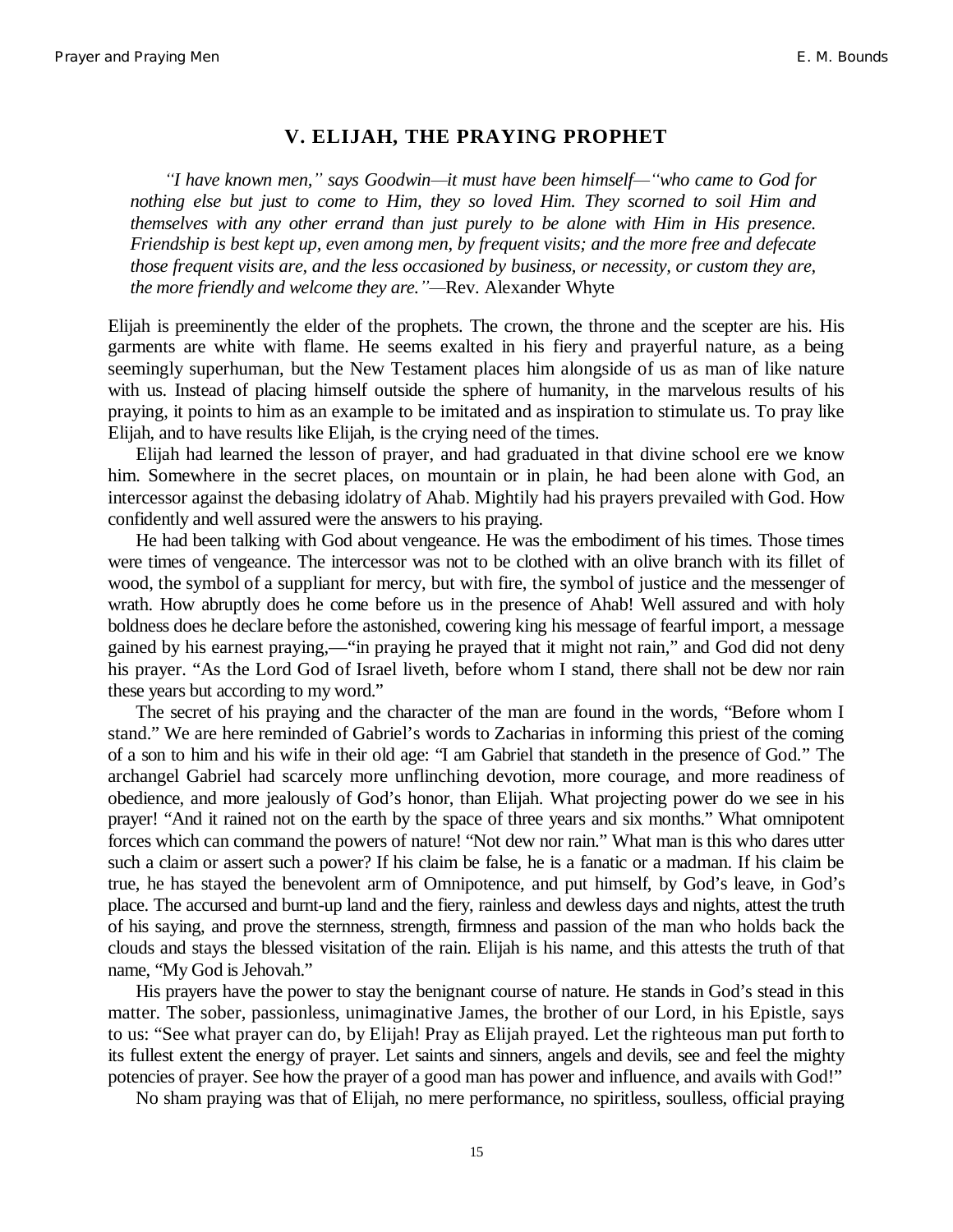was it. Elijah was in Elijah's praying. The whole man, with all his fiery forces, was in it. Almighty God to him was real. Prayer to him was the means of projecting God in full force on the world, in order to vindicate His name, establish His own being, to avenge His blasphemed name and violated law, and to vindicate His servants.

Instead of "prayed earnestly," in James 5:17, the Revised Version has it, "In his prayer he prayed," or "with prayer he prayed." That is, with all the combined energies of prayer he prayed.

Elijah's praying was strong, insistent, and resistless in its elements of power. Feeble praying secures no results and brings neither glory to God nor good to man.

Elijah learned new and higher lessons of prayer while hidden away by God and with God when he was by the brook Cherith. He was doubtless communing with God while Ahab was searching all lands for him. After a while he was ordered to Sarepta, where God had commanded a widow to sustain him. He went there for the widow's good as well as for his own. A benefit to Elijah and a signal good to the widow were the results of Elijah's going. While this woman provided for him, he provided for the woman. Elijah's prayers did more for the woman than the woman's hospitality did for Elijah. Great trials awaited the widow and great sorrows too. Her widowhood and her poverty tell of her struggles and her sorrows. Elijah was there to relieve her poverty and to assuage her griefs.

Here is the interesting account:

*³And it came to pass that after these things, the son of the woman, the mistress of the house, fell sick; and his sickness was sore, that there was no breath left in him. "And she said unto Elijah, What have I do to with thee, O thou man of God? Art*

*thou come unto me to call my sin to remembrance and to slay my son?*

*³And he said unto her, Give me thy son. And he took him out of her bosom, and carried him up into a loft, where he abode, and laid him upon his own bed.*

*³And he cried unto the Lord, and said, O Lord my God, hast thou also brought evil upon the widow with whom I sojourn by slaying her son?*

*³And he stretched himself upon the child three times, and cried unto the Lord, and said, O Lord my God, I pray thee let this child¶s soul come into him again.*

*³And the Lord heard the voice of Elijah, and the soul of the child came into him again, and he revived.*

*³And Elijah took the child and brought him down out of the chamber into the house, and delivered him unto his mother. And Elijah said, See, thy son liveth.*

*³And the woman said to Elijah, Now by this I know that thou art a man of God, and that the word of the Lord in thy mouth is truth.´*

Elijah's prayer enters regions where prayer had never gone before. The awful, mysterious and powerful regions of the dead are now invaded by the presence and demands of prayer. Jesus Christ refers to Elijah's going to this widow as mainly, if not solely, for her good. Elijah's presence and praying keep the woman from starving and brings her son back from death. Surely no sorrow is like the bitterness of the loss of an only son. With what assured confidence Elijah faces the conditions! There is no hesitancy in his actions, and there is no pause in his faith. He takes the dead son to his own room, and alone with God he makes the issue. In that room God meets him and the struggle is with God alone. The struggle is too intense and too sacred for companionship or for spectator. The prayer is made to God and the issue is with God. The child has been taken by God, and God rules in the realms of death. In His hands are the issues of life and death. Elijah believed that God had taken the child's spirit, and that God could as well restore that spirit. God answered Elijah's prayer. The answer was the proof of Elijah's mission from God, and of the truth of God's Word. The dead child brought to life was a sure conviction of this truth: "Now by this I know that thou art a man of God, and that the word of the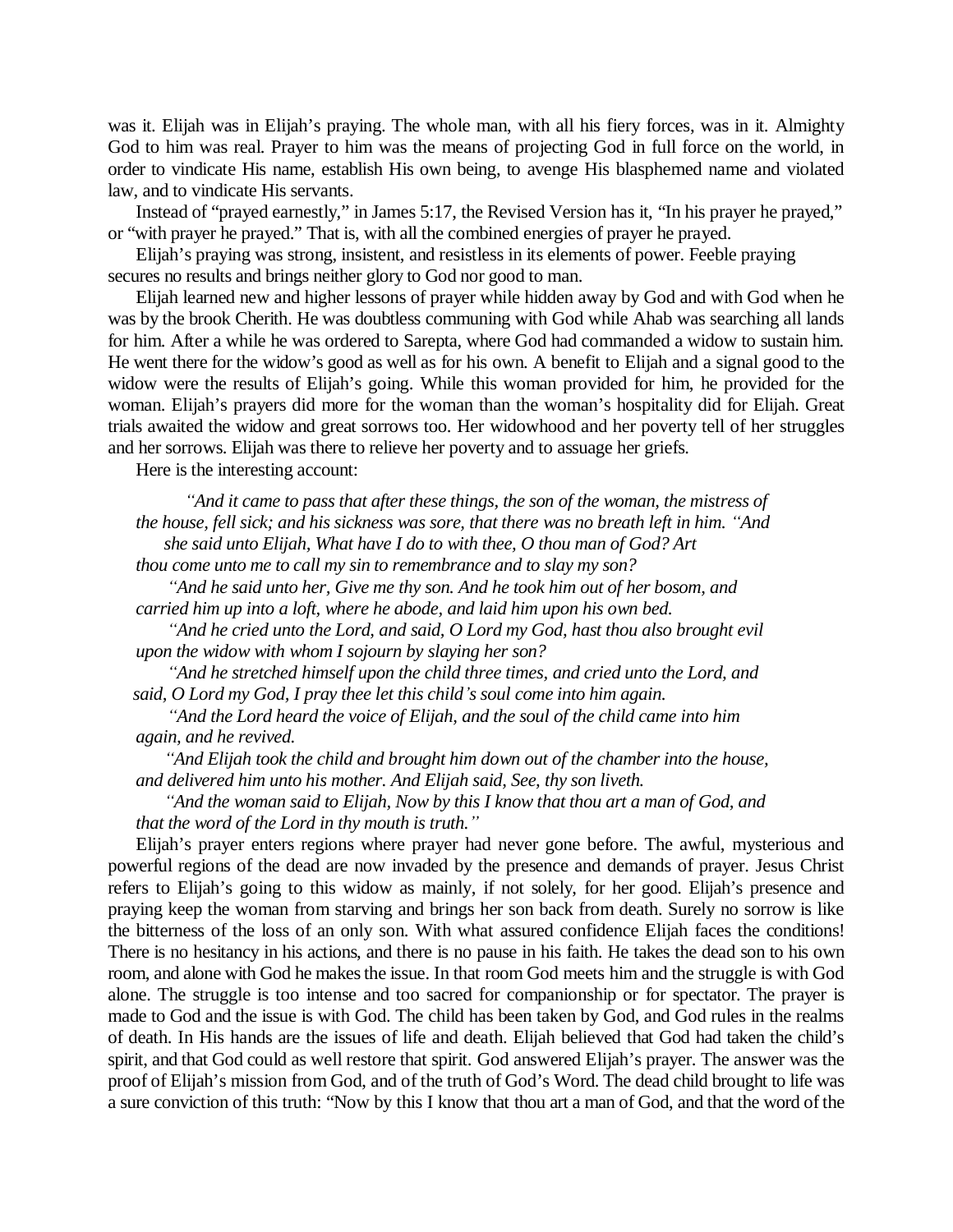Lord in thy mouth is truth. Answers to prayer are the evidences of the being of God and of the truth of His Word.

The immortal test of Elijah made in the presence of an apostate king, and in the face of a backslidden nation and an idolatrous priesthood on Mount Carmel, is a sublime exhibition of faith and prayer. In the contest the prophets of Baal had failed. No fire from heaven falls from heaven in answer to their frantic cries. Elijah, in great quietness of spirit and with confident assurance, calls Israel to him. He repairs the wasted altar of God, the altar of sacrifice and of prayer, and puts the pieces of the bullock in order on the altar. He then uses every preventive against any charge of deception. Every thing is flooded with water. Then Elijah prays a model prayer, remarkable for its clearness, its simplicity and its utmost candor. It is noted for its brevity and its faith.

Read the account given in the Scriptures:

*³And it came to pass at the time of the offering of the evening sacrifice, that Elijah the prophet came near and said, Lord God of Abraham, Isaac and of Israel, let it be known this day that thou art God in Israel, and that I am thy servant, and that I have done all these things at thy word.*

*³Hear me, O Lord, hear me, that this people may know that thou art the Lord God, and that thou hast turned their heart back again.*

*³Then the fire of the Lord fell, and consumed the burnt sacrifice, and the wood, and the stones, and the dust, and licked up the water that was in the trench.*

*³And when all the people saw it, they fell on their faces; and they said, The Lord, he is God; The Lord, he is God.´*

Elijah had been dealing directly with God as before. True prayer always deals with God. This prayer of Elijah was to determine the existence of the true God, and the answer direct from God settles the question. The answer is also the credentials of Elijah's divine mission and the evidence that God deals with men. If we had more of Elijah's praying, marvels would not be the marvels that they are now to us. God would not be so strange, so far away in being and so feeble in action. Everything is tame and feeble because our praying is so tame and feeble.

God said to Elijah, "Go show thyself to Ahab, and I will send rain on the earth." Elijah acted promptly on the divine order, and showed himself to Ahab. He had made his issue with Ahab, Israel and Baal. The whole current of national feeling had turned back to God. The day was fading into the evening shades. No rain had come. But Elijah did not fold his arms and say the promise had failed, but gave point and fulfillment to the promise.

Here is the Scripture record with the result given:

*³And Elijah said unto Ahab, Get thee up, eat and drink, for there is a sound of abundance of rain.*

*³So Ahab went up to eat and to drink. And Elijah went up to the top of Carmel. And he cast himself down upon the earth, and put his face between his knees.*

*³And said to his servant, Go up now, look toward the sea. And he went up and looked, and said, There is nothing. And he said, Go again seven times.*

*³And it came to pass at the seventh time that he said, Behold there riseth a little cloud out of the sea, like a man¶s hand. And he said, Go up, say unto Ahab, Prepare thy chariot, and get thee down, that the rain stop thee not.*

*³And it came to pass in the meanwhile, that the heaven was black with clouds and wind, and there was a great rain. And Ahab rode and went to Jezreel.*

*³And the hand of the Lord was on Elijah.´*

Then it was, as James records, "And he prayed again, and the heaven gave rain, and the earth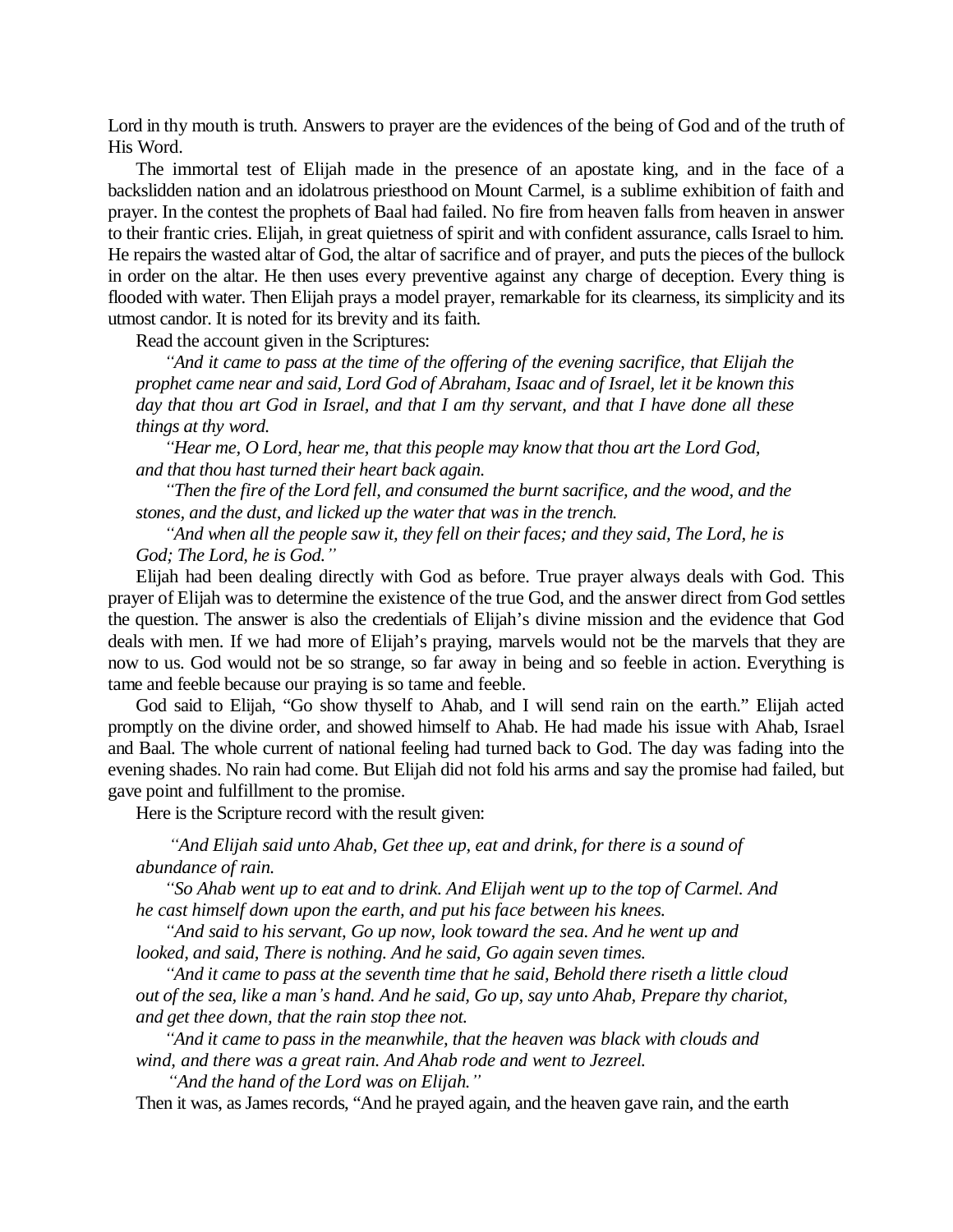brought forth her fruit."

Elijah's importunate, fiery praying and God's promise brought the rain. Prayer carries the promise to its gracious fulfillment. It takes persistent and persevering prayer to give to the promise its largest and most gracious results. In this instance it was expectant prayer, watchful of results, looking for the answer. Elijah had the answer in the small cloud like a man's hand. He had the inward assurance of the answer even before he had the rain. How Elijah's praying shames our feeble praying! His praying brought things to pass. It vindicated the existence and being of God, brought conviction to dull and sluggish consciences, and proved that God was still God in the nation. Elijah's praying turned a whole nation back to God, ordered the moving of the clouds, and directed the falling of the rain. It called down fire from heaven to prove the existence of God or to destroy God's enemies.

The praying of the Elder Prophet of Israel was clothed in his robes of fire. The golden crown was on his head, and his censer was full and fragrant with the flame, the melody and the perfume of prayer. What wonderful power clothed him on this occasion! It was no wonder that Elisha cried out as he saw this fiery prophet of the Lord enter the chariot for his heavenly ride, "My father! my father! The chariot of Israel and the horsemen thereof!" But chariots and armies could not begin to do as much for Israel as did this praying Elijah. Prayers are omnipotent forces, worldwide and heaven-reaching.

Where are the praying ones of modern times of fiery faith who can incense Elijah's prayers? We need at this time rulers in the Church who can add to the force, flame and fragrance of Elijah's praying by their own prayers.

Elijah could touch nothing but by prayer. God was with him mightily because he was mighty in prayer.

In the contest with the prophets of Baal, he makes the issue clearly and positively to determine the true God, as one to be made by prayer. Does God live? Is the Bible a revelation from Him? How often in these days are those questions rising? How often do they need to be settled? An appeal by prayer is the only Settlement to them. Where is the trouble? Not in God, but in our praying. The proof of God and of His being is that He answers prayer. It takes the faith and prayer of Elijah to settle the question. Where are the Elijahs in the Church of the present day? Where are the men of like passions as he, who can pray as he prayed? We have thousands of men of like passions, but where are the men of like praying as he was? Notice with what calm, assured confidence he stakes the issue and builds the altar. How calm and pointed is his prayer on that occasion!

Instead of such praying being out of the range of New Testament principles and moderation, this very praying of Elijah is pressed as an example to be imitated and as an illustration of what prayer can do when performed by the right men in the right way. Elijah's results could be secured if we had more Elijah men to do the praying.

Elijah prayed really, truly and earnestly. How much of praying there is at the present time which is not real praying, but is a mere shell, shucks, and mere words! Much of it might well be termed nonpraying. The world is full of such praying. It goes nowhere, it avails nothing, it brings no returns. In fact, no returns nor results are expected.

The requisites of true prayer are the requisites of scriptural, vital, personal religion. They are the requisites of real religious service in this life. Primary among these requisites is that in serving, we serve. So in praying, we must pray. Truth and heart reality, these are the core, the substance, the sum, the heart of prayer. There are no possibilities in prayer without we really pray in all simplicity, reality and trueness. Prayerless praying—how common, how popular, how delusive and vain!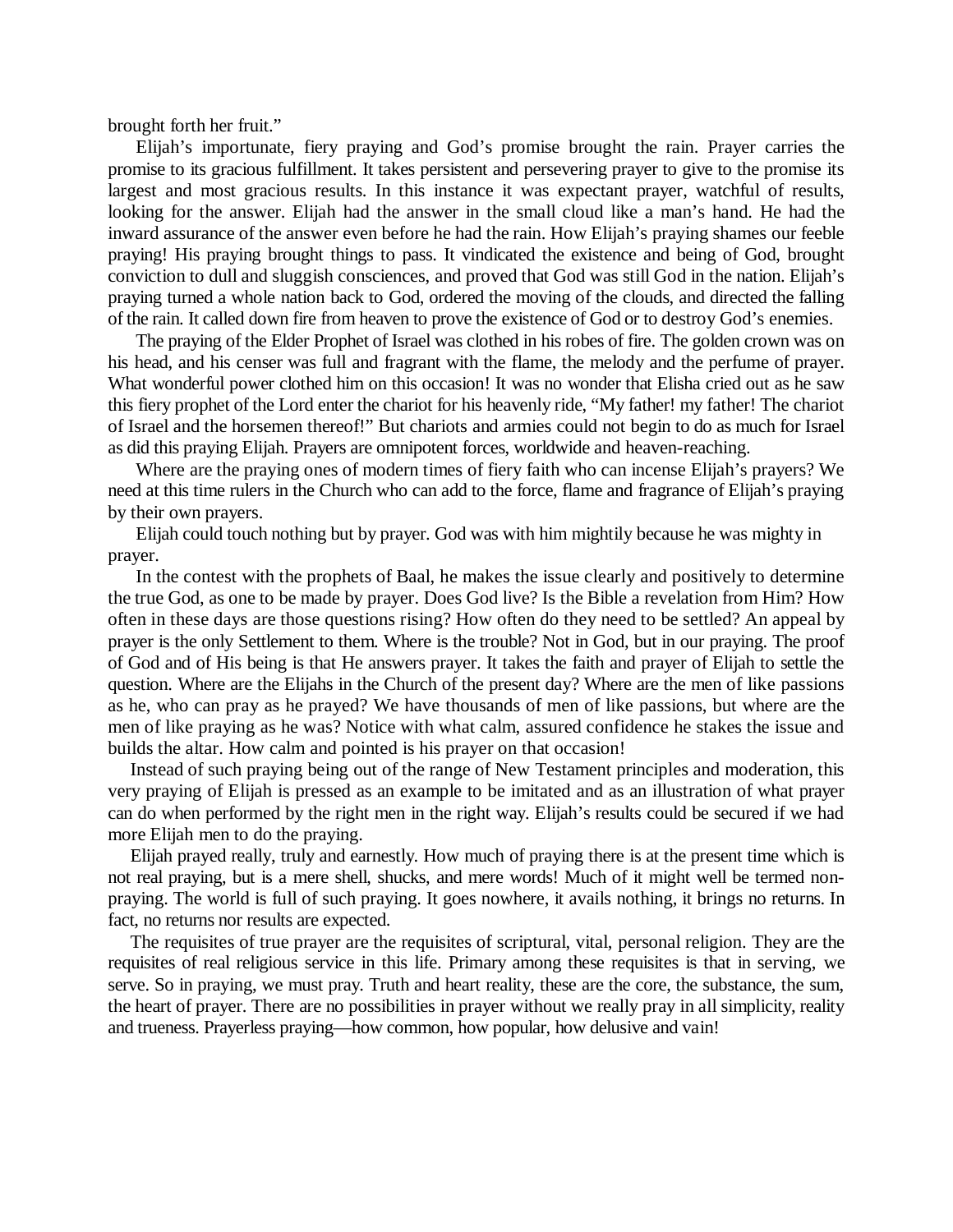#### **VI. HEZEKIAH, THE PRAYING KING**

*One can form a habit of study until the will seems to be at rest and only the intellect is engaged, the will having retired altogether from exercise. This is not true of real praying. If the affections are laggard, cold, indifferent, if the intellect is furnishing no material to clothe the petition with imagery and fervor, the prayer is a mere vaporing ofintellectual exercise, nothing being accomplished worth while.*—Rev. Homer W. Hodge

The great religious reformation under King Hezekiah and the prophet Isaiah was thoroughly impregnated with prayer in its various stages. King Hezekiah, of Judah, will serve as an illustration of a praying elder of God's Church, white-robed and gold-crowned. He had genius and strength, wisdom and piety. He was a statesman, a general, a poet and a religious reformer. He is a distinct surprise to us, not so much because of his strength and genius—they were to be expected—but in his piety, under all the circumstances connected with him. The rare statement, "He did that which was right in the sight of the Lord," is a glad and thrilling surprise when we consider all his antecedents and his environments. Where did he come from? Under what circumstances was his childhood life spent? Who were his parents and what were their religious character? Worldliness, half-heartedness and utter apostasy marked the reign of his father, grandfather and his great-grandfather. His home surroundings as he grew up were far from being favorable to godliness and faith in God. One thing, however, favored him. He was fortunate in having Isaiah for his friend and counselor when he assumed the crown of Judah. How much there is in a ruler's having a God-fearing man for a counselor and an associate!

With what familiar and successful praying did he intercede with God is seen in the Passover feast, in which a number of the people were unfitted to participate. They had not prepared themselves by the required ceremonial cleansing, and it was important that they be allowed to eat the Passover feast with all the others.

Here is the brief account with special reference to the praying of Hezekiah and the result:

*³For there were many in the congregation that were not sanctified; therefore the Levites had the charge of the killing of the passover for every one that was not clean, to sanctify them unto the Lord.*

*³For a multitude of the people had not cleansed themselves yet did they eat the passover otherwise than it was written. But Hezekiah prayed for them saying, The Good Lord pardon every one.*

*³That prepareth his heart to seek God, the Lord God of his fathers, though he be not cleansed according to the purification of the sanctuary. ³And the Lord hearkened to Hezekiah, and healed the people.´*

So the Lord heard him as he prayed, and even the violation of the most sacred law of the Passover was forgiven in answer to the prayer of this praying, God-fearing king. Law must yield its scepter to prayer.

The strength, directness and foundation of his faith and prayer are found in his words to his army. Memorable words are they, stronger and mightier than all the hosts of Sennacherib:

*³Be strong and courageous; be not afraid nor dismayed for the king of Assyria, nor for all the multitude that is with him; for there be more with us than with him.*

*³With him is an arm of flesh; but with us is the Lord our God to help us, and to fight our battles. And the people rested themselves upon the words of Hezekiah, king of Judah.´*

His defense against the mighty enemies of God was prayer. His enemies quailed and were destroyed his prayers when his own armies were powerless. God's people were always safe when their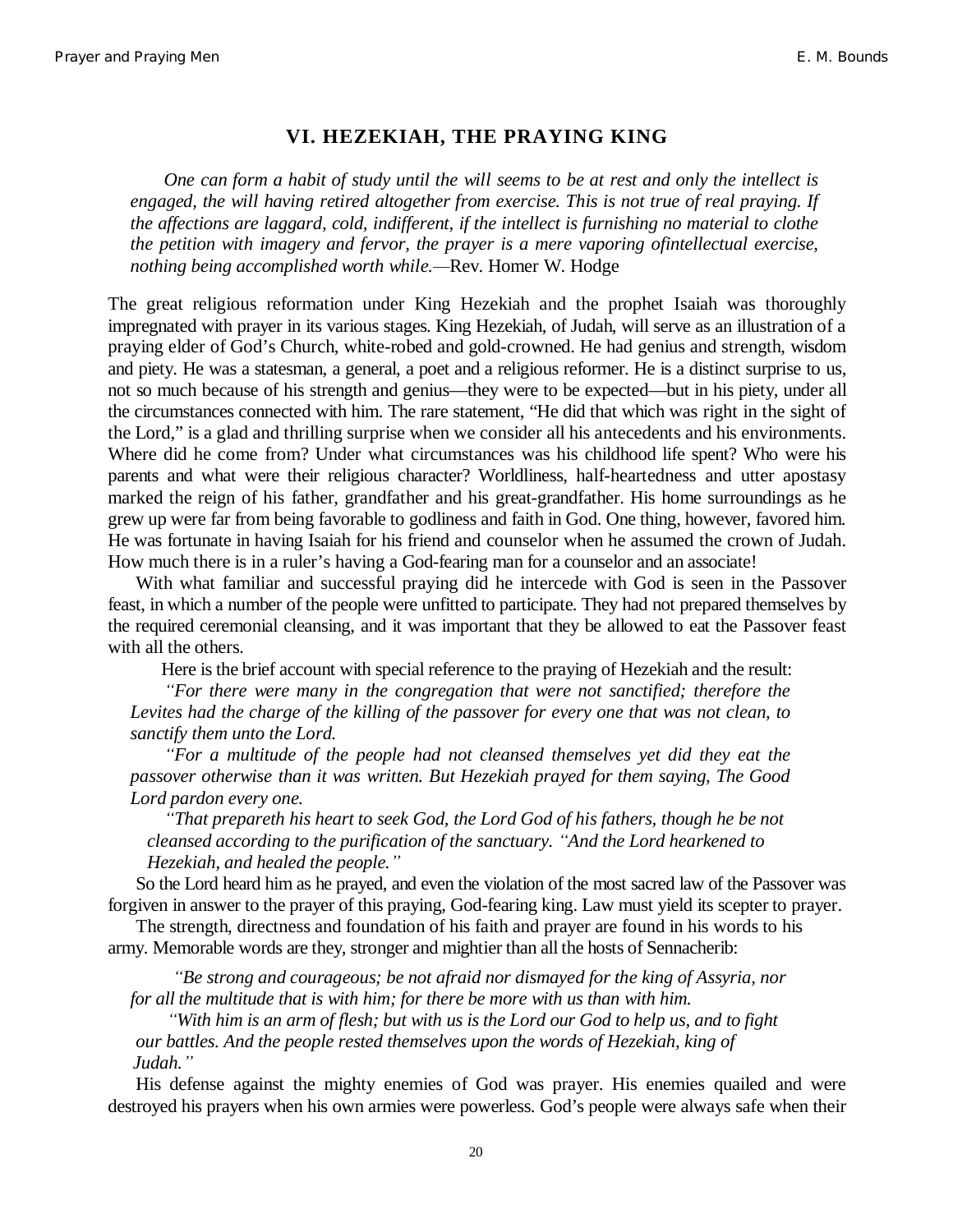princes were princes in prayer.

An occasion of serious import came to the people of God during his reign which was to test his faith in God and furnish opportunity to try the prayer agency to obtain deliverance. Judah was sorely pressed by the Assyrians, and, humanly speaking, defeat and captivity seemed imminent. The King of Assyria sent a commission to defy and blaspheme the name of God and to insult King Hezekiah, and they uttered their insults and blasphemy publicly. Note what Hezekiah immediately did without hesitation:

*³And it came to pass when King Hezekiah heard it, that he rent his clothes and covered himself with sackcloth, and went into the house of the Lord.´*

His very first impression was to turn to God by going to the "house of prayer." God was in his thoughts, and prayer was the first thing to be done. And so he sent messengers to Isaiah to join him in prayer. In such an emergency God must not be left out of the account. God must be appealed to for deliverance from these blasphemous enemies of God and His people.

Just at this particular juncture the forces of the King of Assyria, which were besieging Hezekiah, were diverted from an immediate attack on Jerusalem. The King of Assyria, however, sent to Hezekiah a defaming and blasphemous letter.

For the second time, as he is insulted and beset by the forces of this heathen king, he enters the house of the Lord, the "house of prayer." Where else should he go? And to whom should he appeal but unto the God of Israel?

*³And Hezekiah received the letter from the hand of the messengers, and read it; and Hezekiah went up to the house of the Lord, and spread it before the Lord.*

*³And Hezekiah prayed unto the Lord: O Lord of hosts, the God of Israel that dwellest between the cherubim, Thou art the God, even thou alone, of all the kingdoms of the earth. Thou hast made heaven and earth.*

*³Now, therefore, O Lord our God, save us from his hand, that all the kingdoms of the earth may know that thou art the Lord, even thou only.´*

And note the speedy answer and the marvelous results of such praying by this God-fearing king. First, Isaiah gave the King full assurance that he need fear nothing. God had heard the prayer, and would give a great deliverance.

Then secondly, the angel of the Lord came with swift wings and smote 185,000 Assyrians. The king was vindicated, God was honored, and the people of God were saved.

The united prayer. of the praying king and of the praying prophet were almighty forces in bringing deliverance and destroying God's enemies. Armies lay at their mercy, defenceless; and angels, swiftwinged and armed with almighty power and vengeance, were their allies.

Hezekiah had ministered in prayer in destroying idolatry and in reforming his kingdom. In meeting his enemies, prayer had been his chief weapon. He now comes to try its efficiency against the set and declared purposes of Almighty God. Will it avail in this new field of action? Let us see. Hezekiah was very sick, and God sends his own familiar friend and wise counselor and prophet, Isaiah, to warn him of his approaching end, and to tell him to arrange all his affairs for his final departure. This is the Scriptural statement:

*³In those days was Hezekiah sick unto death. And the Prophet Isaiah, the son of Amoz, came to him, and said unto him, Thus saith the Lord: Set thy house in order, for thou shalt die and not live.´*

The decree came direct from God that he should die. What can set aside or reverse that Divine decree of heaven? Hezekiah had never been in a condition so insuperable with a decree so direct and definite from God. Can prayer change the purposes of God? Can prayer snatch from the jaws of death one who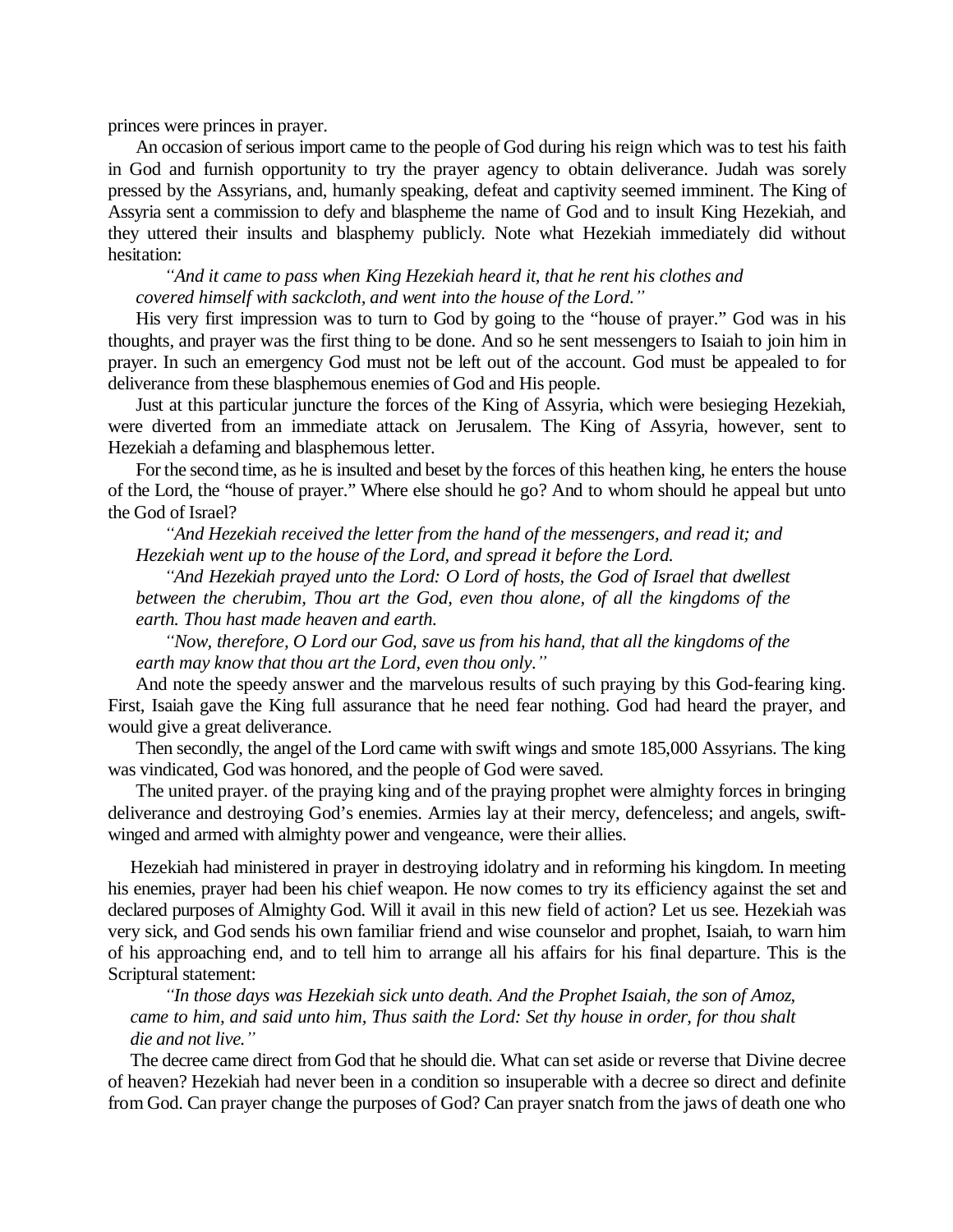has been decreed to die? Can prayer save a man from an incurable sickness? These were the questions with which his faith had now to deal. But his faith does not seem to pause one moment. His faith is not staggered one minute at the sudden and definite news conveyed to him by the Lord's prophet. No such questions which modern unbelief or disbelief would raise are started in his mind. At once he gives himself to prayer. Immediately without delay he applies to God who issued the edict. To whom else could he go? Cannot God change His own purposes if He chooses?

Note what Hezekiah did in this emergency, sorely pressed, and see the gracious result:

*³Then he turned his face to the wall and prayed unto the Lord, saying,*

*³I beseech thee, O Lord, remember now how I have walked before thee in truth and with a perfect heart, and have done that which is good in thy sight. And Hezekiah wept sore.´*

It was no self-righteous plea which he offered to God for recovery. He was only pleading his fidelity, just as Christ did in after years:

#### *³Father I have glorified thee on earth.´*

He is the Lord's reminder, and is putting Him in mind as to his sincerity, fidelity and service, which was in every way legitimate. This prayer was directly in line with that of David in Psalm 26:1, "Judge me, O Lord, for I have walked in my integrity." This is not a prayer test with Hezekiah, nor is it a faith cure, but it is a testing of God. It must be God's cure if a cure comes at all.

Hezekiah had hardly finished his prayer, and Isaiah was just about to go home when God gave him another message for Hezekiah, this time one more pleasant and encouraging. The mighty force of prayer had affected God, and had changed His edict and reversed Him in His purpose concerning Hezekiah. What is that which prayer cannot do? What is it which a praying man cannot accomplish through prayer?

*³And it came to pass before Isaiah had gone out into the middle court, that the word of the Lord came to him, saying,*

*³Turn again, and tell Hezekiah, the captain of my people, Thus, saith the Lord, the God of David thy father, I have heard thy prayer; I have seen thy tears; Behold, I will heal thee; on the third day thou shalt go up to the house of the Lord.*

*³And I will add unto thy days fifteen years, and I will deliver thee and this city out of the hand of the King of Assyria; and I will defend this city for my own sake, and for David, my servant¶s sake.´*

The prayer was to God. It was that God should reconsider and change His mind. Doubtless Isaiah returned to his house with a lighter heart than he did when he delivered his original message. God had been prayed to by this sick king, and had been asked to revoke His decree, and God had condescended to grant the request. God sometimes changes His mind. He has a right to do so. The reasons for Him to change His mind are strong reasons. His servant Hezekiah wants it done. Hezekiah had been a dutiful servant and had done much for God. Truth, perfection and goodness have been the elements of Hezekiah's service and the rule of his life. Hezekiah's tears and prayer are in the way of God's executing His decree to take away the life of His servant. Prayer and tears are mighty things with God. They are to Him much more than consistency and much more to Him than decrees. "I have heard thy prayer; I have seen thy tears; behold I will heal thee."

Sickness dies before prayer. Health comes in answer to prayer. God answered more than Hezekiah asked for. Hezekiah prayed only for his life, and God gave him life and in addition promised him protection and security from his enemies.

But Isaiah had something to do with the recovery of this praying king. There was something more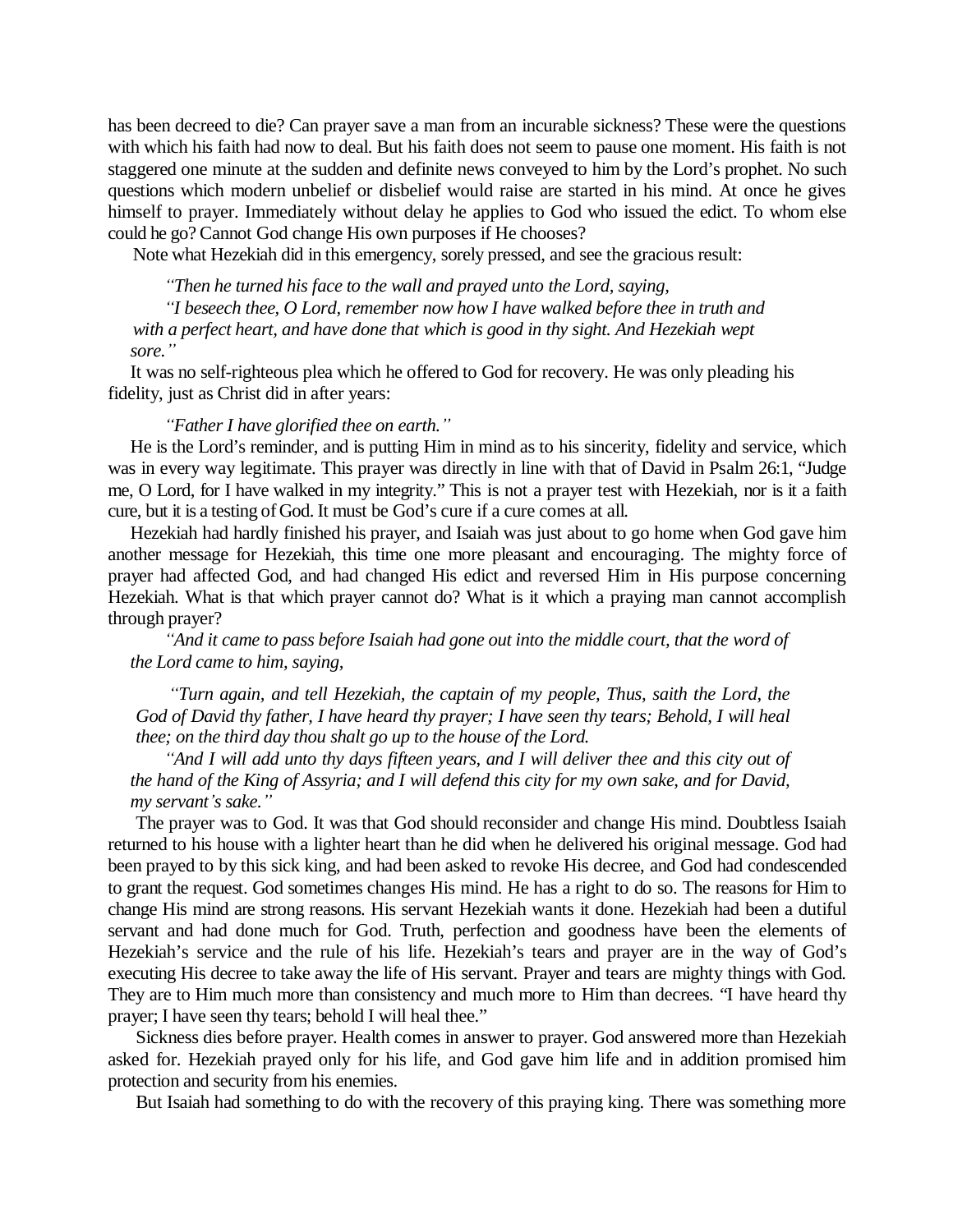than prayer in it. Isaiah's praying was changed into the skill of the physician. "And Isaiah said, Take a lump of figs. And they took and laid it on the boil, and he recovered."

God often uses remedies in answering prayer. It frequently takes a stronger faith to rise above means and not to trust in them, than it does to wholly reject all means. Here was a simple remedy that all might know that it did not cure the deadly disease, and yet a means to aid or to test faith. But still more praying was to be done. Isaiah and Hezekiah could not do things without much praying:

*³And Hezekiah said unto Isaiah, What shall be the sign that the Lord will heal me, and that I shall go up into the house of the Lord the third day?*

*³And Isaiah said, This sign shalt thou have of the Lord, that the Lord will do the thing that he hath spoken: Shall the shadow go forward ten degrees, or go back ten degrees?*

*³And Hezekiah answered, It is a light thing for the shadow to go down ten degrees; nay, but let the shadow return backward ten degrees.*

*³And Isaiah the prophet cried unto the Lord, and he brought the shadow ten degrees backward, by which it had gone down in the dial of Ahaz.´*

Hezekiah meets the occasion and covers the answer to his prayer with thanksgiving. The fragrance of the sweet spices are there, and the melody of the harp also.

Four things let us ever keep in mind: God hears prayer, God heeds prayer, God answers prayer, and God delivers by prayer. These things cannot be too often repeated. Prayer breaks all bars, dissolves all chains, opens all prisons and widens all straits by which God's saints have been holden.

Life was sweet to Hezekiah and he desired to live, but what can brook God's decree? Nothing but the energy of faith. Hezekiah's heart was broken under the strain, and its waters flowed and added force and volume to his praying. He pleaded with great strivings and with strong arguments; and God heard Hezekiah praying, saw his tears, and changed his mind, and Hezekiah lived to praise God and to be an example of the power of mighty praying.

Like Hezekiah, the decent, soulless way of praying did not suit Paul. He puts himself in the attitude of a wrestler, and charges his brethren to join him in the agony of a great conflict. "Brethren, I beseech you," he says, "for the Lord Jesus Christ's sake, and for the love of the Spirit, that ye strive together with me in your prayers to God for me." He was too much in earnest to touch the praying business genteelly or with gloved hands. He was in it as an agony, and he desired his brethren to be his partners in this conflict and wrestling of his soul. Epaphras was doing this same kind of praying for the Colossians: "Always laboring fervently for you in prayers, that ye may stand perfect and complete in all the will of God." An end worth agonizing for always. This kind of praying by these early pastors of the Apostolic Church was one secret of the purity, one source of the power of the Church. And this was the kind of praying which was done by Hezekiah.

Here was prayer born in the fire of a great desire, and pursued through the deepest agony of conflict and opposition to success. Our spiritual cravings are not strong enough to give life to the mighty conflicts of prayer? They are not absorbing enough to stop business, arrest worldly pursuits, awaken us before day, and send us to the closet, to solitude, and to God; to conquer every opposing force and win our victories from the very jaws of hell. We want preachers and men and women who can illustrate the uses, the forces, the blessing, and the utmost limits of prayer.

Isaiah laments that there was no one who stirred himself up to take hold of God. Much praying was done, but it was too easy, indifferent, complacent. There were no mighty movements of the soul toward God, no array of all the sanctified energies to reach out and grapple God and draw out his treasures for spiritual uses. Forceless prayers have no power to overcome difficulties, no power to win marked results, or gain a complete and wonderful victory.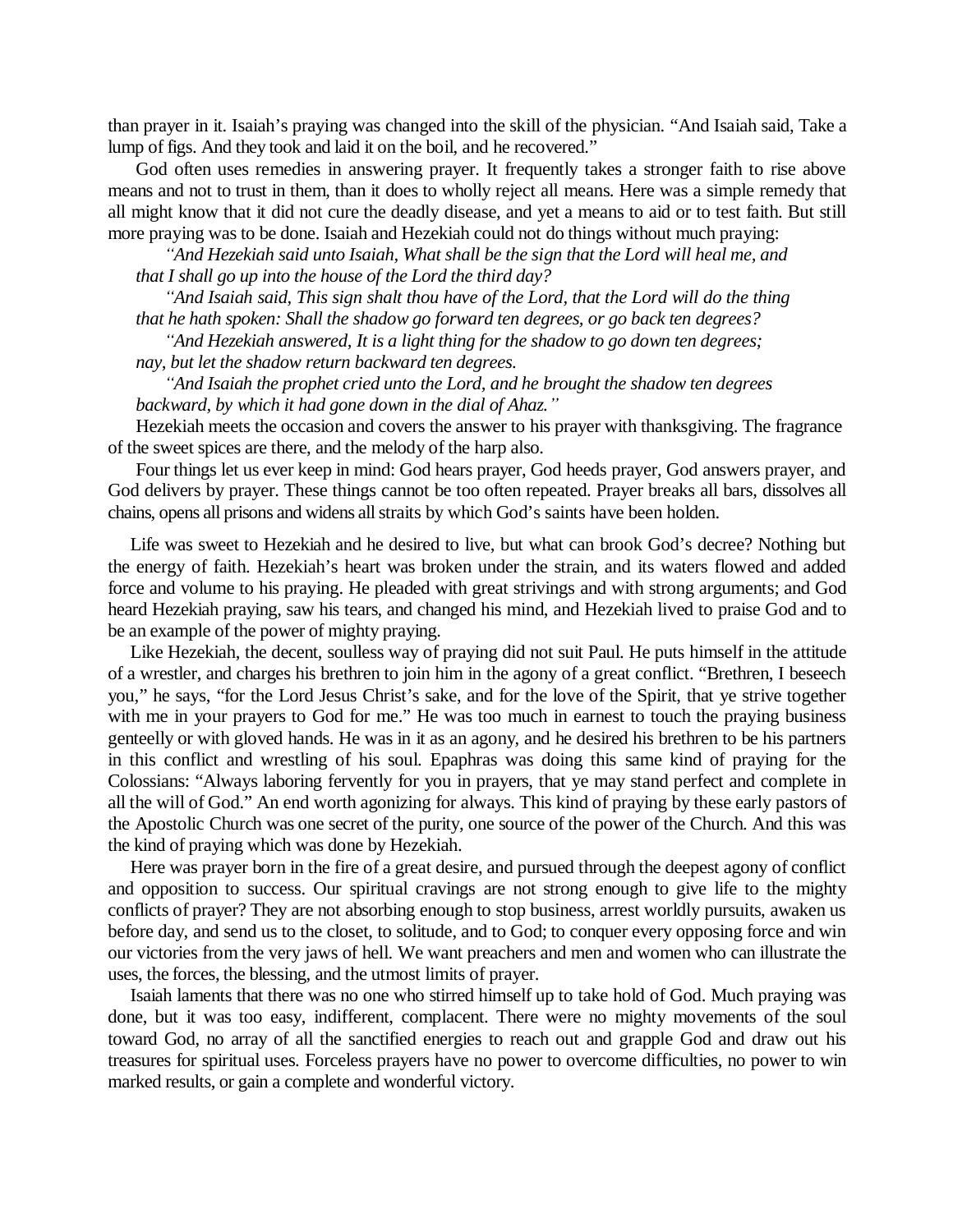#### **VII. EZRA, THE PRAYING REFORMER**

*Before the Great War there were many signs of a new interest in PRAYER and new hope from its exercise. How these signs have multiplied is known to every one. This one thing at least that is good the War has done for us already. Let us not miss our opportunity. Prayer is not an easy exercise. It requires encouragement, exposition, and training. There never was a time when men and women were more sincerely anxious to be told how to pray. Prayer is the mightiest instrument in our armory, and if we are to use it as God has given the encouragement, we must do everything in our power to bring it into exercise.—Rev. James* Hastings.

Ezra, the priest, and one of God's great reformers, comes before us in the Old Testament as a praying man, one who uses prayer to overcome difficulties and bring good things to pass. He had returned from Babylon under the patronage of the King of Babylon, who had been strangely moved toward Ezra and who favored him in many ways. Ezra had been in Jerusalem but a few days when the princes came to him with the distressing information that the people had not separated themselves from the people of that country, and were doing according to the abominations of the heathen nations about them. And that which was worse than all was that the princes and rulers in Israel had been chief in the trespass.

It was a sad state of affairs facing Ezra as he found the Church almost hopelessly involved with the world. God demands of His Church in all ages that it should be separated from the world, a separation so sharp that it amounts to an antagonism. To effect this very end, He put Israel in the Promised Land, and cut them off from other nations by mountains, deserts and seas, and straightway charged them that they should not form any relation with alien nations, neither marital, social nor business.

But Ezra finds the Church at Jerusalem, as he returns from Babylon, paralyzed and hopelessly and thoroughly prostrated by the violation of this principle. They had intermarried, and had formed the closest and most sacred ties in family, social and business life, with the Gentile nations. All were involved in it, priests, Levites, princes and people. The family, the business, and the religious life of the people was founded in this violation of God's law. What was to be done? What could be done? Here were the important questions which faced this leader in Israel, this man of God.

Everything appeared to be against the recovery of the Church. Ezra could not preach to them, because the whole city would be inflamed, and would hound him out of the place. What force was there which could recover them to God so that they would dissolve business partnerships, divorce wives and husbands, cut acquaintances and dissolve friendships?

The first thing about Ezra which is worthy of remark was that he saw the situation and realized how serious it was. He was not a blind-eyed optimist who never sees anything wrong in the Church. By the mouth of Isaiah God had propounded the very pertinent question, "Who is blind but my servant?" But it could not possibly be made to apply to Ezra. Nor did he minimize the condition of things or seek to palliate the sins of the people or to minimize the enormity of their crimes. Their offense appeared in his eyes to be serious in the extreme. It is worth not a little to have leaders in Zion who have eyes to see the sins of the Church as well as the evils of the times. One great need of the modern Church is for leaders after the style of Ezra, who are not blind in their seeing department, and who are willing to see the state of things in the Church and who are not reluctant to open their eyes to the real situation.

Very naturally, seeing these dreadful evils in the Church and in the society of Jerusalem, he was distressed. The sad condition of things grieved him, so much so that he rent his garments, plucked his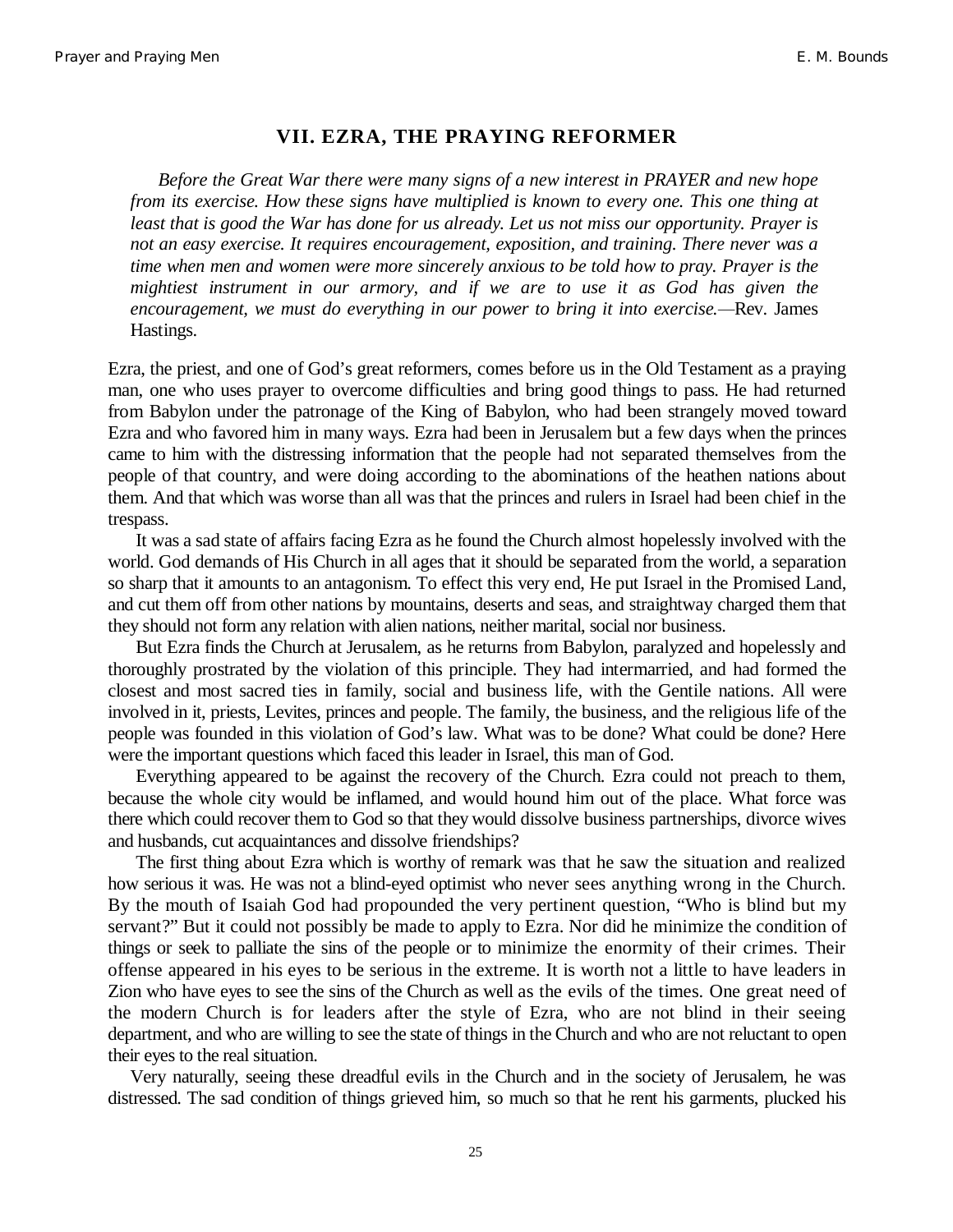hair, and sat down astonished. All these things are evidences of his great distress of soul at the terrible state of affairs. Then it was in that frame of mind, concerned, solicitous and troubled in soul, that he gave himself to prayer, to confession of the sins of the people, and to pleading for pardoning mercy at the hands of God. To whom should he go in a time like this but unto the God who hears prayer, who is ready to pardon and who can bring the unexpected thing to pass?

He was amazed beyond expression at the wicked conduct of the people, was deeply moved and began to fast and pray. Prayer and fasting always accomplish something. He prays with a broken heart, for there is naught else that he can do. He prays unto God, deeply burdened, prostrate on the ground and weeping, while the whole city unites with him in prayer.

Prayer was the only way to placate God, and Ezra became a great mover in a great work for God, with marvelous results. The whole work, its principles and its results, are summarized by just one verse in Ezra 10:1:

*³Now when Ezra had prayed, and had confessed, weeping and casting himself down before the house of God, there assembled unto him out of Israel a very great congregation of men and women and children, for the people wept sore.´*

There had been mighty, simple and persevering prayer. Intense and prevailing prayer had accomplished its end. Ezra's praying had brought into being and brought forth results in a great work for God. It was mighty praying because it brought Almighty God to do His own work, which was absolutely hopeless from any other source save by prayer and by God. But nothing is hopeless to prayer because nothing is hopelessly to God.

Again we must say that prayer has only to do with God, and is only resultful as it has to do with God. Whatever influence the praying of Ezra had upon himself, its chief, if not its only, results followed because it affected God, and moved Him to do the work.

A great and general repentance followed this praying of Ezra, and there occurred a wonderful reformation in Israel. And Ezra's mourning and his praying were the great factors which had to do with bringing these great things to pass.

So thorough was the revival which occurred that as evidences of its genuineness it is noted that the leaders in Israel came to Ezra with these words:

*³We have trespassed against our God, and have taken strange wives of the people of the land. Yet now there is hope in Israel concerning this thing.*

*³Now therefore let us make a covenant with our God to put away all the wives, and such as are born to them, according to the counsel of my lord, and of those that tremble at the commandment of our God; and let it be done according to the law.*

*³Arise, for this matter belongeth unto thee. We also will be with thee; be of good courage, and do it.´*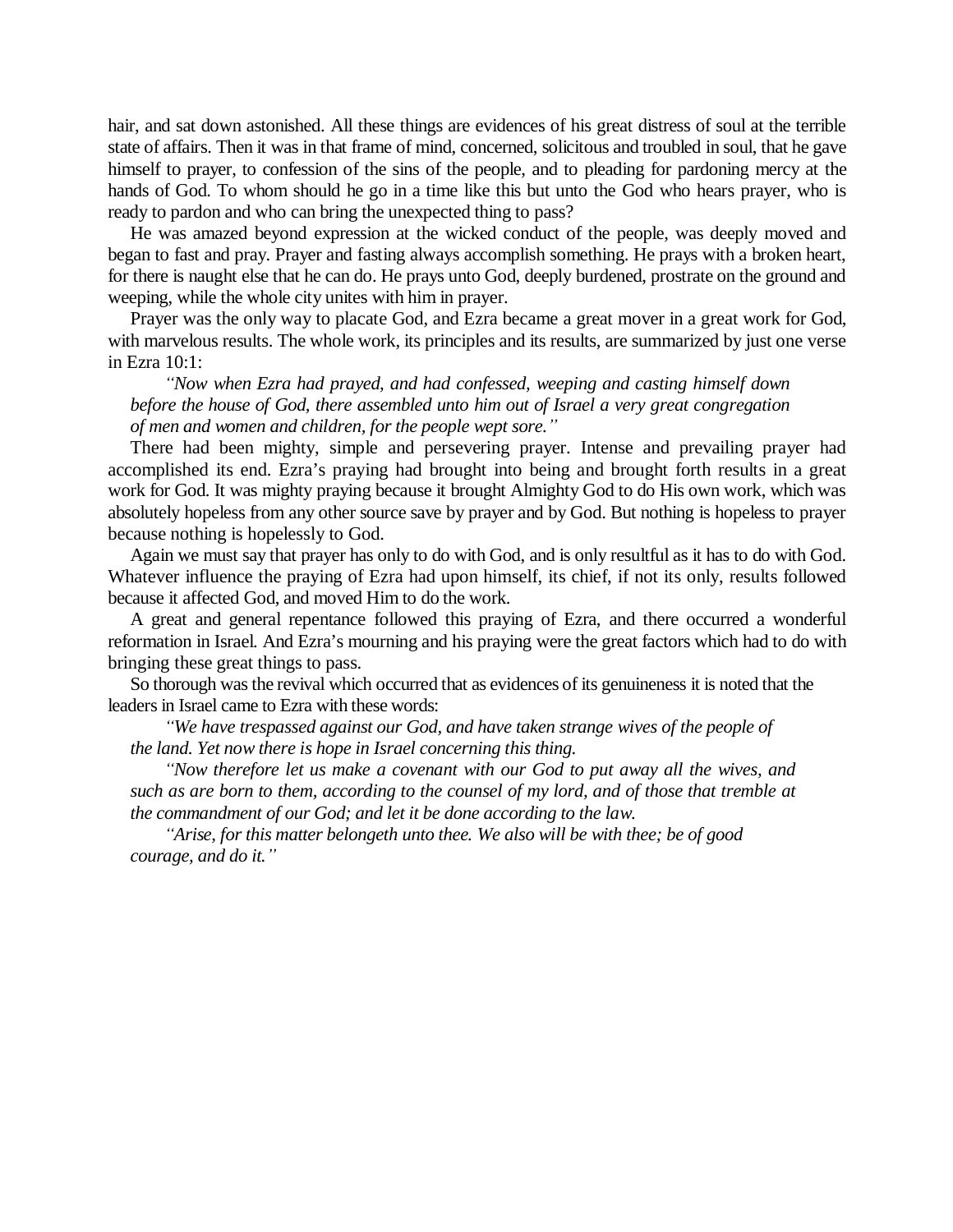#### **VIII. NEHEMIAH, THE PRAYING BUILDER**

*We care not for your splendid abilities as a minister, or your natural endowment as an orator before men. We are sure that the truth of the matter is this: No one will or can command success and become a real praying soul unless intense application is the price. I am even now convinced that the difference between the saints like Wesley, Fletcher, Edwards, Brainerd, Bramwell, Bounds, and ourselves is energy, perseverance, invincible determination to succeed or die in the attempt. God help us.—Rev. Homer W. Hodge.* 

In enumerating the praying saints of the Old Testament, we must not leave out of that sacred catalogue Nehemiah, the builder. He stands out on an equal footing with the others who have been considered. In the story of the reconstruction of Jerusalem after the captivity, he plays a prominent part, and prayer is prominent in his life during those years. He was a captive in Babylon, and had an important position in the palace of the king to whom he was cup bearer. There must have been considerable merit in him to cause the king to take a Hebrew captive and place him in such an office, where be really had the life of the king in his charge, because he was responsible for the wine which he drank.

It was while Nehemiah was in Babylon, in the king's palace, that one day his brethren came from Jerusalem, and very naturally Nehemiah desired news from the people there and information concerning the city itself. The distressing information was given him that the walls were broken down, the gates were burned with fire, and the remnant who were left there at the beginning of the captivity were in great affliction and reproach.

Just one verse gives the effect of this sad news upon this man of God:

*³And it came to pass when I heard these words, that I sat down and wept, and mourned certain days and fasted, and prayed before the God of heaven.´*

Here was a man whose heart was in his own native land far away from where he now lived. He loved Israel, was concerned for the welfare of Zion, and was true to God. Deeply distressed by the information concerning his brethren at Jerusalem, he mourned and wept. How few the strong men in these days who can weep at the evils and abominations of the times! How rare those who, seeing the desolations of Zion, are sufficiently interested and concerned for the welfare of the Church to mourn! Mourning and weeping over the decay of religion, the decline of revival power, and the fearful inroads of worldliness in the Church are almost an unknown quantity. There is so much of so-called optimism that leaders have no eyes to see the breaking down of the walls of Zion and the low spiritual state of the Christians of the present day, and have less heart to mourn and cry about it. Nehemiah was a mourner in Zion. And possessing this state of heart, distressed beyond measure, he does that which other praying saints had done—he goes to God and makes it a subject of prayer. The prayer is recorded in Nehemiah 1, and is a model after which to pattern our prayers. He begins with adoration, makes confession of the sins of his nation, pleads the promises of God, mentions former mercies, and begs for pardoning mercy. Then with an eye to the future—for unquestionably he had planned, the next time he was summoned into the King's presence, to ask permission to visit Jerusalem and to do there what was possible to remedy the distressing state of affairs—we hear him pray for something very special: "And prosper thy servant this day, I pray thee, and grant him mercy in the sight of this man. For," he adds by way of explanation, "I was the king's cup bearer."

It seemed all right to pray for his people, but how was a heathen king, with possibly no sympathy whatever for the sad condition of his city and his people in a captive land, and who had no interest in the matter, to be so favorably affected that he would consent to give up his faithful cup bearer and allow him to be gone for months? But Nehemiah believed in a God who could touch even the mind of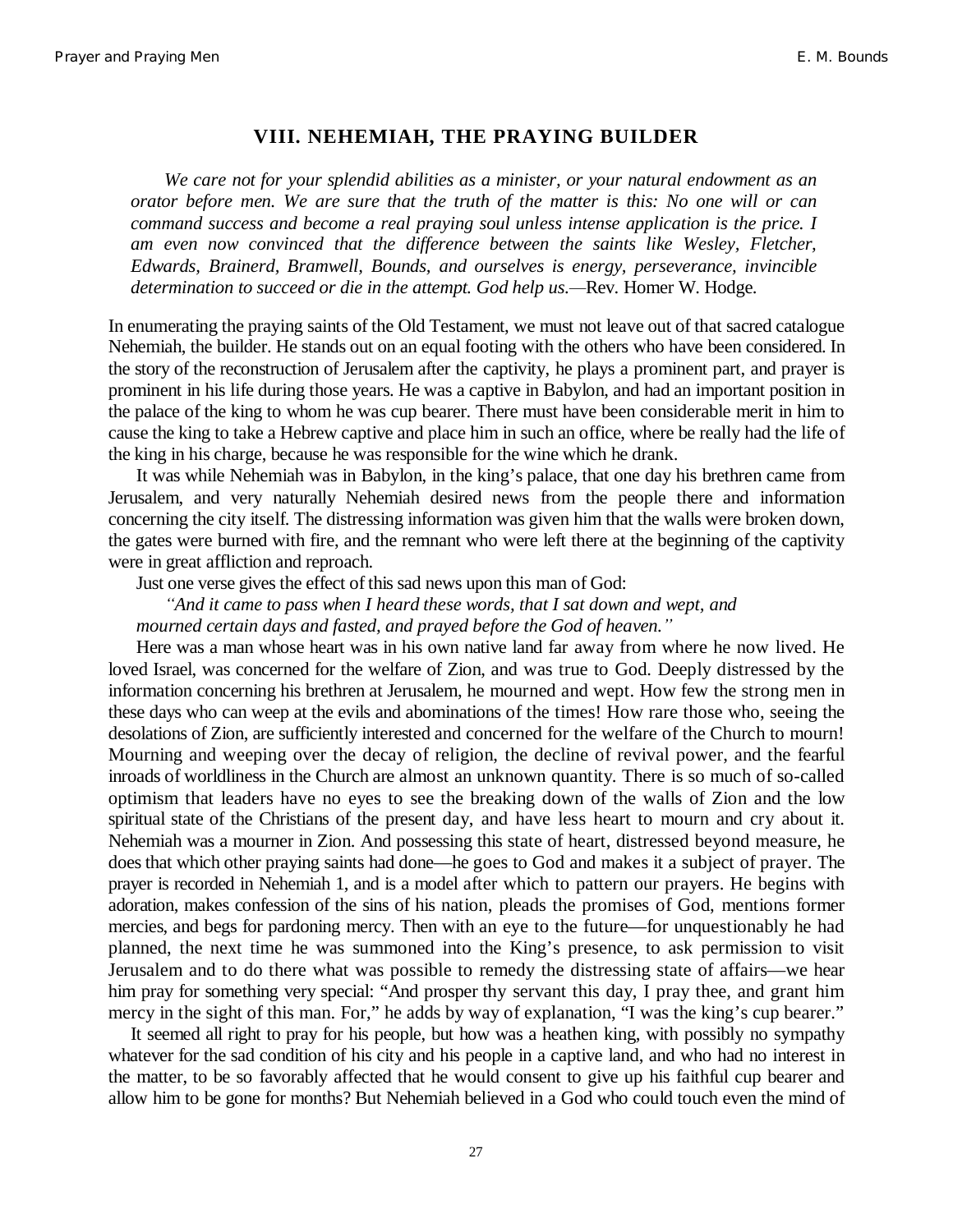a heathen ruler and move him favorably toward the request of his praying servant.

Nehemiah was summoned into the king's presence, and God used even the appearance of Nehemiah's countenance as an entering wedge to gain the consent of Artaxerxes. This started the inquiry of the king as to its cause, and the final result was that the king not only permitted Nehemiah to go back to Jerusalem but furnished him with everything needful for the journey and for the success of the enterprise.

Nor did Nehemiah rest his ease when he first prayed about this matter, but he stated this significant fact as he was talking to the king: "So I prayed unto the God of heaven?" leading out the impression that while the king was inquiring about his request and the length of time he would be gone, he was then and there talking to God about the matter.

The intense, persistent praying of Nehemiah prevailed. God can even affect the mind of a heathen ruler, and this he can do in answer to prayer without in the least overturning his free agency or forcing his will. It was a parallel case with that of Esther when she called upon her people to fast and pray for her as she went uninvited into the king's presence. As a result, his mind at a very critical moment was touched by the Spirit of God, and he was favorably moved toward Esther and held out to her the golden scepter.

Nor did the praying of Nehemiah cease when he had succeeded thus far. In building the wall of Jerusalem, he met with great opposition from Sanballat and Tobiah, who ridiculed the efforts of the people to rebuild the city's walls. Unmoved by these revilings and the intense opposition of these wicked opponents of that which was for God's cause, he pursued the task which he had undertaken. But he mixes prayer with all he does: "Hear, O our God, for we are despised; and turn their reproach upon their own head, and give them for a prey in the land of our captivity." And in continuing the account he says, "Nevertheless we made our prayer unto our God."

All along in the accounts of the high and noble work he was doing, we find prayer comes out prominently to the front. Even after the walls were completed, these same enemies of his and of the people of God again opposed him in his task. But he renews his praying, and he himself records this significant prayer: "Now there, O God, strengthen my hands."

Still further on, when Sanballat and Tobiah had hired an emissary to frighten and hinder Nehemiah, we find him setting himself directly against this new attack, and then again he turns to God in prayer: "My God, think thou upon Tobiah and Sanballat according to these their works and on the prophetess Noadiah, and the rest of the prophets, that would have put me in fear." And God answered his faithful laborer, and defeated the counsels and the plans of these wicked opponents of Israel.

Nehemiah discovered to his dismay that the portions of the Levites had not been given them, and as a result the house of God was forsaken. He took steps to see that the lawful tithes were forthcoming so that God's house should be opened to all religious services, and appointed treasurers to give attention to this business. But prayer must not be overlooked, so we find his prayer recorded at this time: "Remember me, O my God, concerning this, and wipe not out my good deeds that I have done for the house of my God, and for the offices thereof."

Let it not be thought that this was the plea of self-righteousness as was that of the Pharisee in our Lord's time who professedly went up to the temple to pray, who paraded his self-righteous claims in God's sight. It was a prayer after the fashion of Hezekiah, who reminded God of his fidelity to Him and of his heart's being right in his sight.

Once more Nehemiah finds evil among the people of God. Just as he corrected the evil which caused the closing of the house of God, he discovers practices of Sabbath breaking, and here he has not only to counsel the people and seek to correct them by mild means, but he proposes to exercise his authority if they did not cease their buying and selling on the Sabbath Day. But he must close this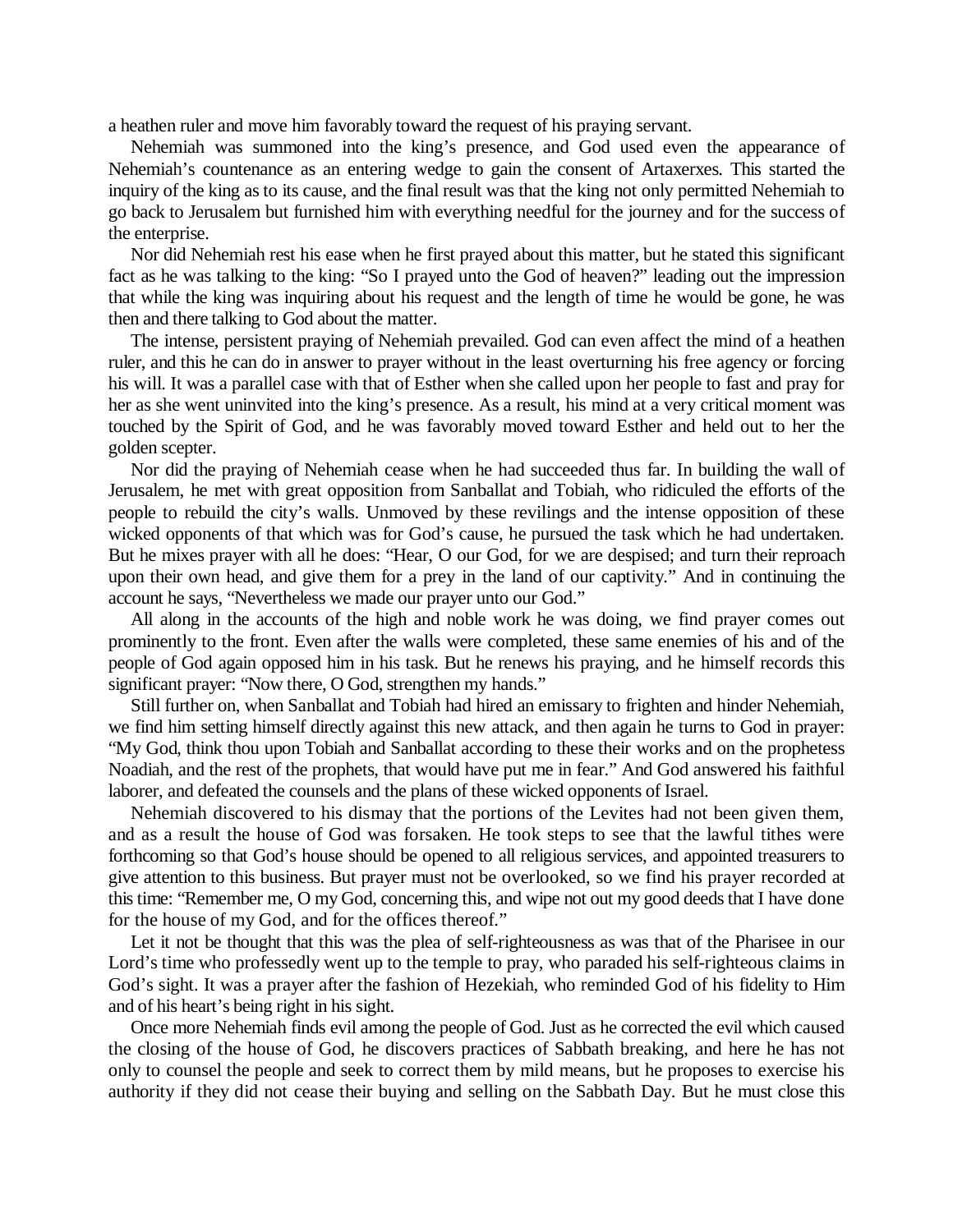part of his work also with prayer, and so he records his prayer on that occasion:

*³Remember me, O my God, concerning this also, and spare me according to the greatness of thy mercy.´*

Lastly, as a reformer, he discovers another great evil among the people. They had intermarried with the men and women of Ashdod, Ammon and Moab. Contending with them, he caused them to reform in this matter, and the close of his record has a prayer in it:

*³Remember me, O my God, because they have defiled the priesthood, and the covenant of the priesthood, and of the Levites.´*

Cleansing them from all strangers, he appointed the wards of the priests, and the Levites, and his recorded career closes with this brief prayer: "Remember me, O my God, for good."

Fortunate is that Church whose leaders are men of prayer. Happy is that congregation who are contemplating the erection of a church to have leaders who will lay its foundations in prayer, and whose walls go up side by side with prayer. Prayer helps to build churches and to erect the walls of houses of worship. Prayer defeats the opponents of those who are prosecuting God's enterprises. Prayer touches favorably the minds even of those not connected with the Church, and moves them toward Church matters. Prayer helps mightily in all matters concerning God's cause and wonderfully aids and encourages the hearts of those who have His work in hand in this world.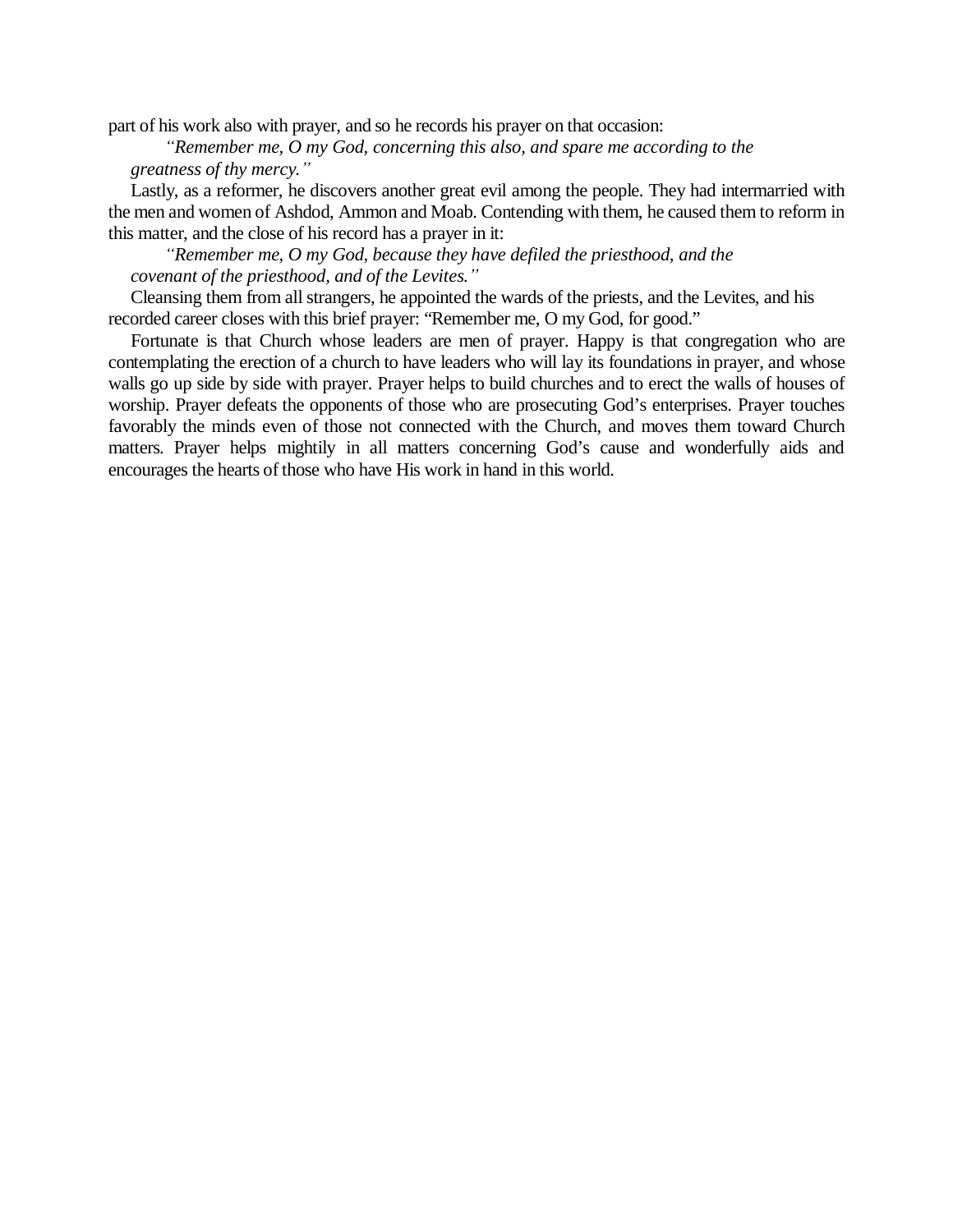#### **IX. SAMUEL, THE CHILD OF PRAYER**

*That was a grand action by Jerome, one of the Roman fathers. He laid aside all pressing engagements and went to fulfill the call God gave him, viz., to translate the Holy Scriptures. His congregations were larger than many preachers of today but he said to his people, "Now it is necessary that the Scriptures be translated; you must find you another minister: I am bound for the wilderness and shall not return until my task is finished.´ Away he went and labored and prayed until he produced the Latin Vulgate which will last as long as the world stands. So we must say to our friends, ³I must away and have time for prayer and solitude.´ And though we did not write Latin Vulgates yet our work will be immortal: Glory to God.—Rev. C. H.* Spurgeon.

Samuel came into this world and was given existence in direct answer to prayer. He was born of a praying mother, whose heart was full of earnest desire for a son. He came into life under prayer surroundings, and his first months in this world were spent in direct contact with a woman who knew how to pray. It was a prayer accompanied by a solemn vow that if he should be given, he should be "lent unto the Lord," and true to that vow, this praying mother put him directly in touch with the minister of the sanctuary and under the influence of "the house of prayer." It was no wonder he developed into a man of prayer. We could not have expected otherwise with such a beginning in life and with such early environments. Such surroundings always make impressions upon children and tend to make character and determine destiny.

He was in a favorable place to hear God when He spoke to him, and was in an atmosphere where it tended to his heeding the divine call which came to him. It was the most natural thing in the world when at the third call fromheaven, when he recognized God's voice, that his childish heart responded so promptly, "Speak, Lord, thy servant heareth." Quickly was there a response from his boyish spirit, of submission, willingness and prayer.

Had he been born of a different sort of mother, had he been placed under different surroundings, had he spent his early days in contact with different influences, does any one for one moment suppose he could have easily heard the voice of God calling him to His service, and that he would have so readily yielded his young life to the God who brought him into being? Would a worldly home, with worldly surroundings, separated from the Church of God, with a worldly-minded mother, have produced such a character as Samuel? It takes such influences and agencies in early life to produce such praying men as Samuel. Would you have your child called early into divine service and separated from the world unto God? Would you have him so situated that he will be called in childhood by the Spirit of God? Put him under prayer influences. Place him near to and directly under the influence of the Man of God and in close touch with that house which is called "the house of prayer."

Samuel knew God in boyhood. As a consequence he knew God in manhood. He recognized God in childhood, obeyed him and prayed unto him. The result was that he recognized God in manhood, obeyed him, and prayed unto him. If more children were born of praying mothers, brought up in direct contact with "the house of prayer," and reared under prayer environments, more children would hear the voice of God's spirit speaking to them, and would more quickly respond to those divine calls to a religious life. Would we have praying men in our churches? We must have praying mothers to give them birth, praying homes to color their lives, and praying surroundings to impress their minds and to lay the foundations for praying lives. Praying Samuels come from praying Hannahs. Praying priests come from "the house of prayer." Praying leaders come from praying homes.

Israel for years had been under bondage to the Philistines and the ark was housed in the home of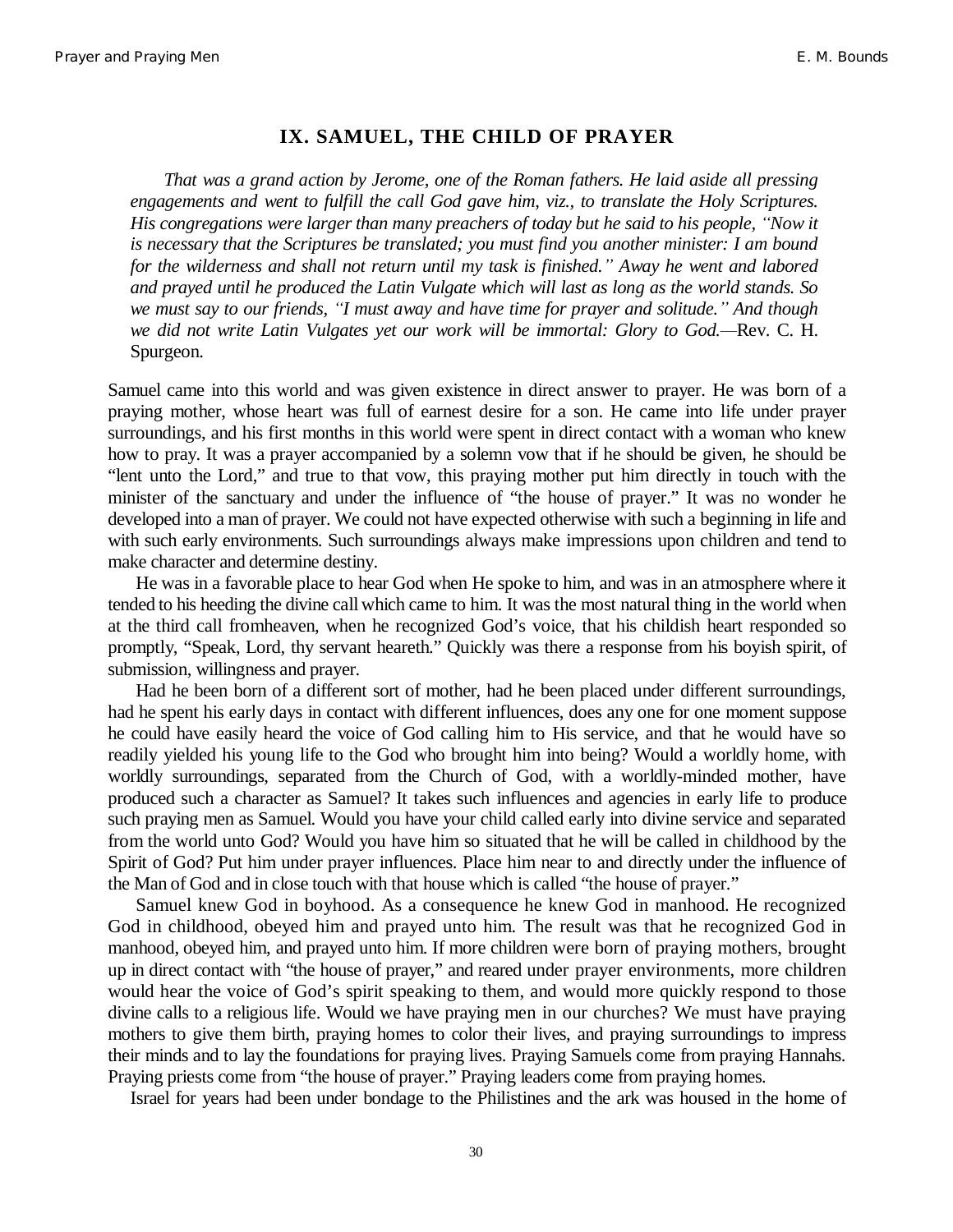Abinadab, whose son Eleazer was appointed to keep this sacred testimony of God. The people had gone into idolatry and Samuel was disturbed about the religious condition of the nation. The ark of God was absent, the people were given to the worship of idols, and there had been a grievous departure from God. Calling upon them to put away their strange gods, he urged them to prepare their hearts unto the Lord and to begin again to serve Him—promising them that the Lord would deliver them out of the hands of the Philistines. His preaching thus plainly to them, for with all else belonging to him, Samuel was a preacher of the times, made a deep impression and bore rich fruits as such preaching always does. "Then the children of Israel did put away Baalim and Ashtoreth, and served the Lord only."

But this was not enough. Prayer must be mixed with and must accompany their reformation So Samuel, true to his convictions about prayer, says to the people, "Gather all Israel to Mizpeh, and I will pray for you unto the Lord." While Samuel was offering up prayer for these wicked Israelites, the Philistines drew near to battle against the nation, but the Lord intervened at the critical moment and thundered with a great thunder, and discomfited these enemies of Israel, "and they were smitten before Israel."

The nation fortunately had a man who could pray, who knew the place and the worth of prayer, and a leader who had the ear of God and who could influence God.

But Samuel's praying did not stop there. He judged Israel all the days of his life, and had occasion from year to year to go in circuit to Bethel, Gilgal and Mizpeh. Then he returned home to Ramah, where he resided. "And there he built an altar unto the Lord." Here was an altar of sacrifice but as well was it an altar of prayer. And while it may have been for the benefit of the community where he lived, after the fashion of a town church, yet it must not be overlooked that it must have been a family altar, a place where the sacrifice for sin was offered but at the same time where his household gathered for worship, praise and prayer. Here Almighty God was acknowledged in the home, here was the advertisement of a religious home, and here father and mother called upon the name of the Lord, differentiating this home from all the worldly and idolatrous homes about them.

Here is an example of a religious home, the kind so greatly needed in this irreligious, godless age. Blessed is that home which has in it an altar of sacrifice and of prayer, where daily thanksgivings ascend to heaven and where morning and night praying is done.

Samuel was not only a praying priest, a praying leader and a praying teacher and leader, but he was a praying father. And any one who knows the situation so far as family religion is concerned knows full well that the great demand of these modern times is religious homes and praying fathers and mothers. Here is where the breakdown in religion occurs, where the religious life of a community first begins to decay, and where we must go first to beget praying men and women in the Church of God. It is in the home that the revival must commence.

A crisis came in the history of this nation. The people were infatuated by the glory of a kingdom with a human king, and was prepared to reject God as their king, as He had always been. So they came to Samuel with the bold request, "Make us a king to judge us like all the nations." The thing displeased this man of God, who was jealous for the name, the honor and the pleasure of the Lord God. How could it be otherwise? Who would not have been likewise displeased if he were built after the pattern of Samuel? It grieved him in soul. The Lord, however, came to him just at that time with the comforting assurance so far as he was personally concerned in the transaction, that "they have not rejected thee, but they have rejected me, that I should not reign over them. Hearken unto the voice of the people, in all that they say unto thee."

Then it was that Samuel followed the bent of his mind, "And Samuel prayed unto the Lord." It seemed that in every matter concerning this people, with which Samuel was connected, he must pray over it. How much more now when there was to be an entire revolution in the form of government,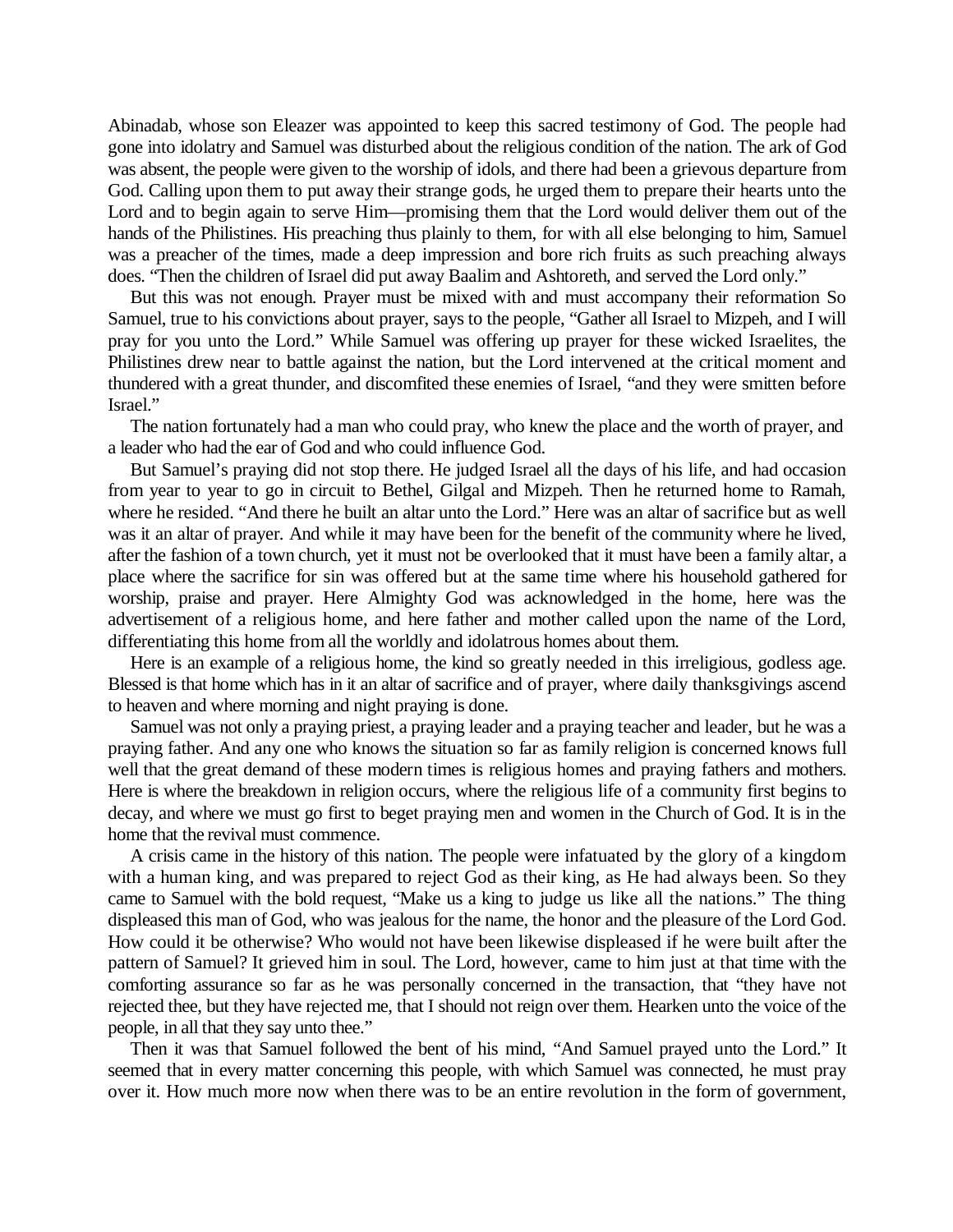and God was to be displaced as the ruler of the people, and a human king was to be set up? National affairs need to be prayed over. Praying men are demanded to carry to God in prayer the affairs of government. Lawmakers, law judges, and law executives need leaders in Israel to pray for them. How much fewer the mistakes if there was more praying done in civil matters?

But this was not to be the end of this matter. God must show so definitely and plainly His displeasure at such a request as had been made for a human king, that the people might know what a wicked thing they had done, even though God acceded to their request. They must know God still existed and had to do with this people, and with their king and the affairs of the government. So the prayers of Samuel must again be brought into play to carry out the divine purposes. So Samuel called upon the people to stand still, and he would show them what the Lord would do before their eyes. So he called upon God, and in answer God sent a tremendous storm of thunder and rain, which exceedingly terrified the people, and caused them to acknowledge their great sin in asking for a king. So afraid were the people that they hastily called upon Samuel to pray for them and to spare them from what seemed to be destruction. Samuel again prayed, and God heard and answered, and the thunder and rain ceased.

One more incident in the prayer life of Samuel is worth noticing. King Saul had been ordered to destroy all the Amalekites, root and branch, and all their stuff, but Saul, contrary to divine instructions, had spared King Agag and the best of the sheep and the cattle, and had justified it because he claimed that the people wanted it done.

God brought this message to Samuel at this time:

"It repenteth me that I have set up Saul to be king; for he is turned back from following me, and hath not performed my commandments."

"And it grieved Samuel, and he cried all night unto the Lord." Such a sudden declaration was enough to produce grief of soul in a man like Samuel, who loved his nation, who was true to God, and who above everything else desired the prosperity of Zion. Such grief of soul over the evils of the Church and at the sight of the abominations of the times always drives a man to his knees in prayer. Of course Samuel carried the case to God. It was a time for prayer. The case was too serious for him not to be deeply moved to pray. So greatly was the inner soul of Samuel disturbed that he prayed all night about it. Too much was at stake for him to shut his eyes to the affair, to treat it indifferently, and to let it pass without taking God into the matter, for the future welfare of Israel was in the balance.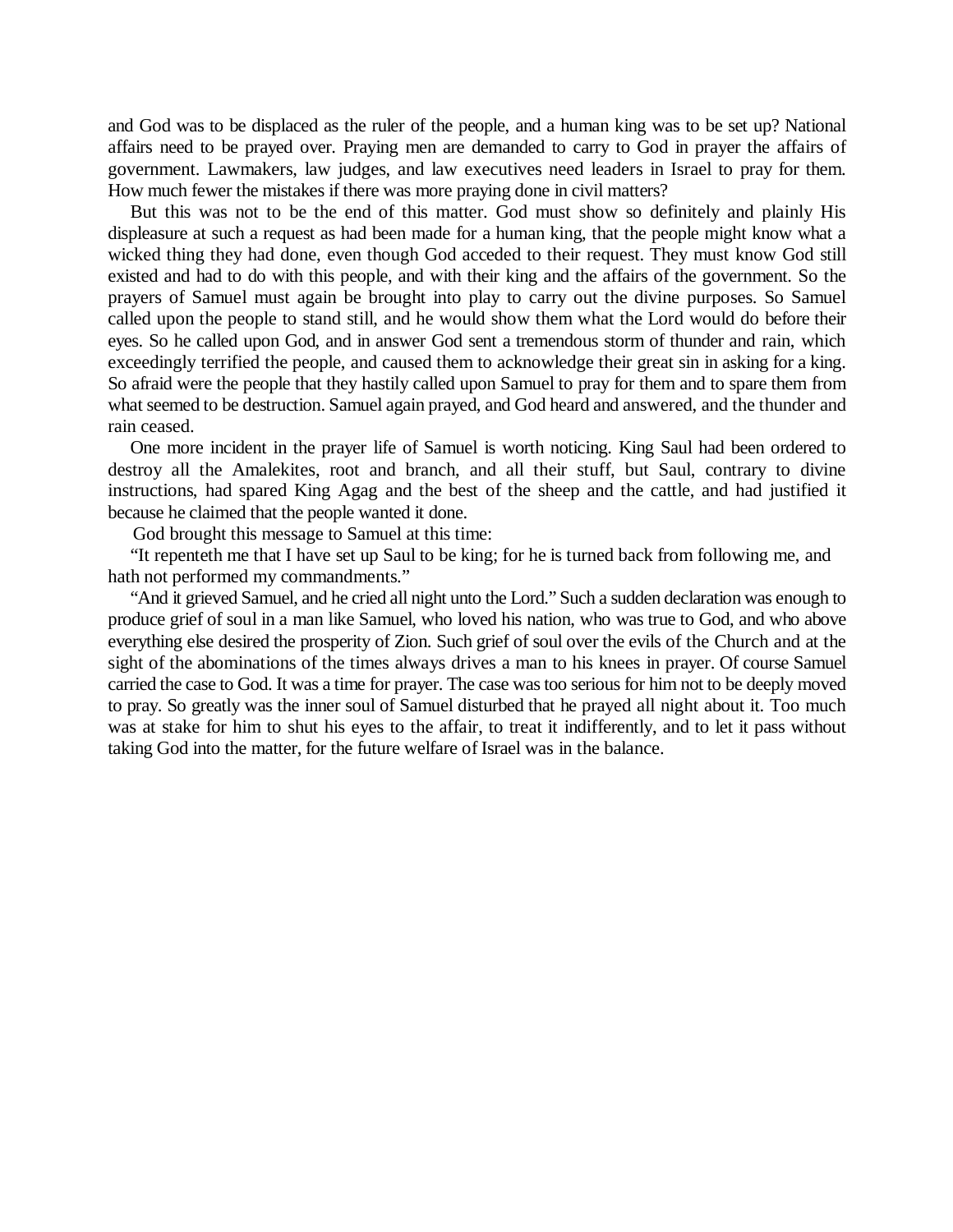#### **X. DANIEL, THE PRAYING CAPTIVE**

*It is a wonderful historical fact that the men of prayer have always been the men of power in the world. I want to convince you about this. Some of you men—and I am glad to see such a large number of men here tonight—if you are arguing with some friend in the workshop, be sure and ask him why it is that the men of power in the world have been the men of prayer. Take only one instance: Where did they go always to find men for the forlorn hope in Havelock¶s days? They went to Havelock¶s prayer meeting; that is where they found men who had courage to come out for the forlorn hope.—Bishop Winnington Ingram.* 

That was a notable experience in the life of Daniel when he was ordered by the king while in Babylon not to ask any petition of any God or king for thirty days, under penalty of being cast into the lions' den. He paid no attention to the edict, for it is recorded, "Now when Daniel knew that the writing was signed, he went into his house, and his windows being opened in his chamber toward Jerusalem, he kneeled upon his knees three times a day, and prayed and gave thanks before his God, as he did aforetime." Do not forget that this was the regular habit of this man of God. "He kneeled upon his knees and prayed as he did aforetime." What was the result? Just as expected. God sent an angel into the den of lions with Daniel and locked their mouths so that not a hair on his head was touched, and he was wonderfully delivered. Even so today deliverance always come to God's saints who tread the path of prayer as the saints of old did.

Daniel did not forget his God while in a foreign land, away from the house of God and its religious services, and deprived as he was of many religious privileges. He was a striking illustration of a young man who was decidedly religious under the most unfavorable surroundings. He proved conclusively that one could be definitely a servant of God though his environments were anything else than religious. He was among heathens so far as a God-fearing nation was concerned. There was no temple worship, no Sabbath Day, no Word of God to be read. But he had one help there which remained with him, and of which he could not be deprived, and that was his secret prayers.

Purposing in his heart without debating the question one moment or compromising at any one point, that he would not eat of the king's meat nor drink the king's wine, he stood out in that ungodly country a striking illustration of a young man, fearing God first of all, and resolving to be religious, cost what it may. But he was not to have a flowery bed on which to rest nor a smooth road on which to travel. The whimsical, tyrannical and unreasonable king, Nebuchadnezzar, was to put him to the test, and his praying qualities were to be proved. This king had a strange dream, the particular items of which passed from his memory, but the fact of the dream remained. So troubled was he about the dream, he called for all the soothsayers, astrologers and sorcerers to call the dream to mind, an impossible task, humanly speaking, and then to interpret it. He classed Daniel and his three companions, Shadrach, Meshach and Abednego, with these men, though there really was nothing in them in common with the two classes of men. Being informed that it was impossible to discover a dream like that, and at their saying if the king would tell the dream to them, they would interpret it, the king became very angry, and ordered them to be put to death. This sentence of death was against Daniel and his three companions.

But Daniel appeared upon the stage of action. At his suggestion the execution of the rash edict was held up, and he immediately called his three companions into counsel, and he urged them to unite with him in a concert of prayer that God would discover to Daniel the dream with the interpretation thereof. In answer to this united praying, it is recorded: "Then was the secret revealed unto Daniel in a night vision. Then Daniel blessed the God of heaven." As a sequel to this incident of the praying of these four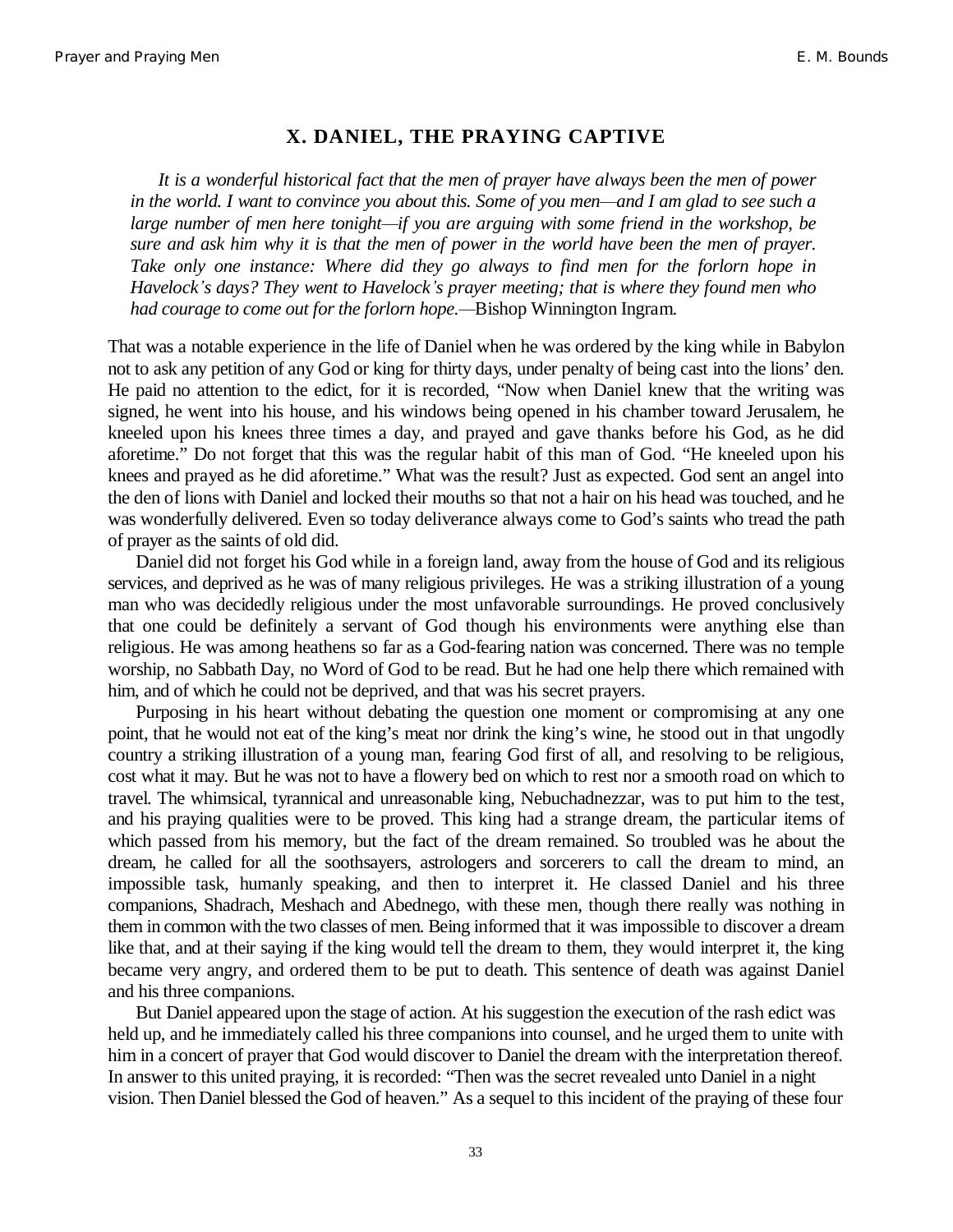men, Daniel revealed to the king his dream and its interpretation, and as a final result the king acknowledged the God of Daniel and elevated to high positions Daniel and his three associates. And it all came about because there was a praying man there just at a critical time. Blessed is that nation which has praying men who can come to the help of civil rulers who are greatly perplexed and in great difficulties, and who can be depended upon to pray for rulers of state and Church.

Years afterward, while still in a foreign land, he still had not forgotten the God of his fathers, and to him was given the noted vision of the "Ram and the He Goat," But Daniel did not comprehend this strange vision, and yet he knew it was from God and had a deep and future meaning for nations and people. So, of course, he followed the bent of his religious mind and prayed about it.

"And it came to pass when I even I Daniel, had seen the vision, and sought for the meaning, then behold there stood before me as the appearance of a man.

"And I heard a man's voice which called, and said, Gabriel, make this man to understand the vision."

And so Gabriel made him understand the full meaning of this remarkable vision. But it came in answer to Daniel's praying. So puzzling questions may often find an answer in the closet. And as elsewhere, God employs angelic intelligences to convey information as to prayer answers. Angels have much to do with prayer. Praying men and the angels of heaven are in close touch with each other.

Some years thereafter, Daniel was studying the records of the nation, and he discovered that it was about time for the seventy years of captivity of his people to end. So he gave himself to prayer:

"And I set my face to seek by prayer and supplications, with fasting and sackcloth and ashes. And I prayed unto the Lord, and made confession."

Then follows the record in those Old Testament Scriptures of Daniel's prayer, so full of meaning, so simple in its utterances, so earnest in its spirit, so direct in its confession and requests, worthy of being patterned after.

And it was while he was speaking in prayer that the same archangel Gabriel, who seemed to have a direct interest in the praying of this man of God, "being caused to fly swiftly, touched me about the time of the evening sacrifice, and he informed me and talked with me," and then gave him much desired information valuable to Daniel.

The angels of God are much nearer us in our seasons of prayer than we imagine. God employs these glorious heavenly intelligences in the blessed work of hearing and answering prayer, when the prayer, as in the case of Daniel on this occasion, has to do with the present and future welfare of His people.

One other incident on the prayer line in the life of this captive man in Babylon. Another revelation was made to Daniel, but the time of its fulfillment appeared to be far in the future. "In those days, I Daniel was mourning three full weeks. I ate no pleasant bread, neither came flesh nor wine into my mouth till the three whole weeks were fulfilled."

It was then that he had a very strange experience and a still stranger revelation was made to him by some angelic being. It is worth while to read the scripture account:

"And behold a hand touched me, which set me on my knees, and upon the palms of my hands.

 "And he said unto me, O Daniel, a man greatly beloved, understand the words that I speak unto thee, and stand upright, for unto thee am I now sent. And when he had spoken this word unto me, I stood trembling.

"Then he said unto me, Fear not, Daniel; for from the first day that thou didst set thy heart to understand and to chasten thyself before thy God, thy words were heard, and I am come for thy words.

"But the Prince of the Kingdom of Persia withstood me one and twenty days; but lo, Michael, one of the chief princes, came to help me, and I remained there with the kings of Persia."

What all this means is difficult to comprehend, but enough appears on its face to lead us to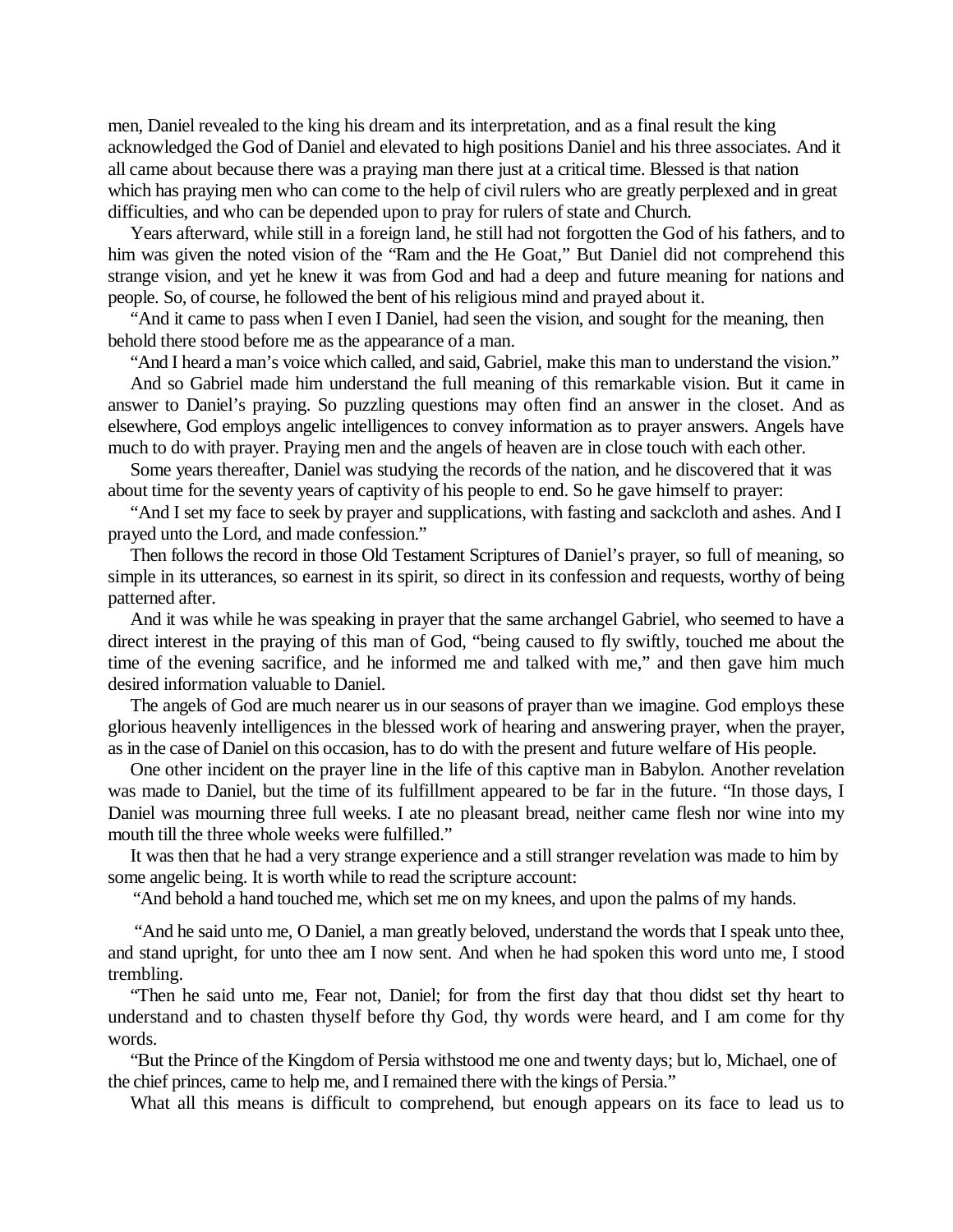believe that the angels in heaven are deeply interested in our praying, and are sent to tell us the answers to our prayers. Further, it is very clear that some unseen forces or invisible spirits are operating to hinder the answers to our prayers. Who the Prince of Persia was who withstood this great angelic being is not divulged, but enough is revealed to know that there must be a contest in the unseen world about us between those spirits sent to minister to us in answer to our prayers and the devil and his evil spirits who seek to defeat these good spirits.

The passage furthermore gives us some intimation as to the cause of delayed answers to prayer. For "three full weeks" Daniel mourned and prayed, and for "one and twenty days" the divinely appointed angel was opposed by the "Prince of the Kingdom of Persia."

Well was it for praying Daniel that he had the courage, fortitude and determination to persist in his praying for three weeks while the fearful conflict between good and bad spirits was going on about him unseen by mortal eyes. Well will it be for us if we do not give up in our praying when God seems not to hear and the answer is not immediate. It takes time to pray, and it takes time to get the answer to prayer. Delays in answering prayer are not denials. Failure to receive an immediate answer is no evidence that God does not hear prayer. It takes not only courage and persistence to pray successfully, but it requires much patience. "Wait on the Lord and be of good courage; and he shall strengthen thy heart; wait, I say, on the Lord."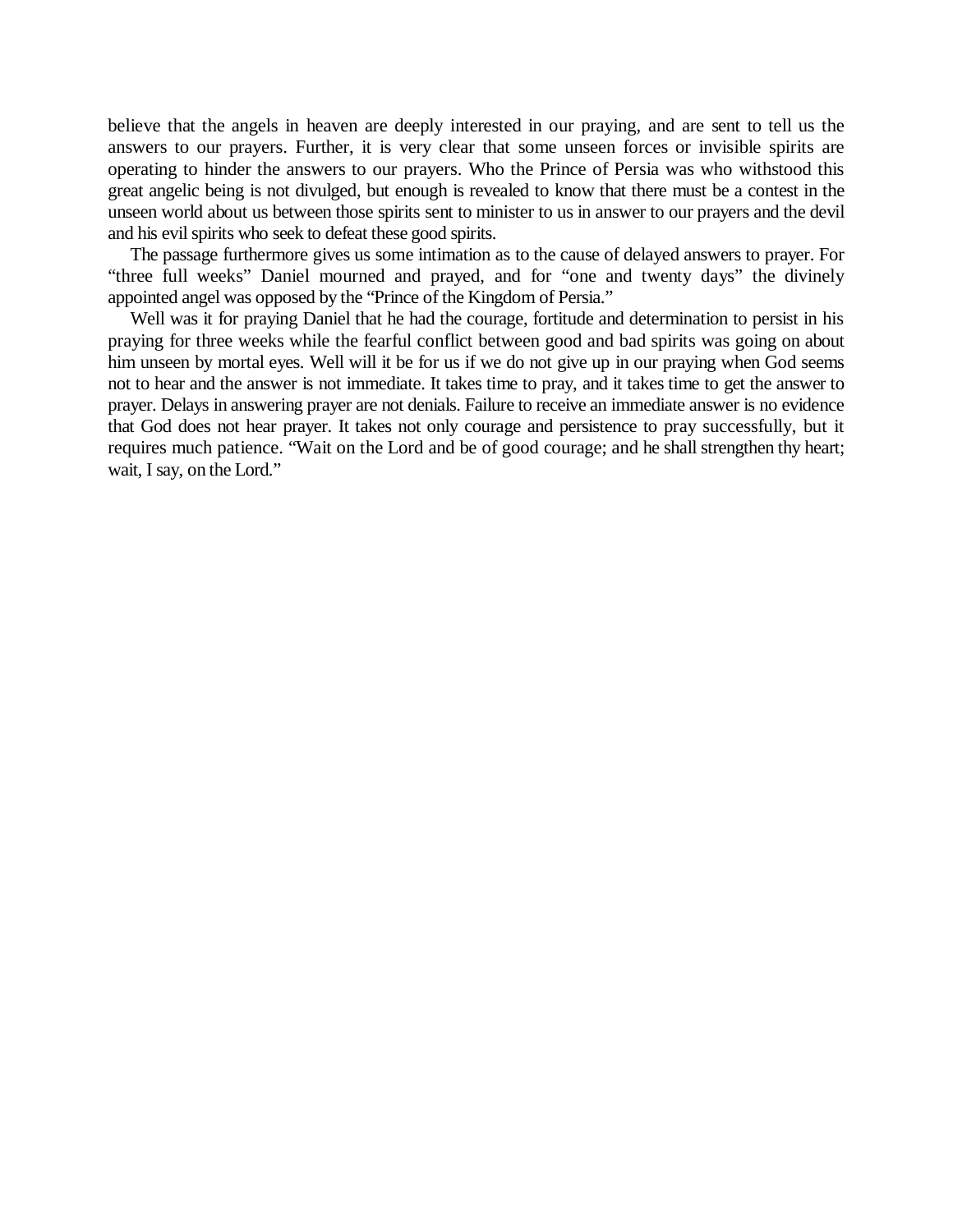#### **XI. FAITH OF SINNERS IN PRAYER**

*A certain preacher whose sermons converted many souls received a revelation from God that it was not his sermons or works by all means but the prayers ofan illiterate lay brother who sat on the pulpit steps pleading for the success of the sermon. It may be in the all-revealing day so with us. We may believe after laboring long and wearily that all honor belongs to another builder whose prayers were gold, silver, and precious stones, while our sermonizings being apart from prayer are but hay and stubble.—Rev. C. H. Spurgeon.* 

One of the peculiar features of prayer as we study the Old Testament on this subject is the faith of unrighteous and backslidden men in prayer, and the great confidence they had in the prayers of praying men of that day. They knew certain men as men of prayer, who believed in God, who were favored of God and who prayed unto God. They recognized these men as having influence with God in averting wrath and in giving deliverance from evil.

Frequently when in trouble, when God's wrath was threatened and even when there were visitations of evil upon them for their iniquities, they showed their faith in prayer by appealing to the men who prayed, to beg God to avert His displeasure and turn aside His wrath against them. Recognizing the value of prayer as a divine agency to save men, they made application to the men who prayed, to intercede with God for them.

It is one of the strange paradoxes of those early days that while people departed from God, and went into grievous sin, they did not become either atheists nor unbelievers when it came to the question of the existence of a prayer-answering God. Wicked men held fast to a belief in God's existence, and to faith in the power of prayer to secure pardon for sin and to deliver them from God's wrath. It is worth something as showing the influence of the Church on sinners, when the latter believe in prayer and beg Christian people to pray for them. It is an item of interest and an event of importance when a sinner on a dying bed calls for a praying man to come to his bedside to pray for him. It means something when penitent sinners, under a sense of their guilt, feeling the displeasure of God, approach a church altar and say, "Pray for me, ye praying men and women." Little does the Church understand its full import, and still less does the Church appreciate and take in the full import of praying, especially for the unsaved men and women who ask them to pray for their immortal souls. If the Church was fully alive to God and awake to the real peril of the unconverted all about it, and was in a thriving state, more sinners would be found seeking the altars of the Church and crying out to praying people, "Pray for my soul."

Much so-called praying for sinners there may be, but it is cold, formal, official praying, which goes nowhere, never reaches God, and accomplishes nothing. Revivals begin when sinners seek the prayers of praying people.

Several things stand out in bold relief as we look at those Old Testament days:

First, the disposition of sinners against God to almost involuntarily turn to praying men for help and refuge when trouble draws near, and to invoke their prayers for relief and deliverance. "Pray for us" was their cry.

Second, the readiness with which those praying men responded to these appeals and prayed to God for those who desired this thing. Moreover, we are impressed with the fact that these praying men were always in the spirit of prayer and ready at any time to inquire of God. They were always keyed up on prayer.

Third, we note the wonderful influence these men of prayer had with God whenever they made their appeal to Him. God nearly always quickly responded and heard their praying for others. So intercessory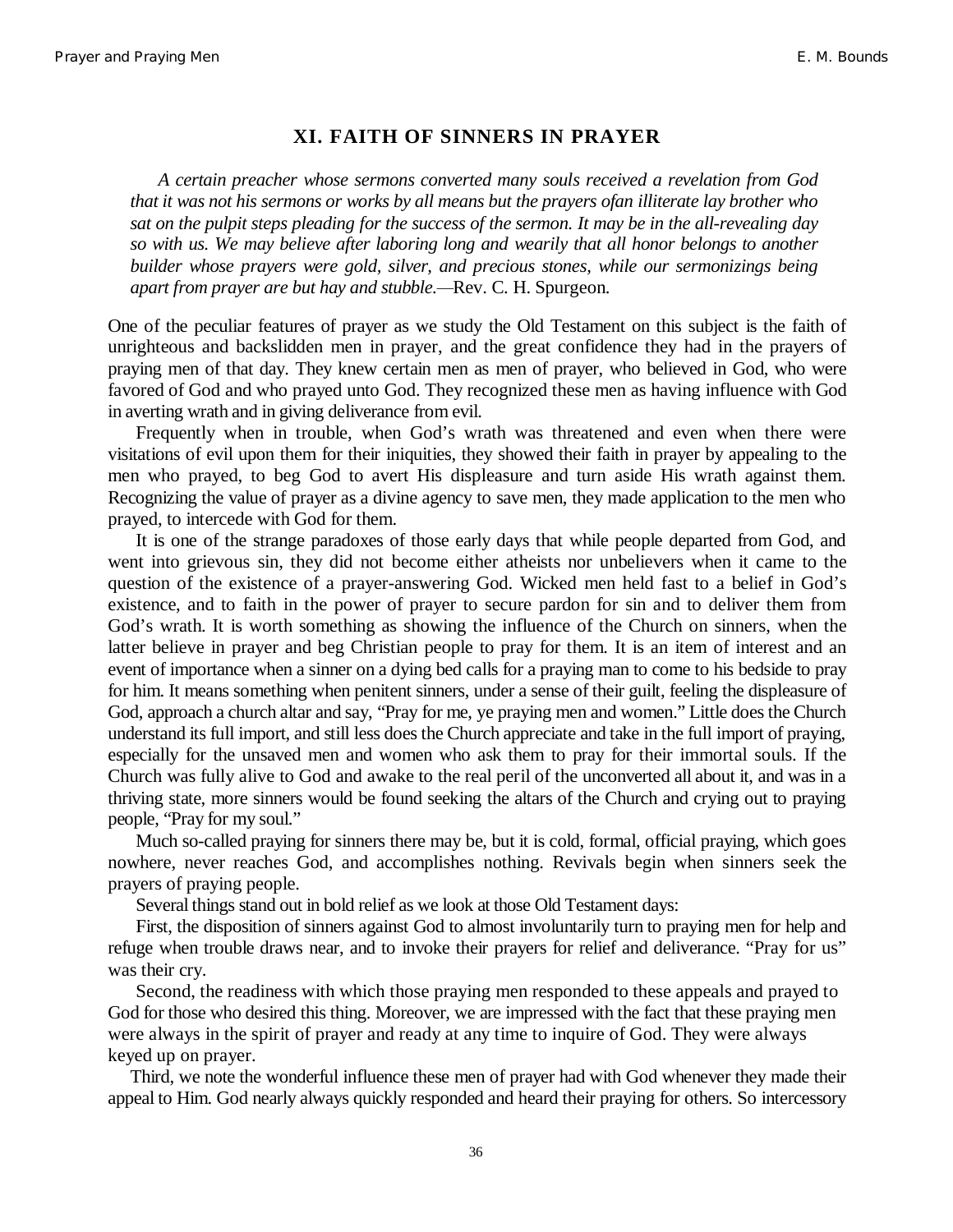prayer predominated in those early days of the Church.

It is a question worthy of earnest consideration, how far the present-day Church is responsible for the unbelief of sinners of these modern times in the value of prayer as an agency in averting God's wrath, in sparing barren lives and in giving deliverance. How far is the Church responsible for the precious few mourners in Zion in these times, who ignore your altar calls and treat with indifference your appeals to come and be prayed for?

The first illustration we notice as showing the faith of wicked men in prayer and their appeal for a man of God to intercede for them is the case of the fiery serpents sent upon the Israelites. They were journeying from Mount Hor by way of the Red Sea, seeking to compass the land of Edom, when they spoke against God and Moses, after this fashion:

"Wherefore have ye brought us up out of Egypt to die in the wilderness? for there is no bread, neither is there any water; and our soul loatheth this light bread."

The thing so sorely displeased God that He sent fiery serpents among the people, and many of the people of Israel died.

"Therefore the people came to Moses, and said, We have sinned because we have spoken against the Lord, and against thee; pray unto the Lord, that He take away the serpents from us." And Moses prayed for the people.

As far as these people had departed from God, and as great as was their sin in complaining against God's dealings with them, they had not lost faith in prayer, neither did they forget that there was a leader in Israel who had influence with God in prayer, and who could by that means avert disaster and bring deliverance to them.

Jeroboam, first King of the ten tribes when the kingdom was divided, was another case in point. This was a most noted case because of the notoriety of his departure from God, which was often referred to in the after history of Israel, as "the sin of Jeroboam, the son of Nebat," and shows that despite his great wickedness in the sight of God, he did not lose his faith in the efficacy of prayer. This king on one occasion presumed to take the place of the high priest, and stood by the altar to burn incense. A man of God came out of Judah and cried against the altar and proclaimed, "Behold the altar shall be rent, and the ashes that are upon it shall be poured out." This angered Jeroboam, who saw that it was intended as a public rebuke for him, who had undertaken contrary to the Levitical law to assume the office of God's priest, and the king put forth his hand with the apparent purpose of arresting or doing violence to the man of God, saying, at the same time to those about him, "Lay hold upon him."

Immediately God smote the king with leprosy, so that he could not pull his hand back again, and at the same time the altar was rent. Astonished beyond measure at this sudden retribution for his sin, coming like lightning from heaven, and very much afraid, he cried out to the man of God, "Entreat now the face of the Lord thy God for me, that my hand may be restored again." And it is recorded that "the man of God besought the Lord, and the king's hand was restored him again, and became as it was before."

Let us keep in mind that we are not now considering the praying habits of the man of God nor the possibilities of prayer, though both face us here. But rather we are finding just here that a ruler in Israel, guilty of a grievous sin, and departing from God, when God's wrath falls upon him, he immediately calls upon a praying man to intercede with God in his behalf. It is but another case where a sinner against God showed his faith in the virtue of the prayers of a man of God. Sad is the day in a Christian land, not only where there is the decay of prayer in the Church, but where sinners are so unaffected by the religion of the Church that they have no faith in prayer and care little about the prayers of praying men.

Another illustration follows this case very quickly. The son of King Jeroboam fell sick, and was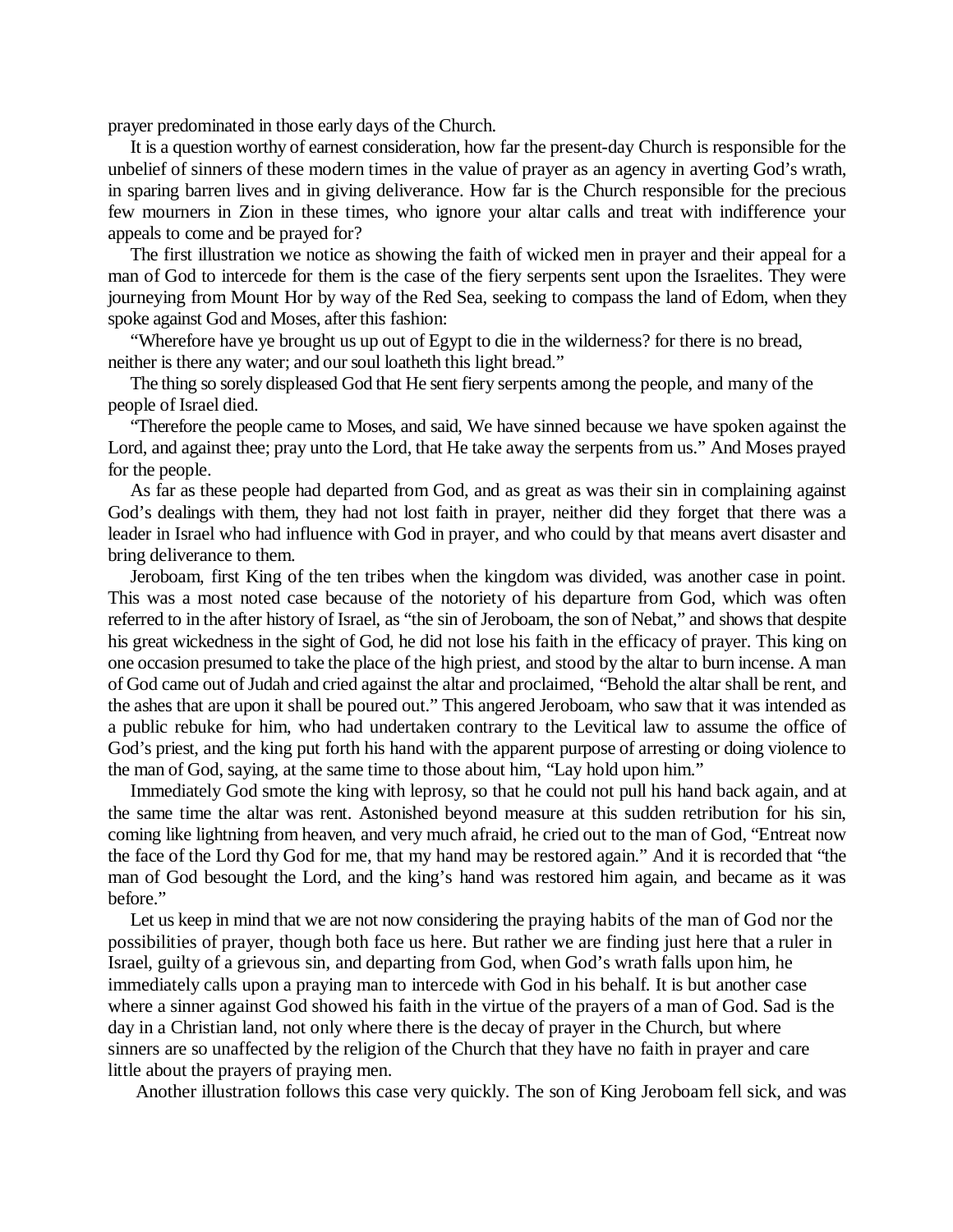about to die. And this wicked, indifferent king, posted his wife off to Ahijah, the prophet of God, to ask him to say what would be the result of the illness of the child. She attempted to practice a deception upon the old prophet who was nearly blind, intending not to make herself known to him. But he had the vision of a prophet even though dim in sight, and immediately revealed to her that she was known to him. After telling her many things of vast importance concerning the kingdom and charging her husband that he had not kept God's commandments, but had gone into idolatry, he said to her: "Arise, therefore, and get thee down to thy house; and when thy feet enter into the city, the child shall die."

How natural for a father in trouble to appeal to a praying prophet for relief? And as in the first mentioned case, his sin did not blind his eyes to the value of having a man of God intercede for him. It availed nothing as was proved, but it did prove our contention that in Old Testament times sinners, while they were not themselves praying men, believed strongly in the prayers of praying men.

Take the instance of Johanan, just as the Children of Israel began their life of captivity in Babylon. Johanan and Jeremiah, with a small company, had been left in their native land, and Ishmael had conspired against Gedaliah, the appointed governor of the country, and had slain him. Johanan came to the rescue and delivered the people from Ishmael who was taking them away from their land. But Johanan wanted to flee down into Egypt, which was contrary to the Divine plan. At this particular juncture of affairs, he assembled all the people, and they went to Jeremiah with the earnest appeal:

*³We beseech thee, let our supplication be accepted before thee, and pray for us unto the Lord thy God, that the Lord thy God may show us the way wherein we may walk, and the thing that we may do.´*

Like all other appeals to good men for prayer, Jeremiah interceded for these inquirers after the right way, and after ten days the answer came, and they were informed by Jeremiah what God would have them do. This was to the effect that they should not go down to Egypt, but remain in and about Jerusalem, but the people and Johanan played Jeremiah false, and refused to do as God had told them in answer to prayer. But it did not disprove the fact that they had faith in prayer and in praying men.

Another case may be noticed as showing the truth of our proposition that sinners had faith in prayer in the Old Testament dispensation, thus indirectly proving the preeminence of prayer in those days, for certainly prayer must have had a prominent place and its necessity must have received general recognition, when even sinners by their actions give endorsement to its virtue and necessity. Surely if sinners bore testimony to its worth, and at that time displayed their need of prayer, even by the prayers of some one else, Church people of this day ought to have a deep sense of its need, and should have strong faith in prayer and its virtue. And certainly if the men of Old Testament times were such men of prayer, and had such a reputation as praying men, then in this favored day, Christian men should be so given to prayer that they also would have a wide reputation as praying men.

Zedekiah was king of Judah just as the captivity of God's people began. He was in charge of the kingdom when Jerusalem was besieged by the King of Babylon. And it was just about this time that Zedekiah sent two chosen men unto Jeremiah saying: "Inquire, I pray thee, of the Lord for us; for Nebuchadnezzar, king of Babylon, maketh war against us; if so be that the Lord will deal with us according to all his wondrous works, that he may go up from us."

And God told Jeremiah in answer to this inquiry what to do, and what would occur, but as in another case, that of Johanan, Zedekiah proved false, and would not do as God instructed Jeremiah to tell him. At the same time it proved conclusively that Zedekiah had not lost his faith in prayer as a means of finding out the mind of God, nor did it affect him in his belief in the virtue of the prayers of a praying man.

Verily, prayer must have had a preeminent place in all Old Testament history when not only the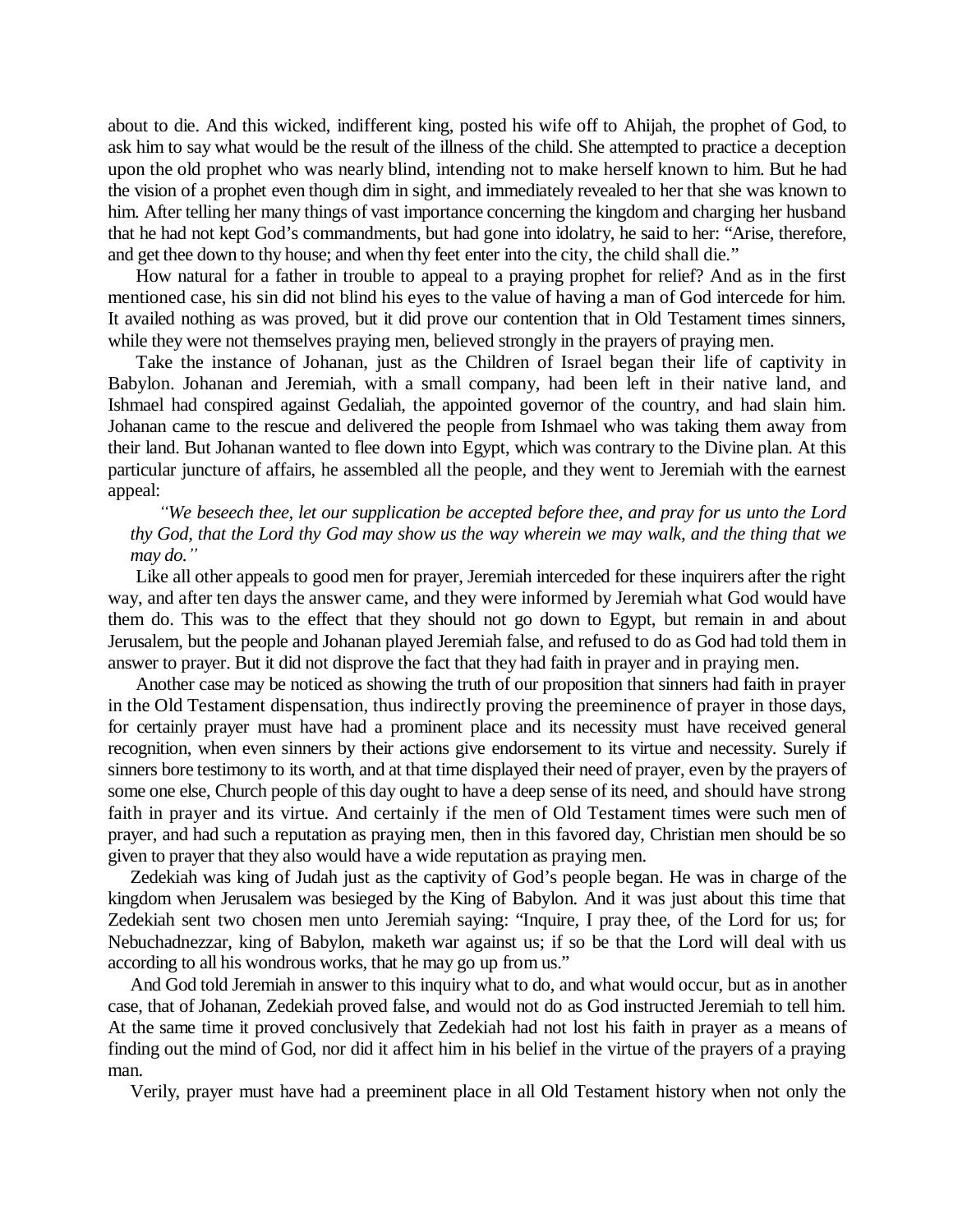men of God were noted for their praying habits, but even men who departed from God and proved false bore testimony to its virtue by appealing to the men of prayer to make intercessions for them. This is so notorious in Old Testament history that no careful reader of these old scriptures can fail to discover and notice it.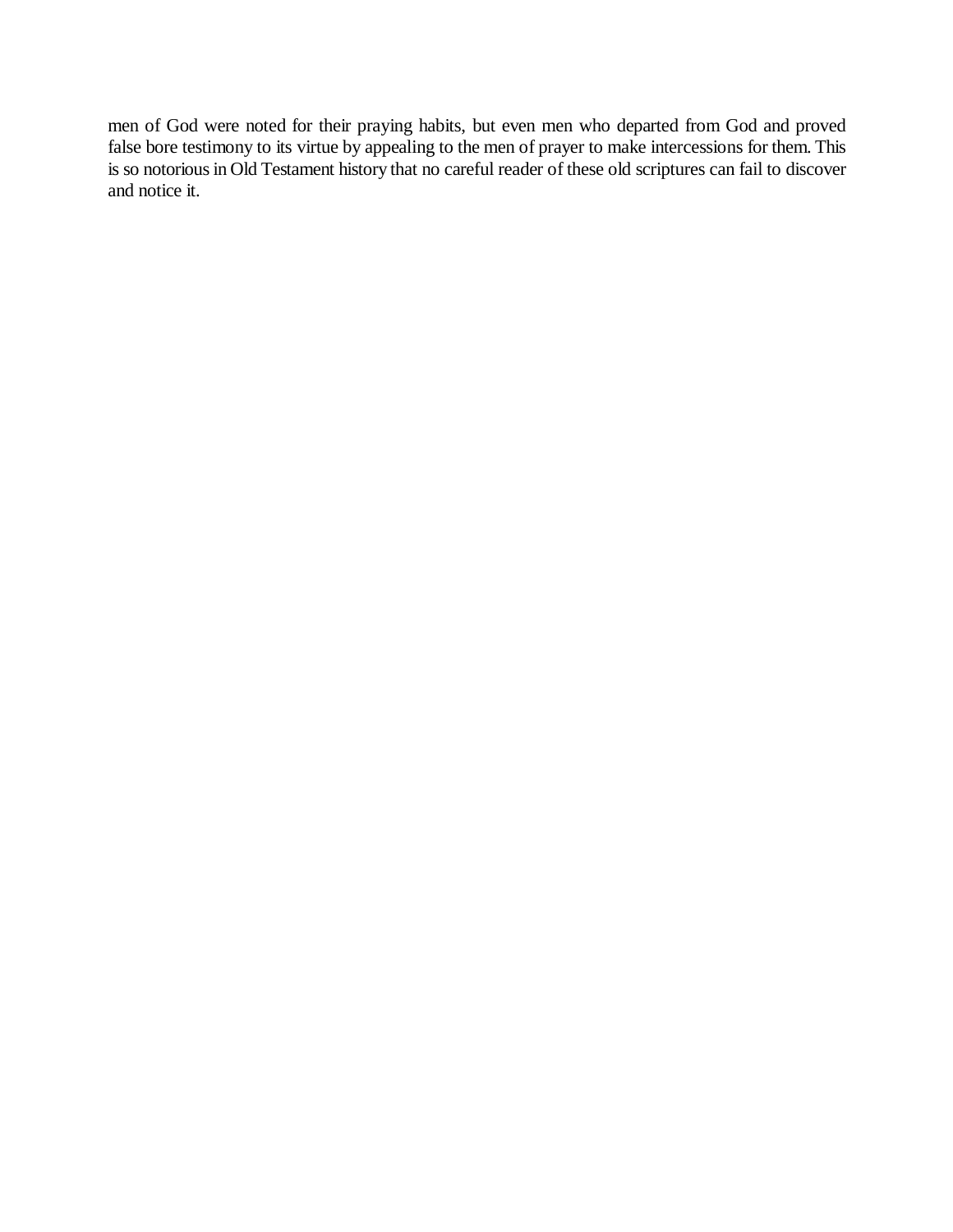#### **XII. PAUL, THE TEACHER OF PRAYER**

*Fletcher of Madeley, a great teacher of a century and a half ago, used to lecture to the young theological students. He was one of the fellow-workers with Wesley and a man of most saintly character. When he had lectured on one of the great topics of the Word of God, such as the Fullness of God¶s Holy Spirit or on the power and blessing that He meant His people to have, he would close the lecture and say, ³That is the theory; now will those who want the practice come along up to my room!´ And again and again they closed their books and went away to his room, where the hour's theory would be followed by one or two hours of prayer.*— Rev. Hubert Brooke.

How instant, strenuous, persistent, and pathetic was Paul's urgency of prayer upon those to whom he wrote and spoke! "I exhort," says he, writing to Timothy, "first of all, that supplications, prayers, intercessions and giving of thanks be made for all men." This he meant was to be the prime deposit and truth for the Church. First of all, before all things, to the front of all things, the Church of Christ was to be a praying Church, was to pray for men, was to pray for all men. He charged the Philippians to this effect: "Be careful for nothing, but in everything, by prayer and supplication, with thanksgiving, let your requests be made known unto God." The Church must be anxious about nothing. In everything prayer must be made. Nothing was too small about which to pray. Nothing was too great for God to overcome.

Paul lays it down as a vital, all-essential injunction in writing to the Church at Thessalonica, "Rejoice evermore. Pray without ceasing. In everything give thanks. For this is the will of God concerning you." The Church must give itself to unceasing prayer. Never was prayer to cease in the Church. This was the will of God concerning His Church on earth.

Paul was not only given to prayer himself, but he continually and earnestly urged it in a way that showed its vital importance. He was not only insistent in urging prayer upon the Church in his day, but he urged persistent praying. "Continue in prayer and watch in the same," was the keynote of all his exhortations on prayer. "Praying always with all prayer and supplication," was the way he pressed this important matter upon the people. "I will, therefore," I exhort, this is my desire, my mind upon this question, "that men pray everywhere, without wrath and doubting." As he prayed after this fashion himself, he could afford to press it upon those to whom he ministered.

Paul was a leader by appointment and by universal recognition and acceptance. He had many mighty forces in this ministry. His conversion, so conspicuous and radical, was a great force, a perfect magazine of aggressive and defensive warfare. His call to the apostleship was clear, luminous and convincing. But these forces were not the divinest energies which brought forth the largest results to his ministry. Paul's course was more distinctly shaped and his career rendered more powerfully successful by prayer than by any other force.

It is no surprise then that he should give such prominence to prayer in his preaching and writing. We could not expect it to be otherwise. As prayer was the highest exercise in his personal life, so also prayer assumed the same high place in his teaching. His example of prayer added force to his teaching on prayer. His practice and his teaching ran in parallel lines. There was no inconsistency in the two things.

Paul was the chiefest of the apostles as he was chief in prayer. If he was the first of the apostles, prayer conspired to that end. Hence he was all the better qualified to be a teacher on prayer. His praying fitted him to teach others what prayer was and what prayer could do. And for this reason he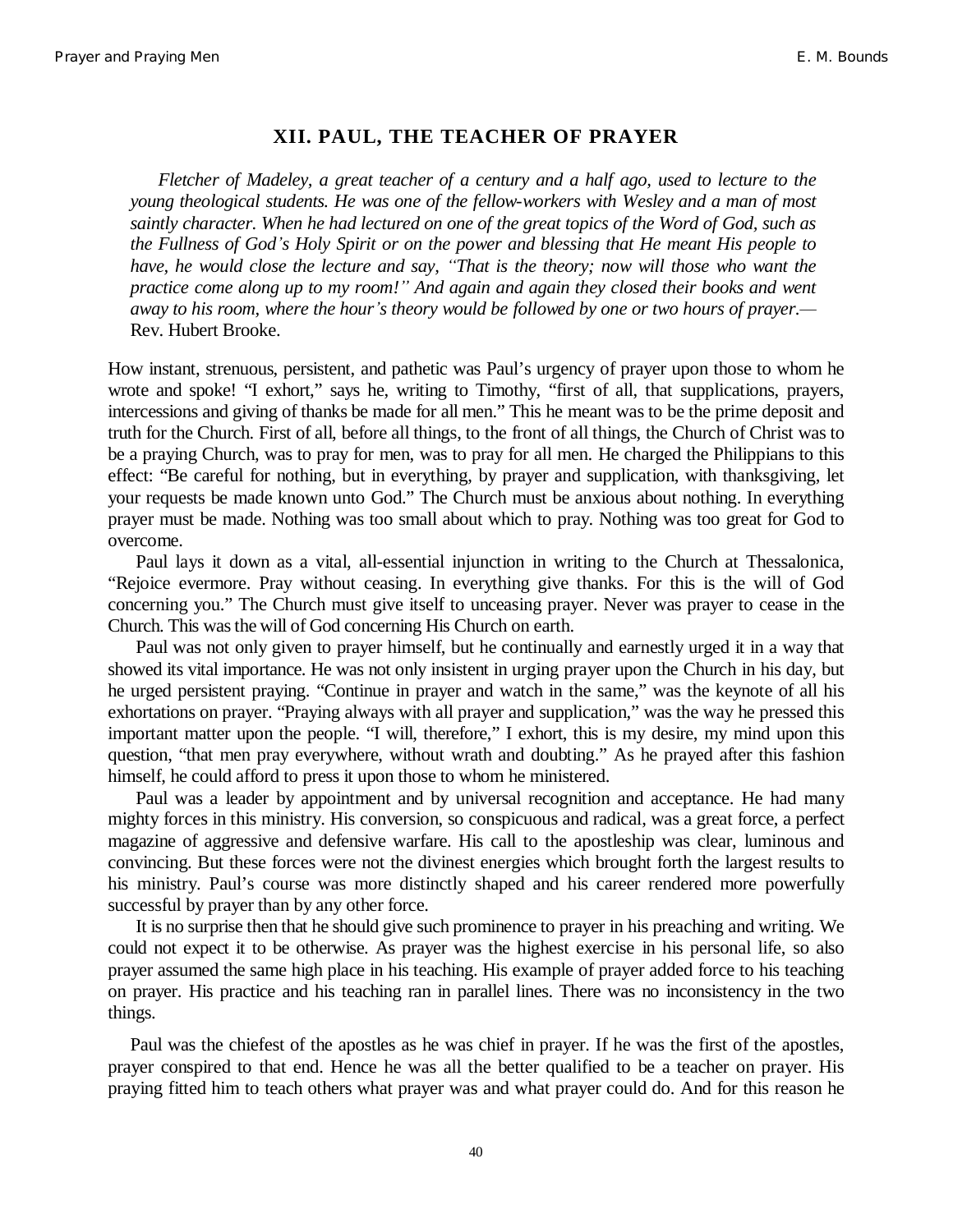was competent to urge upon the people that they must not neglect prayer. Too much depended upon it.

He was first in prayer for this cause. For the reason that on him centered more saintly praying than on any one else, he became the first in apostleship. The crown of martyrdom was the highest crown in the royalty of heaven, but prayer put this crown of martyrdom on his head.

He who would teach the people to pray must first himself be given to prayer. He who urges prayer on others must first tread the path of prayer himself. And just in proportion as preachers pray, will they be disposed to urge prayer upon those to whom they preach. Moreover, just in proportion as preachers pray, will they be fitted to preach on prayer. If that course of reasoning be true, would it be legitimate to draw the conclusion that the reason why there is so little preaching on prayer in these modern times is because preachers are not praying men?

We might stake the whole question of the absolute necessity and the possibilities of prayer in this dispensation on Paul's attitude toward prayer. If personal force, if the energy of a strong will, if profound convictions, if personal culture and talents, and if the Divine call and the Divine empowerment,—if any one of these, or all of them united, could direct the Church of God without prayer, then logically prayer would be unnecessary. If profound piety and unswerving consecration to a high purpose, if impassioned loyalty to Jesus Christ, if any or all of these could exist without devoted prayer, or lift a Church leader above the necessity of prayer, then Paul was above its use. But if the great and gifted, the favored and devoted Paul felt the necessity of unceasing prayer, and realized that it was urgent and pressing in regard to its claims and necessity, and if he felt that it was clamorous and insistent that the Church should pray without ceasing, then he and his brethren in the apostolate should be aided by universal and mighty praying.

Paul's praying and his commands and the urgency with which he pressed upon the Church to pray, is the most convincing proof of the absolute necessity of prayer as a great moral force in the world, an indispensable and inalienable factor in the progress and spread of the Gospel, and in the development of personal piety. In Paul's view, there was no Church success without prayer, and no piety without prayer, in fact without much prayer. A Church out of whose life streams prayer as the incense flames went out of the censer, and a leadership out of whose character, life and habits flames prayer as imposing, conspicuous and spontaneous as the fragrant incense flamed, this was the leadership for God.

To pray everywhere, to pray in everything, to continue instant in prayer, and to pray without ceasing, thus Paul spoke as a commentator on the Divine uses and the nature of prayer.

Timothy was very dear to Paul, and the attachment was mutual and intensified by all their affinities. Paul found in Timothy those elements which fitted him to be his spiritual successor, at least the depository and the leader of the great spiritual principles and forces which were essential to the establishment and prosperity of the Church. These primary and vital truths he would enforce on and radicate in Timothy. Paul regarded Timothy as one to whom fundamental and vital truths might be committed, who would preserve them truly, and who would commit them inviolate to the future. So he gives to Timothy this deposit of prayer for all ages as found in 1 Tim. 2:1.

Let it be noted before we go any further that Paul wrote directly under the superintendency of the Holy Spirit, who guarded Paul against error, and who suggested the truths which Paul taught.

We hold definitely without compromise in the least to the plenary inspiration of the Scriptures, and as Paul's writings are part and parcel of those Sacred Writings, then Paul's Epistles are portions of the Scriptures or the Word of God. This being true, the doctrine of prayer which Paul affirmed is the doctrine of the Holy Spirit. His Epistles are of the Word of God, inspired, authentic and of Divine authority. So that prayer as taught by Paul is the doctrine which Almighty God would have His Church accept, believe, and practice.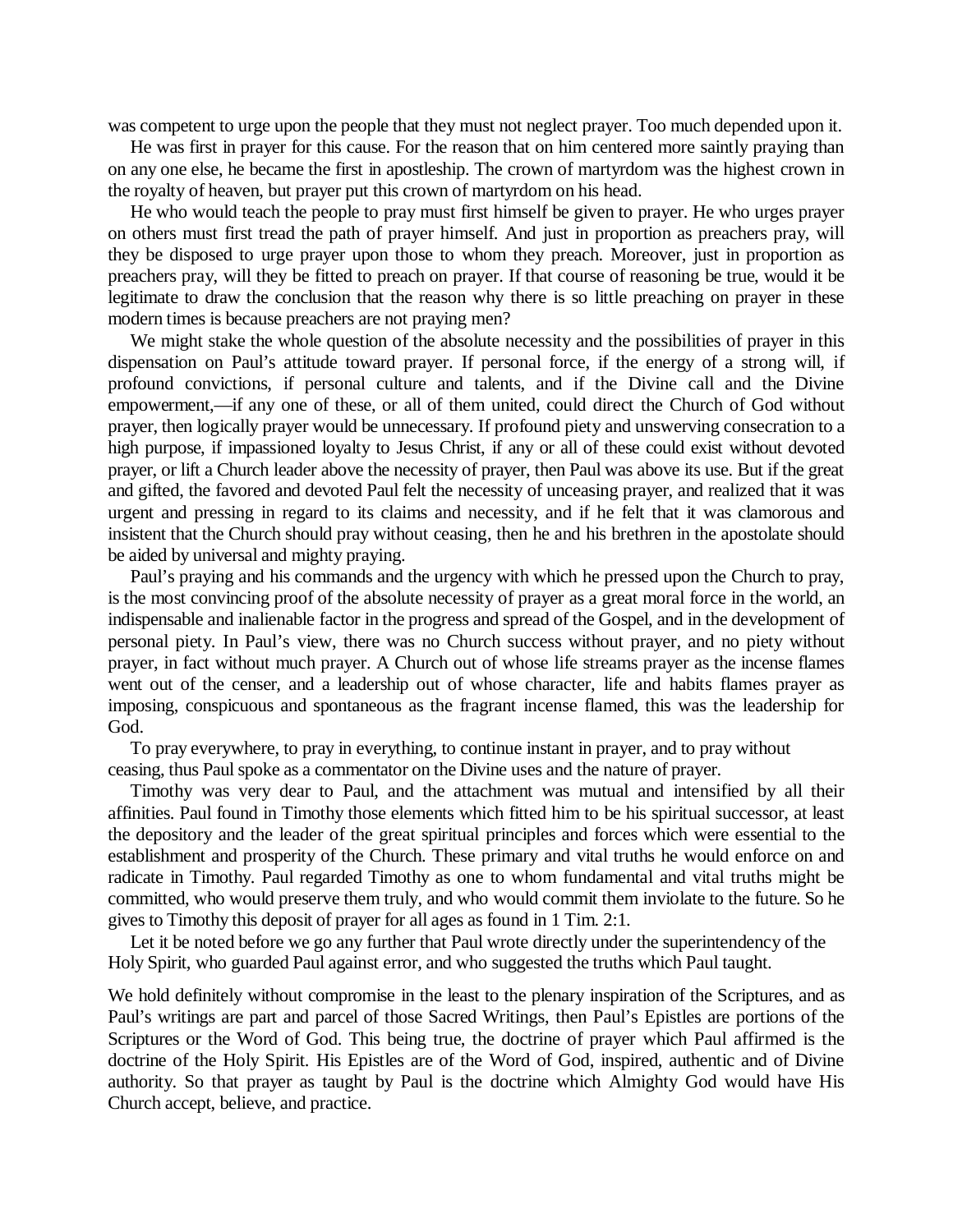These words to Timothy, therefore, were divinely inspired words. This section of Holy Writ is much more than merely suggestive, and is far more than a broad, bare outline on prayer. It is so instructive about prayer, about how men ought to pray, how business men should pray, and so forceful about the reasons why men ought to pray, that it needs to be strongly and insistently pressed.

Here are Paul's words to Timothy on prayer:

"I exhort, therefore, that, first of all, supplications, prayers, intercessions and giving of thanks, be made for all men;

"For kings and all that are in authority that we may lead a quiet and peaceable life in all godliness and honesty.

"For this is good and acceptable in the sight of God, our Saviour;

"Who will have all men to be saved and to come to the knowledge of the truth.

"For there is one God, and one Mediator between God and men, the man Christ Jesus;

"Who gave himself a ransom for all, to be testified in due time. I will therefore that men pray everywhere, lifting up holy hands, without wrath and doubting."

In this prayer section we have set forth by Paul the inheritance and practice of every Christian in all ages. It is a *vade mecum* in the great business of praying. it gives us a view of the energy and manysidedness of prayer. First in point of time in all excellence of all duties is prayer. It must be first in all occupations. So exacting and imperative in its import and power is prayer that it stands first among spiritual values. He that prays not, is not at all. He is naught, less than naught. He is below zero, so far as Christ and God and heaven are concerned. Not simply among the first things does prayer stand on a level with other things, but first of the first, to the very forefront, does Paul put prayer with all his heart. "I exhort that first of all."

His teaching is that praying is the most important of all things on earth. All else must be restrained, retired, to give it primacy. Put it first, and keep its primacy. The conflict is about the primacy of prayer. Defeat and victory lie in this one thing. To make prayer secondary is to discrown it. It is to fetter and destroy prayer. If prayer is put first, then God is put first, and victory is assured. Prayer must either reign in the life or must abdicate. Which shall it be?

According to Paul, "supplications, prayers, intercessions and giving of thanks" all these elements of prayer and forms of prayer are to be offered for men. Prayer is offered for things, for all things, for all temporal good, and for all spiritual good and grace, but in these directions Paul rises to the highest results and purposes of prayer. Men are to be affected by prayer. Their good, their character, conduct and destiny are all involved in prayer. In this regard prayer moves along the highest way, and pursues its loftiest end. We are cognizant and consonant with things, with blessings, and bestowments, with matters and things which touch men, but men themselves are here set forth as the objects of prayer. This broadens and ennobles prayer. Men, through the whole sweep and range of their conditions, are to be held in the mighty grasp of prayer.

Paul's teaching is to the effect that prayer is essentially a thing of the inner nature. The spirit within us prays. So note Paul's directions: "I will therefore that men pray everywhere, without wrath." "Wrath" is a term which denotes the natural, internal motion of plants and fruits, swelling with juice. The natural juices are warmed into life, and rise by the warmth of Spring. Man has in him natural juices which rise as does the sap. Warmth, heat, all stages of passions and desires, every degree of feeling, these spontaneously rise under provocation. Guard against and suppress them. Man cannot pray with these natural feelings rising in him, cultivated, cherished and continued there. Prayer is to be without these. "Without wrath." Higher, better, nobler inspiration are to lift prayer upward. "Wrath" depresses prayer, hinders it, suppresses it.

The word "without" means making no use of, having no association with, apart from, aloof from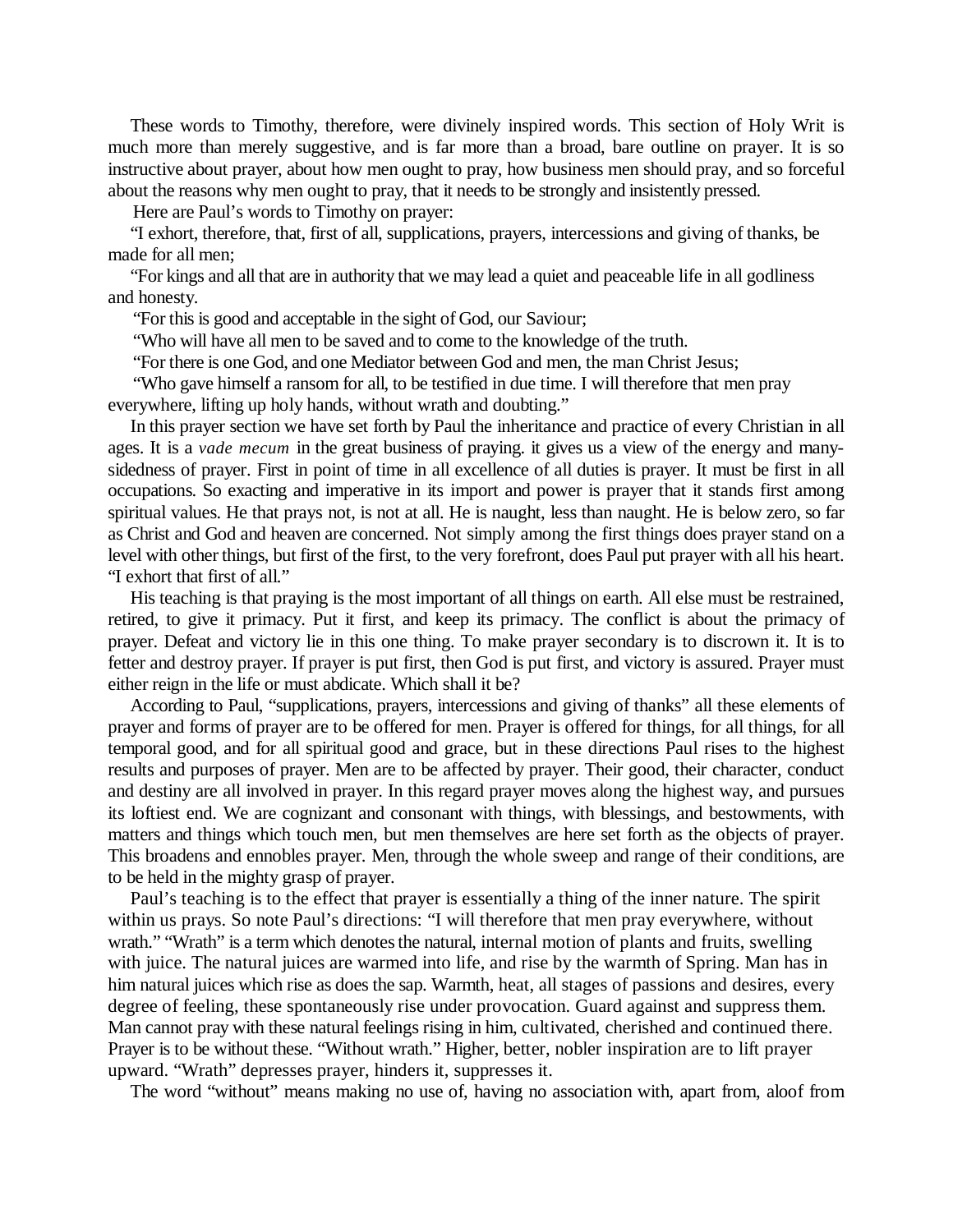The natural, unrenewed heart has no part in praying. Its heat and all its nature juices poison and destroy praying. The nature of prayer is deeper than nature. We cannot pray by nature, even by the kindliest and the best nature.

Prayer is the true test of character. Fidelity to our conditions and trueness to our relations are often evinced by our prayerfulness. Some conditions give birth to prayer. They are the soil which germinates and perfects prayer. To pray under some circumstances seems very fitting. Not to pray in some conditions seems heartless and discordant. The great storms of life, when we are helpless and without relief, or are devoid of assuagement, are the natural and providential conditions of prayer.

Widowhood is a great sorrow. It comes to saintly women as well as to others. True widows there are who are saintly. They are to be honored and their sorrow is divine. Their piety is aromatic and lightened by their bruised hearts. Here is Paul's description of such widows:

"Now she that is a widow indeed and desolate, trusteth in God, and continueth in supplications and prayers night and day. But she that liveth in pleasure is dead while she liveth."

Here is the striking contrast between two classes of women. One gives herself to supplications night and day. The other lives in pleasure and is spiritually dead. So Paul describes a true widow as being great in prayer. Her prayers, born of her faith and desolation, are a mighty force. Day and night her prayers go up to God unceasingly. The widowhood heart is a mighty appeal to God when that heart is found in the way of prayer, intense, unwearied prayer.

One of Paul's striking injunctions worthy of study is this one, "continuing instant in prayer," or as the Revised Version reads, "Continuing steadfast in prayer," which is his description of prayer. The term means to tarry, to remain, to be steadfast and faithful in prayer, to stick to it strong, to stay at it with strength to the end, to give attention to it with vigor, devotion and constancy, to give unremitting care to it.

Praying is a business, a life-long business, one to be followed with diligence, fervor and toil. The Christian's business by way of preeminence is prayer. It is his most engaging, most heavenly, most lucrative business. Prayer is a business of such high and deserved dignity and import that it is to be followed "without ceasing." That is, with no let up nor break down, followed assiduously and without intermission. To prayer we are to give all strength. It must cover all things, be in every place, find itself in all seasons, and embrace everything, always, and everywhere.

In the remarkable prayer in Ephes. 3, he is praying for wide reaches of religious experience. He is there bowing his knees unto God, in the name of Jesus Christ, and asking that God would grant that these Ephesian believers would in their experiences go far beyond the utmost stretches of past sainthood. "Filled with all the fullness of God," an experience so great and so glorious that it makes the head of the modern saint so dizzy that he is afraid to look up to those supernal heights or peer down into the fathomless depths. Paul just passes us on to Him, "who is able to do exceeding abundantly above all that we can ask or think." This is a specimen of his teaching on prayer.

In writing to the Philippian Church, Paul recounts the situation, and shows the transmuting power of prayer as follows:

"Some indeed preach Christ of envy and strife; and some also of good will;

"The one preach Christ of contention, not sincerely, supposing to add affliction to my bonds; "But the other of love, knowing that I am set for the defense of the Gospel.

"What then? Notwithstanding every way, whether in pretense or in truth, Christ is preached; and I therein do rejoice, yea, and will rejoice.

"For I know that this shall turn to my salvation through our prayer and the supply of the Spirit of Jesus Christ.

"According to my earnest expectation and my hope; that in nothing shall I be ashamed, but that with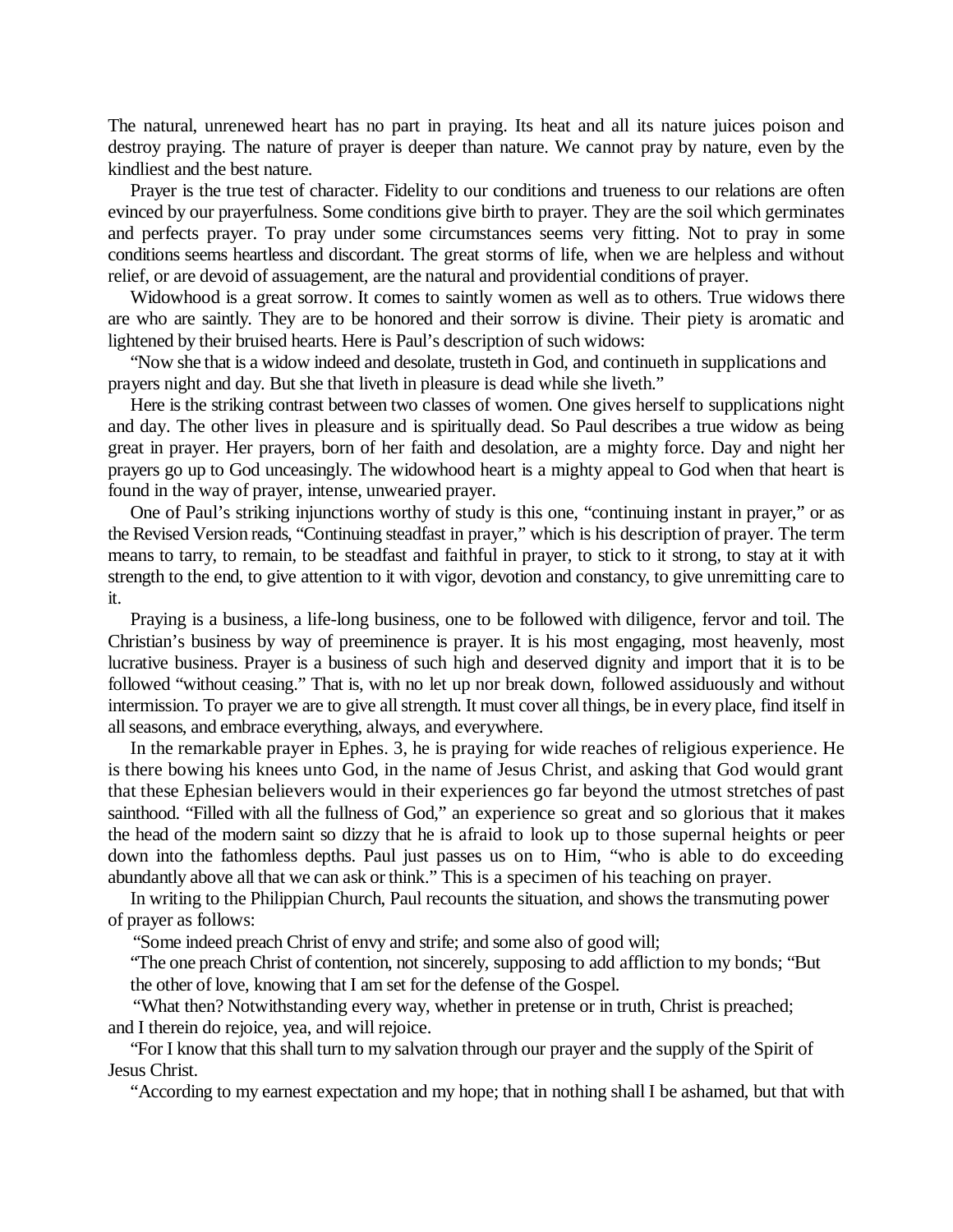all boldness, as always, so now also Christ shall be magnified in my body, whether it be by life or death."

Boldness was to be secured by him and discomfiture and shame prevented by their prayers, and Christ was to be gloriously magnified by and through Paul, whether he lived or died.

It is to be remarked that in all these quotations in Corinthians, Ephesians or Philippians, the Revised Version gives us the most intense form of prayer, "supplications." It is the intense, personal, strenuous, persistent praying of the saints, that Paul requests, and they must give special strength, interest, time and heart to their praying to make it bear its largest golden fruit.

The general direction about prayer to the Colossian Christians is made specific and is sharpened to the point of a personal appeal: "Continue in prayer and watch in the same, with thanksgiving; withal praying also for us, that God would open unto us a door of utterance, to speak the mystery of Christ, for which I am also in bonds; that I make it manifest as I ought to speak."

Paul is accredited with the authorship of the Epistle to the Hebrews. We have it in a reference to the character of Christ's praying, which is illustrative, directory and authentative as to the elements of true praying. How deep tones are his words! How heart-affecting and how sublime was His praying who prayed as never man prayed before, and yet prayed in order to teach man how to pray, "who in the days of His flesh, when He had offered prayers and supplications, with strong crying and tears, to Him that was able to save Him from death, and was heard in that He feared." The praying of Jesus Christ drew on the mightiest forces of His being. His prayers were His sacrifices, which He offered before He offered Himself on the cross for the sins of mankind. Prayer-sacrifice is the forerunner and pledge of self-sacrifice. We must die in our closets before we can die on the cross.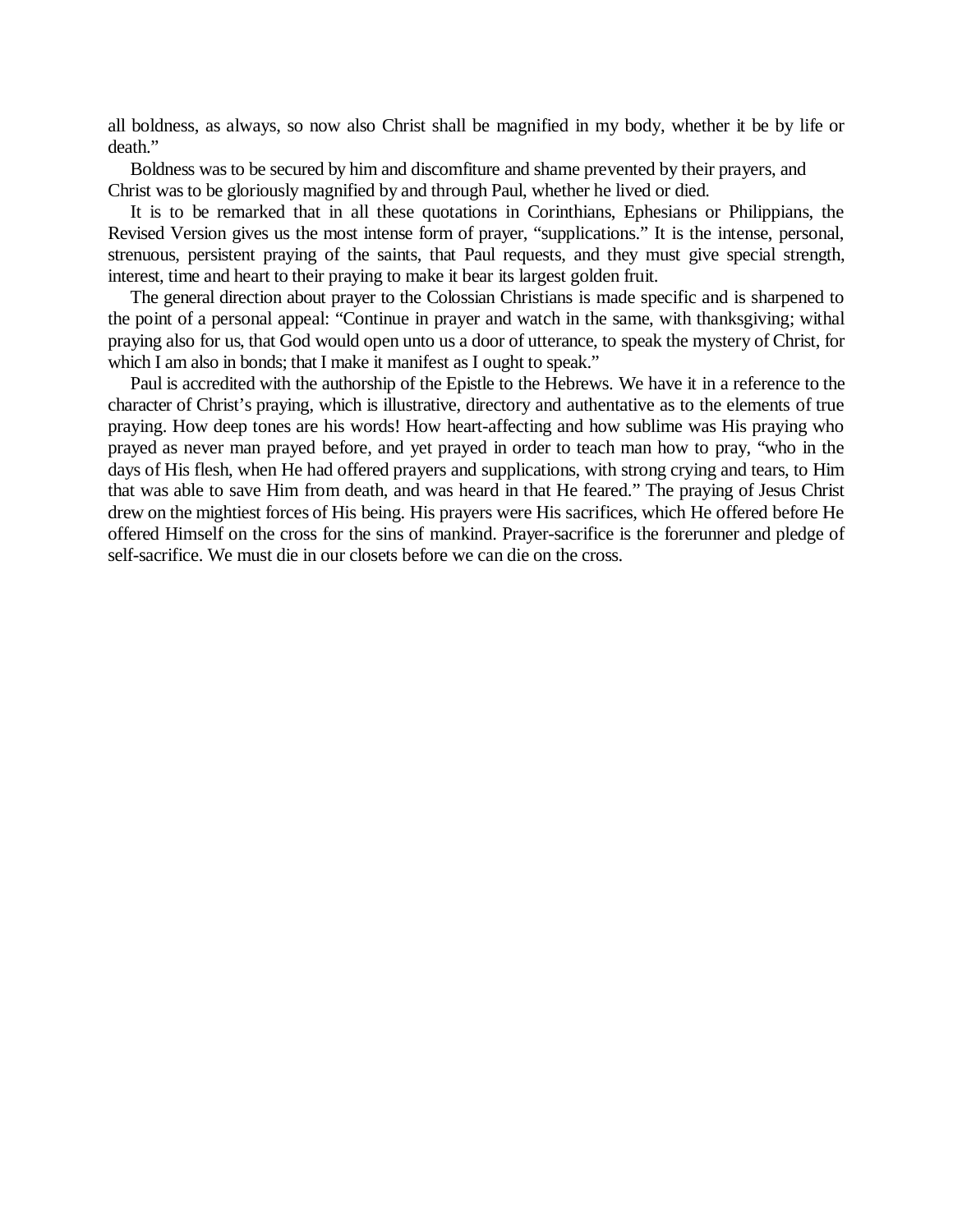#### **XIII. PAUL AND HIS PRAYING**

*In the life of Frank Crossley it is told how one day in 1888 he had said good-bye at the station to his friends, General and Mrs. Booth; but before they steamed out he handed a letter to them giving details of a sacrifice he had resolved to make for the Army. He came home and was praying alone. "As I was praying," he said, "there came over me the most extraordinary sense of joy. It was not exactly in my head, nor in my heart, it was almost a grasping of my chest by some strange hand that filled me with an ecstasy I never had before. It was borne in on me that this was the joy of the Lord.´ So this servant of God made in his pilgrimage to God an advance from which he never fell back. He thought it likely at the time that the Booths had read this letter in the train and this was an answer to prayer of theirs; afterwards he heard they had prayed for him in the train just after getting wess out of Manchester.²* Rev. Edward Shillito.

He who studies Paul's praying, both his prayers and his commands about prayer, will find what a wide, general, minute, and diversified area it covers. It will appear that these men like Wesley, Brainerd, Luther, and all their holy successors in the spiritual realms, were not guilty of fanaticism nor superstition when they ordered all things by prayer great and small, and committed all things, secular and religious, natural and spiritual, to God in prayer. In this they were but following the great exemplar and authority of the Apostle Paul.

To seek God as Paul did by prayer, to commune with God as Paul did, to supplicate Jesus Christ as Paul did, to seek the Holy Spirit by prayer as Paul did, to do this without ceasing, to be always a racer, and to win Christ as Paul did by prayer—all this makes a saint, an apostle, and a leader for God. This kind of a life engages, absorbs, enriches, and empowers with God and for God. Prayer, if successful, must always engage and absorb us. This kind of praying brings Pauline days and secures Pauline gifts. Pauline days are good, Pauline gifts are better, but Pauline praying is best of all, for it brings Pauline days and secures Pauline gifts. Pauline praying is worth all it costs. Prayer which costs nothing gets nothing. It is beggarly business at best.

Paul's estimate of prayer is seen and enforced by the fact that Paul was a man of prayer. His high position in the Church was not one of dignity and position to enjoy and luxuriate in. It was not one of officialism, nor was it one of arduous and exhaustless toil, for Paul was preeminently a praying man.

He began his great career for Christ in the great struggle and school of prayer. God's convincing and wonderful argument to assure Ananias was, "Behold he prayeth." Thee days was he without sight, neither eating nor drinking, but the lesson was learned well.

He went out on his first great missionary trip under the power of fasting and prayer, and they, Paul and Barnabas, established every Church by the very same means, by fasting and prayer. He began his work in Philippi "where prayer was wont to be made." As "they went to prayer," the spirit of divination was cast out of the young woman. And when Paul and Silas were put in prison, at midnight they prayed and sang praises to God.

Paul made praying a habit, a business and a life. He literally gave himself to prayer. So with him praying was not an outer garb, a mere coloring, a paint, a polish. Praying made up the substance, the bone, the marrow, and the very being of his religious life. His conversion was a marvel of grace and power. His apostolic commission was full and royal. But he did not vainly expect to make full proof of his ministry, by the marvels of conditions and by wonderful results in the conversion, nor by the apostolic commission signed and sealed by Divine authority, and carrying with it all highest gifts and apostolic enrichments, but by prayer, by ceaseless, wrestling, agonizing and Holy Spirit praying. Thus did Paul work his wrok, and crown his work, his life and the death with martyr principles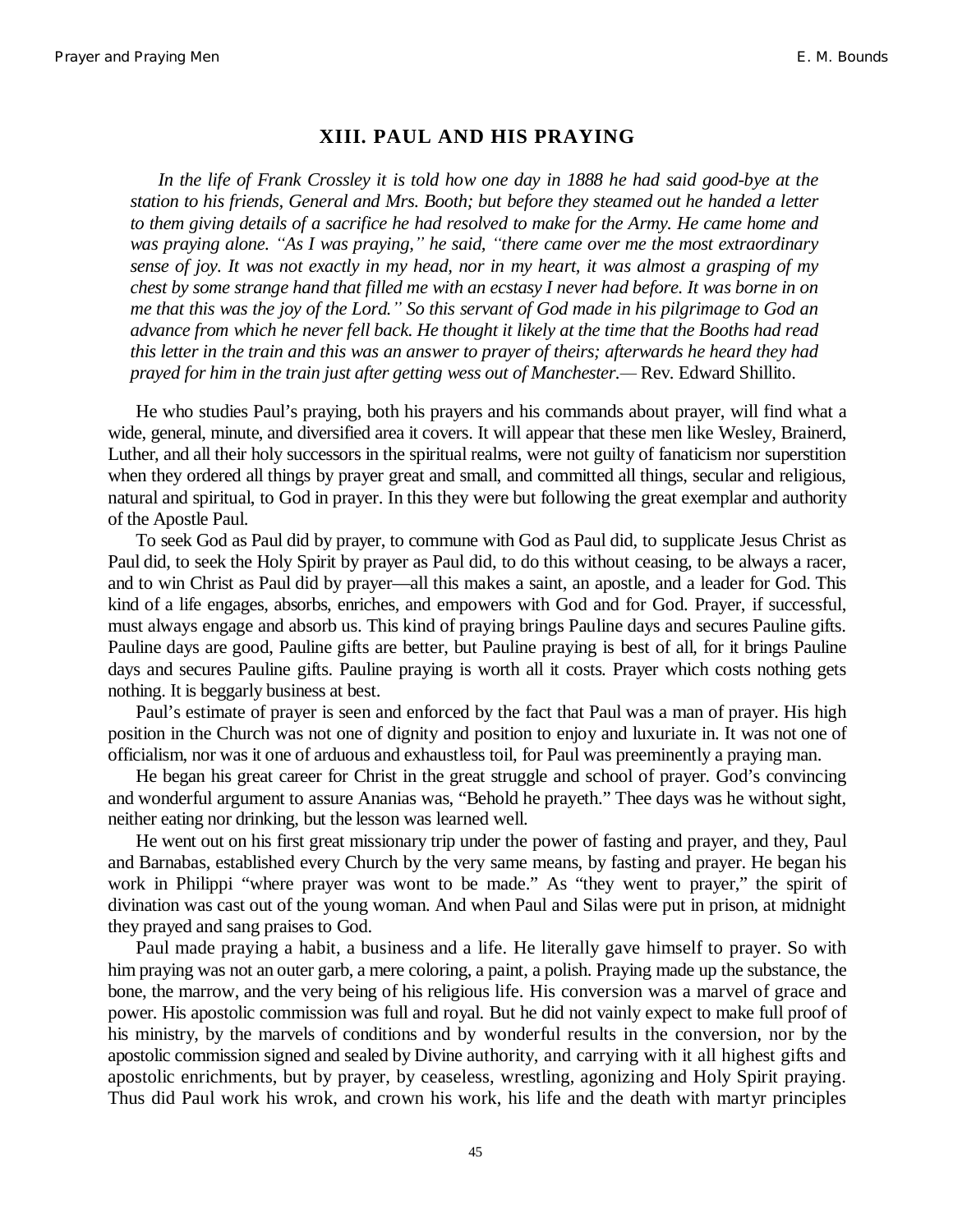and with martyr glory.

Paul had a spiritual trait which was very marked and especially promised, and it was that of prayer. He had a profound conviction that prayer was a great as well as a solemn duty; that prayer was a royal privilege; that prayer was a mighty force; that prayer gauges piety, makes faith mighty and mightier; that much prayer was necessary to Christian success; that prayer was a great factor in the ongoing of God's kingdom on earth; and that God and heaven expected to pray.

Somehow we are dependent on prayer for great triumphs of holiness over sin, of heaven over hell, and of Christ over Satan. Paul took it for granted that men who know God would pray; that men who lived for God would pray much, and that men could not live for God who did not pray. So Paul prayed much. He was in the habit of praying. He was used to praying, and that formed the habit of prayer. He estimated prayer so greatly that he fully knew its value, and that fastened the habit on him. Paul was in the habit of praying because he loved God, and such love in the heart always finds its expression in regular habits of prayer. He felt the need of much grace, and of more and more grace, and grace only comes through the channels of prayer, and only abounds more and more as prayer abounds more and more.

Paul was in the habit of praying, but he prayed not by mere force of habit. Man is such a creature of habit that he is always in danger of doing things simply by heart, in a routine, prefunctory manner. Paul's habit was regular and hearty. To the Romans he writes, "For God is my witness, that without ceasing, I make mention of you always in my prayers." Prison doors are opened and earthquakes take place by such praying as Paul did, even by such melodious Pauline praying. All things are opened to the kind of praying which was done by Paul and Silas. All things are opened by prayer. They could shut up Paul from preaching, but this could not shut him up from praying. And the Gospel could win its way by Paul's praying as well as by Paul's preaching. The apostle might be in prison, but the Word of God was free, and went like the mountain air, while the apostle is bound in prison and abounds in prayer.

How profound their joy in Jesus which expressed itself so happily and so sweetly in praise and prayer, under conditions so painful and so depressing! Prayer brought them into full communion with God which made all things radiant with the Divine presence which enabled them to "rejoice that they were counted worthy to suffer shame for His name, and to count it all joy when they fell into divers trials." Prayer sweetens all things and sanctifies all things. The prayerful saint will be a suffering saint. Suffering prayerfully he will be a sweet saint. A praying saint will be a praising saint. Praise is but prayer set to music and song.

After that notable charge to the elders at Ephesus, as he tarried there while on his way to Jerusalem, this characteristic record is made in Acts:

#### *³And when he had thus spoken, he kneeled down and prayed with them. And they all wept sore, and fell on Paul¶s neck and kissed him.´*

"He kneeled down and prayed." Note those words. Kneeling in prayer was Paul's favorite attitude, the fitting posture of an earnest, humble suppliant. Humility and intensity are in such a position in prayer before Almighty God. It is the proper attitude of man before God, of a sinner before a Saviour, and of a beggar before his benefactor. To seal his sacred and living charge to those Ephesian elders by praying was that which made the charge efficient, benignant and abiding.

Paul's religion was born in the throes of that three days' struggle of prayer, while he was in the house of Ananias, and there he received a divine impetus which never slackened till it brought him to the gates of the eternal city. That spiritual history and religious experience projected along the line of unceasing prayer, brought him to the highest spiritual altitudes and yields the largest spiritual results. Paul lived in the very atmosphere of prayer. His first missionary trip was projected by prayer. It was by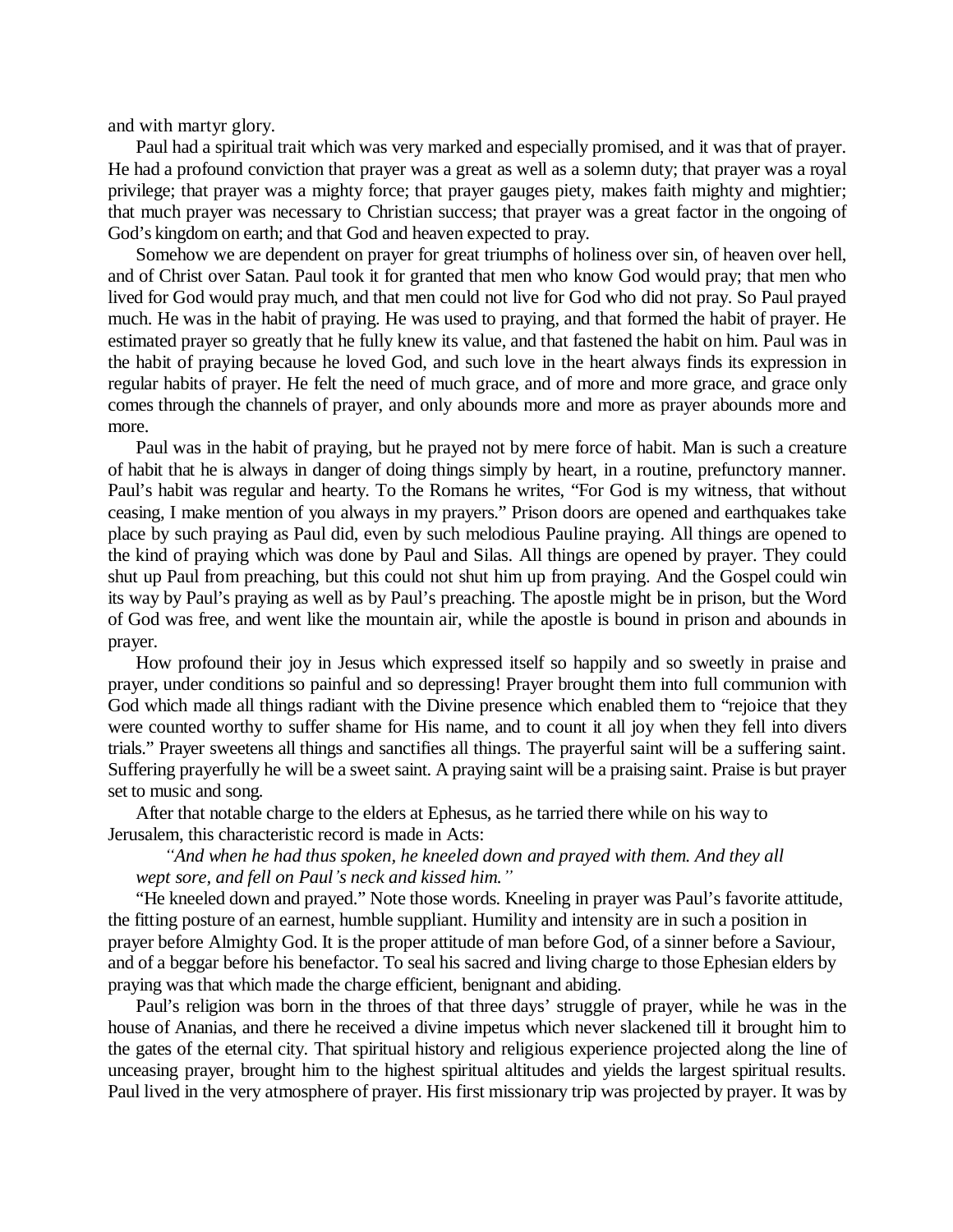prayer and fasting that he was called into the foreign missionary field, and by the same means the Church at Antioch was moved to send forth Paul and Barnabas on their first missionary journey. Here is the Scripture record of it:

*³Now there were in the Church which was at Antioch certain prophets and teachers, as Barnabas and Simeon, that was called Niger; and Lucius of Cyrene, and Manean, which had been brought up with Herod the tetrach, and Saul.*

*³And as they ministered to the Lord, and fasted, the Holy Ghost said, Separate me Barnabas and Saul for the work whereunto I have called them.*

*³And when they had fasted and prayed, and had laid their hands on them, they sent them away.´*

Here is a model for all missionary outgoings, a presage of success. Here was the Holy Spirit directing a prayerful Church obedient to the Divine leadership, and this condition of things brought forth the very largest possible results in the mission of these two men of God. We may confidently assert that no Church in which Paul was prominent would be a prayerless Church. Paul lived, toiled and suffered in an atmosphere of prayer. To him, prayer was the very heart and life of religion, its bone and marrow, the motor of the Gospel, and the sign by which it conquered. We are not left in ignorance, for that spirit established churches, putting in them the everlasting requisite of self-denial, in the shape of fasting, and in the practice of prayer. Here is the Divine record of Paul's work on this line:

*³Confirming the souls of the disciples, and exhorting them to continue in the faith, and that we must through much tribulation enter into the kingdom of God. ³And when they had ordained them elders in every Church, and had prayed with fasting, they commended them to the Lord, on whom they believed.´*

In obedience to a heavenly vision, Paul lands in Europe, and finds himself at Philippi. There is no synagogue, and few if any Jews are there. A few pious women, however, have a meeting place for prayer, and Paul is drawn by spiritual attraction and spiritual affinities to the place "where prayer is wont to be made." And Paul's first planting of the Gospel in Europe is at that little prayer meeting. He is there the chief pray-er and the leading talker. Lydia was the first convert at that prayer meeting. They protracted the meeting. They called it a meeting for prayer.

It was while they were going to that protracted prayer meeting that Paul performed the miracle of casting the devil of divination out of a poor demon-possessed girl, who had been made a source of gain by some covetous men, the results of which, by the magistrate's orders, were his scourging and imprisonment. The result by God's orders was the conversion of the jailer and his whole household. To the praying apostle no discouragements are allowed. A few praying women are enough for an apostolical field of labor.

In this last incident we have a picture of Paul at midnight. He is in the inner prison, dark and deadly. He has been severely and painfully scourged, his clothing is covered with blood, while there are blood clots on his gnashed and torn body. His feet are in the stocks, every nerve is feverish and swollen, sensitive and painful. But we find him under these very unfavorable and suffering conditions at his favorite pursuit. Paul is praying with Silas, his companion, in a joyous, triumphant strain. "And at midnight, Paul and Silas prayed and sang praises unto God, and the prisoners heard them. And suddenly there was an earthquake, so that the foundation of the prison was shaken, and immediately all the doors were shaken; and every one's ban was loosed. And the keeper of the prison awaking out of his sleep, and seeing the prison doors opened, he drew out his sword, and would have killed himself, supposing that the prisoners had been fled.

*³But Paul cried out with a loud voice saying, Do thyself no harm; for we are all*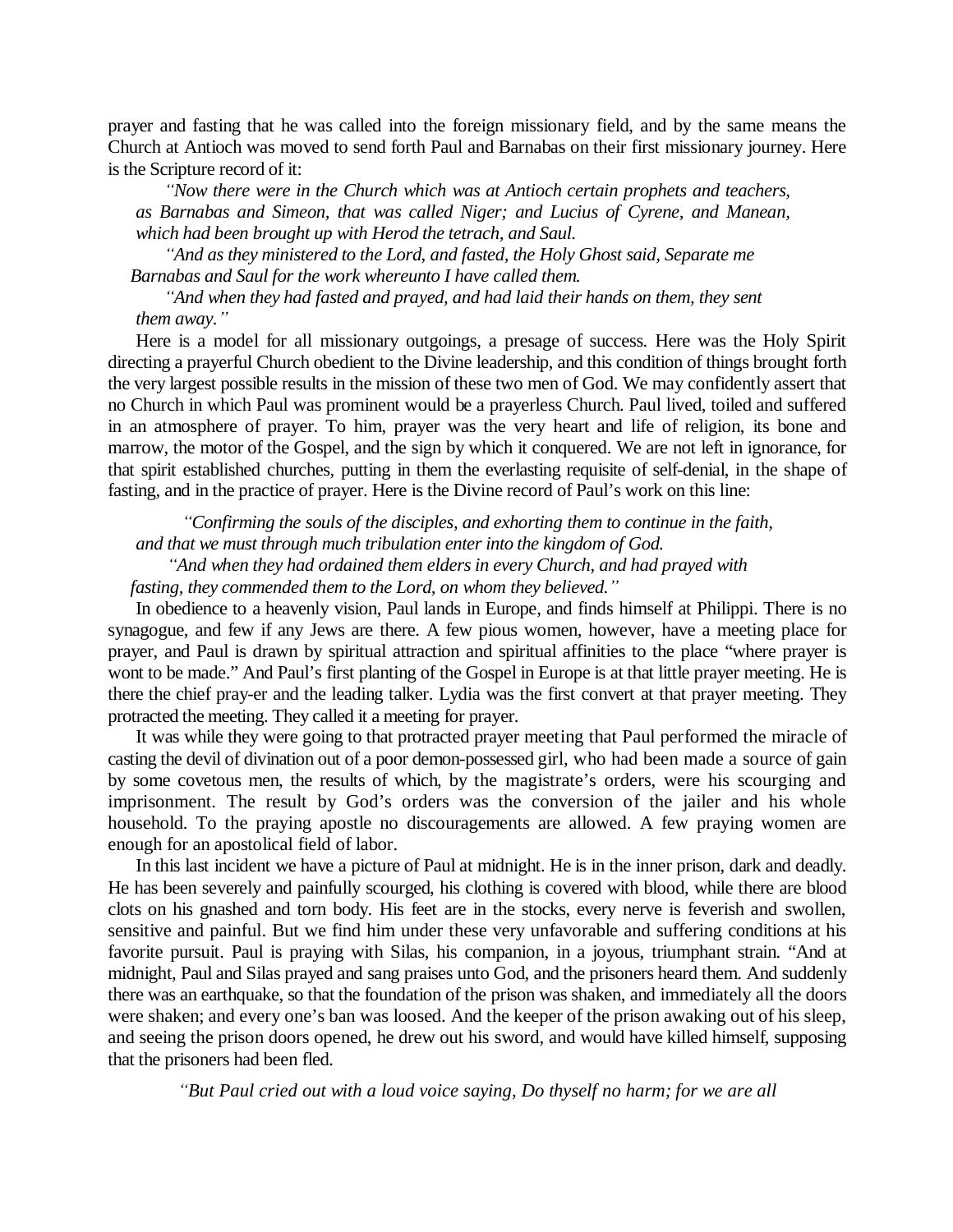Never was prayer so beautiful, never more resultful. Paul was an adept at prayer, a lover of prayer, a wondrous devotee of prayer, who could pursue it with such joyous strains, under such conditions of despondency and despair. What a mighty weapon of defense was prayer to Paul! How songful! The angels doubtless stilled their highest and sweetest notes to listen to the music which bore those prayers to heaven. The earthquake trod along the path made by the mighty forces of Paul's praying. He did not go out when his chains were loosed, and the stocks fell off. His praying taught him that God had nobler purposes that night than his own individual freedom. His praying and the earthquake alarm were to bring salvation to that prison, freedom from the thraldom and prison house of sin which was prefigured to him by his body emancipation. God's mighty providence had opened his prison door and had broken his prison bonds, not to give freedom, but to give freedom to the jailer. God's providential openings are often to test our ability to stay rather than to go. It tested Paul's ability to stay.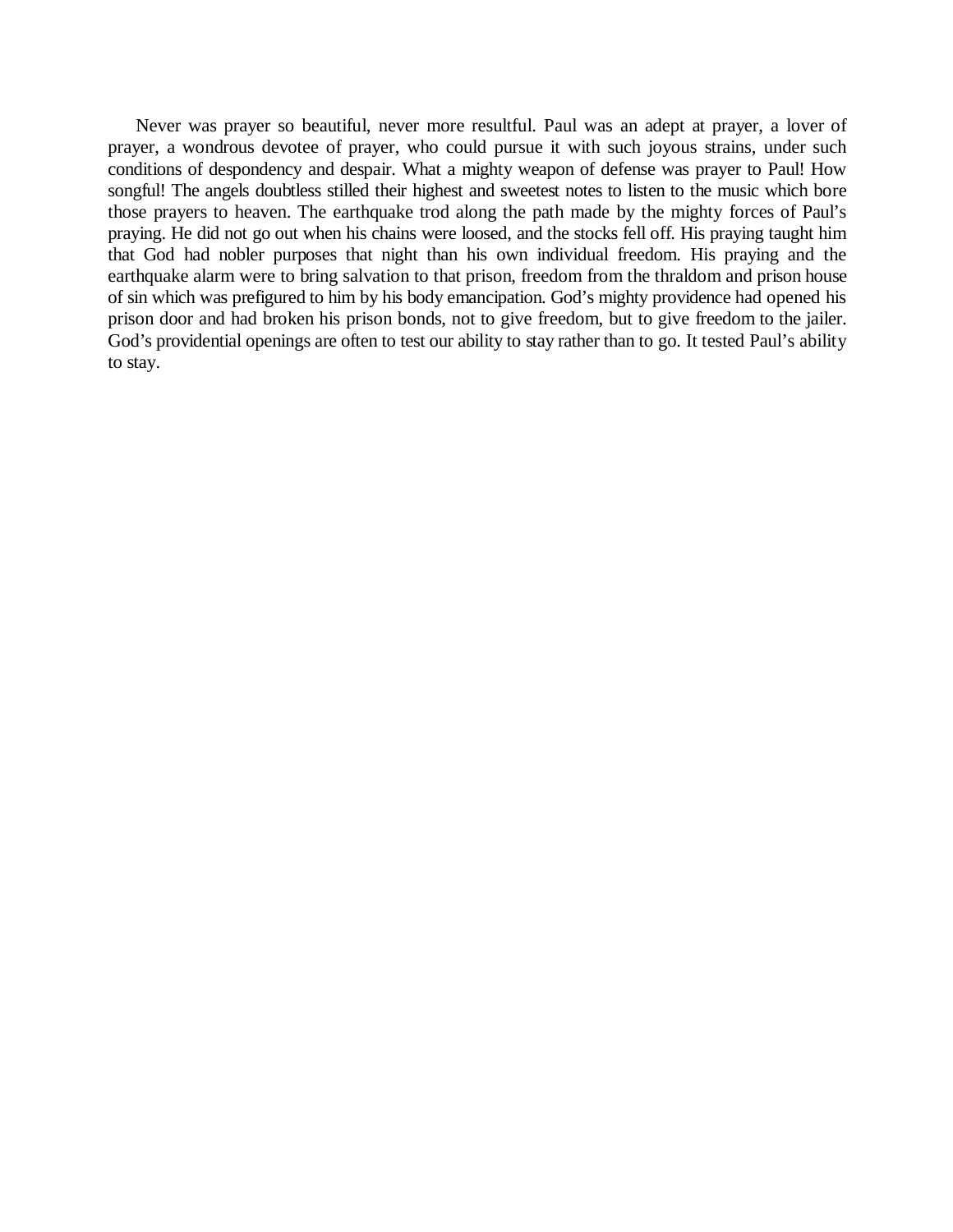#### **XIV. PAUL AND HIS PRAYING** *(Continued)*

*William Law has this very pertinent word in his "Devout Life": "When you begin your petitions use such various expressions of the attributes of God as may make you most sensible of the greatness and power of the Divine nature?´ And then William Law gives various examples, which I am bound to say would not be helpful to me, as they would imprison my spirit in a coat of mail. But I want to emphasize and commend the principle of it, which is, that our fellowship should begin with the primary elements of adoration and praise.—Rev. J. H. Jowett* 

There are two occasions with wonderful results where the statement is not explicit that Paul was in prayer, but the circumstances and the results, and Paul's universal and intense praying habit, make it most evident that the key to the results of both occasions is prayer. The first occasion is when Paul sailed away from Philippi and came to Troas, where he abode seven days. On the first day of the week, when the disciples came together to break bread, Paul preached unto them, expecting to depart on the morrow, and continued his preaching till late in the night.

There was sitting in the window a young man named Eutychus, who naturally fell asleep, and as Paul was rather long in speaking, the young man fell out of the high window, and was taken up for dead. Paul went down to the place where the young man had fallen, and embracing him, told the people about him that they need not be troubled, for life was still in the body. Paul returned to the upper room, where he had been preaching, and talked with the disciples till break of day. And the young man was brought alive, and as a consequence all were greatly comforted.

The very natural conclusion without the fact being specially stated is that Paul must have prayed for the young man when he embraced him, and his prayer was answered in the quick recovery of the young man.

The second occasion was in the perilous and protracted storm which overtook the vessel in which Paul was being carried as a prisoner to Rome. They were being exceedingly tossed about with the great tempest, and neither sun nor stars appeared as they were beset and struggled against wind and storm. All hope that they would be saved seemed gone. But after long abstinence, Paul stood in the midst of those on board, and speaking more particularly to the officers of the vessel, said, "Sirs, ye should have hearkened unto me, and not have loosed from Crete, and to have gained this harm and loss. And now I exhort you, to be of good cheer, for there shall be no loss of any man's life among you, but of the ship. For there stood by this night the angel of God, whose I am and whom I serve, saying, Fear not, Paul; thou must be brought before Caesar, and lo, God hath given thee all them that sail with thee. Wherefore, sirs, be of good cheer; for I believe God, that it shall be even as God hath told me."

It requires no strained interpretation to read into this simple record the fact that Paul must have been praying when the angel appeared unto him with that message of encouragement and assurance of safety. Paul's habit of prayer and his strong belief in prayer must have driven him to his knees. Such an emergency with him would necessarily move him to pray under such crucial circumstances. After the shipwreck, while on the island of Melita, we have another representation of Paul at prayer. He is at his work of praying for a very ill man. While a fire was being made, a deadly poisonous viper fastened itself on his hand, and the barbarians immediately concluded it was a case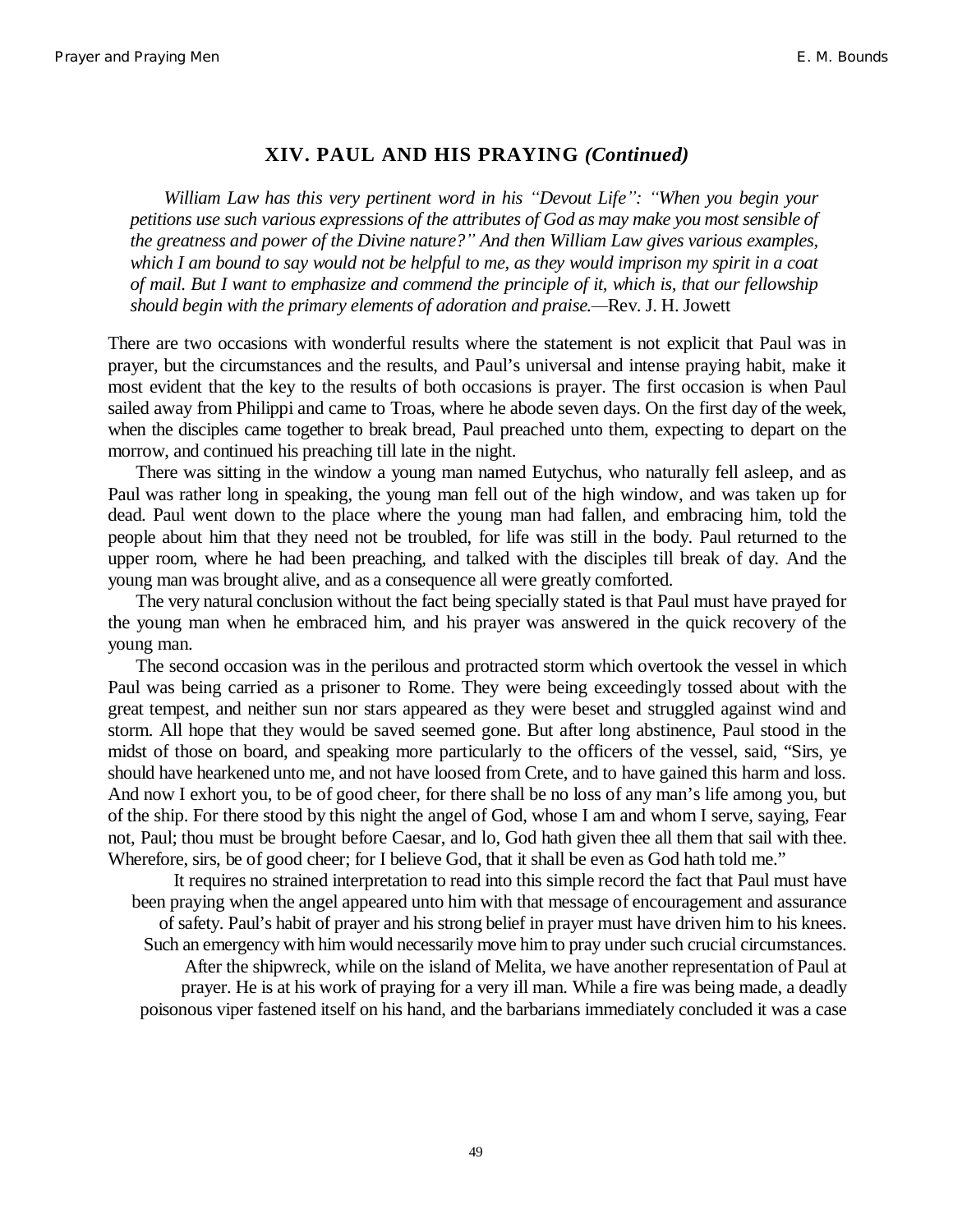of retribution for some crime Paul had committed, but they soon discovered that Paul did not die, and changed their minds and concluded that he was a sort of god.

In the same quarter at the time, was the father of Publius, who was very ill of a fever, and bloody flux, approaching seemingly his end. Paul went to him, and laid his hands upon him, and with simple confidence in God he prayed, and immediately the disease was rebuked, and the man was healed. When the natives of the island beheld this remarkable incident, they brought others to Paul, and they were healed, after the same fashion, by Paul's praying.

Turning back in Paul's life to the time he was at Ephesus on his way to Jerusalem, we find him stopping at Tyre after he departed from Ephesus. Before leaving Ephesus he had prayed with them all. But he did not trust in his words howsoever strong, fitting and solemn they might have been. God must be recognized, invoked and sought. Paul did not take it for granted, after he had done his best, that God as a master of course would bless his efforts to do good, but he sought God. God does not do things in a matter-of-course sort of way. God must be invoked, sought unto, and put into things by prayer.

Following his visit to Ephesus, he arrived at Tyre, where he stopped a few days. Here he found some disciples, who begged Paul not to go to Jerusalem, saying through the Spirit that he should not go up to that city. But Paul adhered to his original purpose to go to Jerusalem. The account says:

"And when we had accomplished those days, we departed, and went our way; and they all brought us on our way with their wives and children, till we were out of the city; and we kneeled down on the shore and prayed."

What a sight to behold on that seashore! Here is a family picture of love and devotion, where husbands, wives and even children are present, and prayer is made out in the open air. What an impression it must have made upon those children! The vessel was ready to depart, but prayer must cement their affections and sanctify wives and children, and bless their parting—a parting which was to be final so far as this world was concerned. The scene is beautiful and does honor to the head and heart of Paul, to his person and his piety, and shows the tender affection in which he was held. His devoted habit of sanctifying all things by prayer comes directly to the light. "We kneeled down on the shore and prayed." Never did sea strand see a grander picture or witness a lovelier sight—Paul on his knees on the sands of that shore, invoking God's blessing upon these men, women and children.

When Paul was arraigned at Jerusalem, in making his public defense, he refers to two instances of his praying. One was when he was in the house of Judas, in Damascus, after he had been stricken to the earth and brought under conviction. He was there three days, and to him was Ananias sent, to lay his hand upon him, at the time of his blindness and darkness. It was during those three days of prayer. This is the Scriptural record, and the words are those of Ananias addressed to him:

"And now why tarriest thou? Arise and be baptized, and wash away thy sins, calling on the name of the Lord."

The Lord had emboldened the timid Ananias to go and minister to Paul, by telling him, "Behold he prayeth." And so we have in this reference Paul's prayerfulness intensified by the exhortation of Ananias. Prayer precedes pardon of sins. Prayer becomes those who seek God. Prayer belongs to the earnest, sincere inquirer after God. Pardon of sin and acceptance with God always come at the end of earnest praying. The evidence of sincerity in a true seeker of religion isthat it can be said of him, "Behold he prayeth."

The other reference in his defense lets us into the prayerful intenseness into which his whole religious life had been fashioned and shows us how in the absorbing ecstasy of prayer, the vision came and directions were received by which his toilsome life was to be guided. Also we see the familiar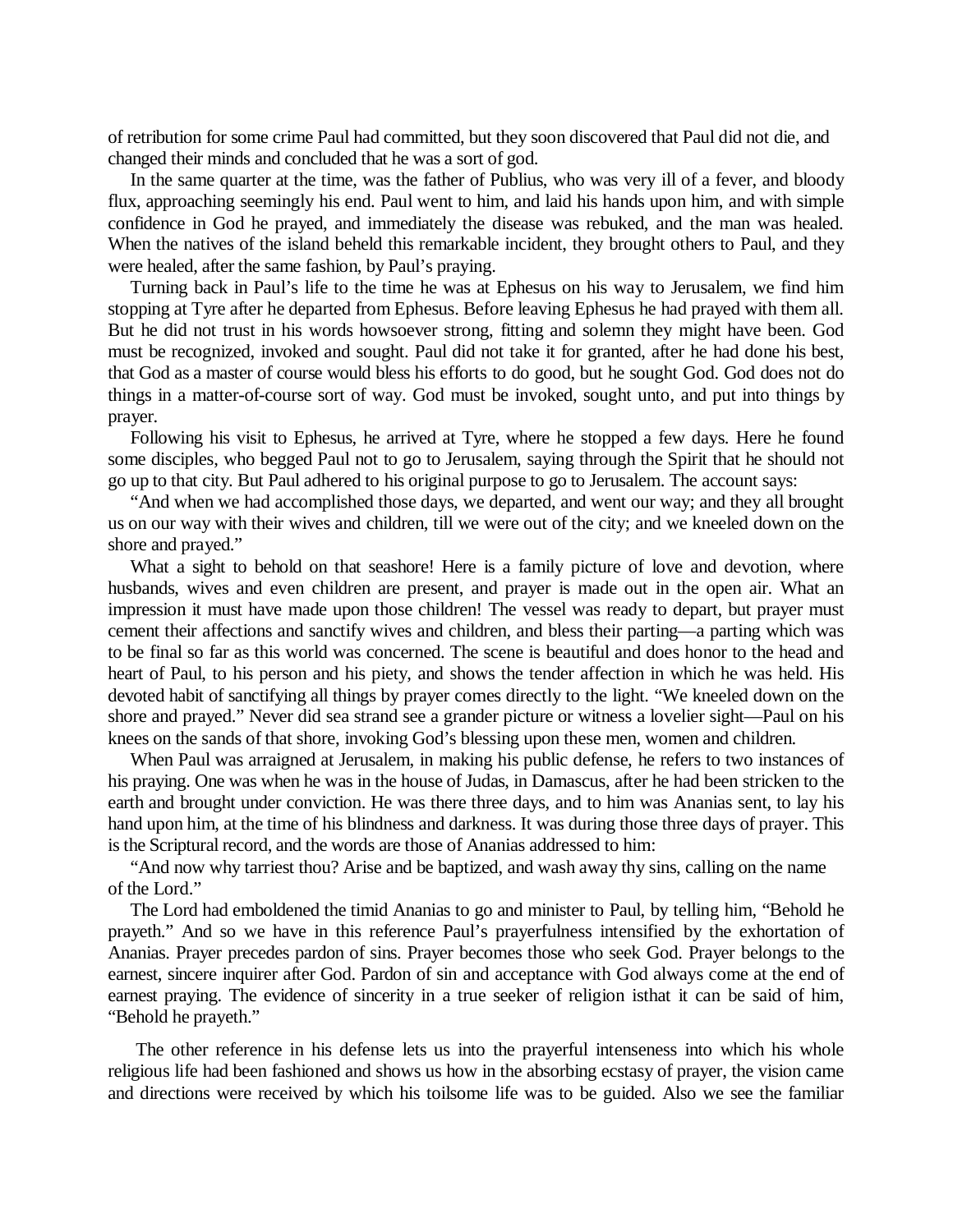terms on which he stood and talked with his Lord:

"And it came to pass when I was come again to Jerusalem, even while I prayed in the temple, I was in a trance;

"And saw him saying unto me, Make haste and get thee quickly out of Jerusalem, for they will not receive thy testimony concerning me.

"And I said, Lord, they know that I imprisoned and beat in every synagogue them that believed on thee.

"And when the blood of thy martyr Stephen was shed, I also was standing by, and consenting to his death, and kept the raiment of them that slew him.

"And he said unto me, Depart, for I will send thee far hence unto the Gentiles."

Prayer always brings directions from heaven as to what God would have us to do. If we prayed more and more directly, we should make fewer mistakes in life as to duty. God's will concerning us is revealed in answer to prayer. If we prayed more and prayed better and sweeter, then clearer and more entrancing visions would be given us, and our intercourse with God, would be of the most intimate, free, and bold order.

It is difficult to itemize or classify Paul's praying. It is so comprehensive, so discursive, and so minute, that it is no easy task to do so. Paul teaches much about prayer in his didactics. He specifically enforces the duty and necessity of prayer upon the Church, but that which was better for Paul and better for us is that he himself prayed much and illustrated his own teaching. He practiced what he preached. He put to the test the exercise of prayer which he urged upon the people of his day.

To the Church at Rome he plainly and specifically asseverated with solemnity his habit of praying. This he wrote to those Roman believers:

*³For God is my witness, whom I serve with my spirit in the Gospel of His Son, that without ceasing I make mention of you always in my prayers.´*

Paul not only prayed for himself. He made a practice of praying for others. He was preeminently an intercessor. As he urged intercessory prayer on others, so he interceded himself for others beside himself.

He begins that remarkable Epistle to the Romans in the spirit of prayer: He closes it with this solemn charge: "Now I beseech you, brethren, for the Lord Jesus Christ's sake, and for the love of the Spirit, that ye strive with me in your prayers to God for me."

But this is not all. In the very heart of that Epistle, he commands "Continuing instant in prayer." That is, give constant attention to prayer. Make it the business of life. Be devoted to it. Just what he did himself, for Paul was a standing example of the doctrine of prayer which he advocated and pressed upon the people.

In his Epistles to the Thessalonians, how all-inclusive and wonderful the praying! Says he in writing his First Epistle to this Church:

"We give thanks to God always for you, making mention of you in my prayers; remembering without ceasing your work of faith, and labor of love, and patience of hope."

Not to quote all he says, it is worth while to read his words to this same Church of true believers further on:

 "Night and day praying exceedingly that we might see your face, and might perfect that which is lacking in your faith. Now God himself direct our way unto you. And the Lord make you to increase and abound in love one toward another, even as we do toward you, to the end he may establish your hearts unblameable in holiness before God, even our Father."

And this sort of praying for these Thessalonian Christians is in direct line with that closing prayer for these same believers in this Epistle, where he records that striking prayer for their entire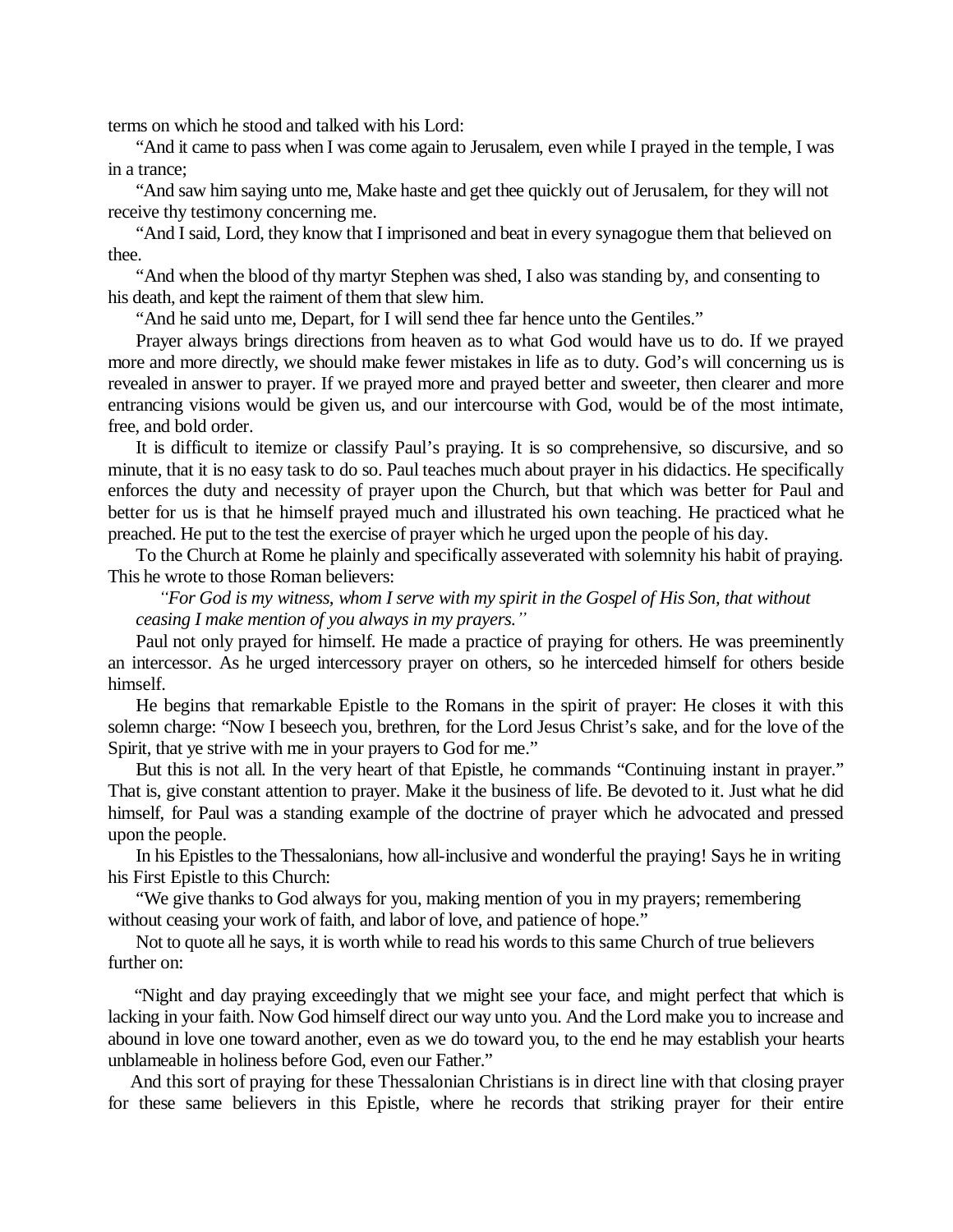sanctification:

"And the very God of peace sanctify you wholly; and I pray God your whole spirit, and soul and body be preserved blameless unto the coming of our Lord Jesus Christ."

How Paul did pray for those early Christians! They were in his mind and on his heart, and he was continually at it, "night and day praying exceedingly." Oh, if we had a legion of preachers in these days of superficial piety and these times of prayerlessness, who were given to praying for their churches as Paul did for those to whom he ministered in his day! Praying men are needed. Likewise praying preachers are demanded in this age.

At the conclusion of that remarkable prayer in the third chapter of Ephesians, he declared that "God was able to do exceeding abundantly above all that we could ask or think," now he declares he is praying exceeding abundantly, striving after the most earnest order, to have his prayers run parallel with God's power, and that they may not limit that power nor exhaust that power, but get all there is in it to bless and greatly enrich His Church.

Paul and his compeers prayed for the saints everywhere. It may be referred to again. With what solemnity does Paul call the attention of the Roman Christians to the important fact of praying for them, believers whom he had never seen! "God is my witness that without ceasing, I make mention of you in my prayers." To the churches he says, "Praying always for you."

Again on the same line, we hear him articulating dearly, "Always in every prayer of mine for you all, making request with joy." Again he writes thus: "I do not cease to pray for you." Once more we read the record, "Wherefore we pray always for you." And again it is written, "Cease not to give thanks for you, making mention of you in my prayers." And then he says, "Remembrance of thee in my prayers night and day."

His declaration, "night and day praying exceedingly," is a condensed record of the engrossing nature of the praying done by this praying apostle. It shows conclusively how important prayer was in his estimate and in his ministry, and further shows how to him prayer was an agony of earnest striving in seeking from God blessings which could be secured in no other way.

The unselfishness of his praying is seen in his writing to the Romans where he tells them, "Making request if by any means I might have a prosperous journey to come to you. For I long to see you that I may impart to you some spiritual gift to the end ye may be established." The object of his desire to visit Rome was not for selfish gratification, the pleasure of a trip, or for other reasons, but that he might be the means under God of "imparting to them some spiritual gift," in order that they "might be established" in their hearts, unblameably in love. It was that his visit might give to them some spiritual gift which they had not received and that they might be established at those points where they needed to be rooted, and grounded in faith, in love, and in all that made up Christian life and character.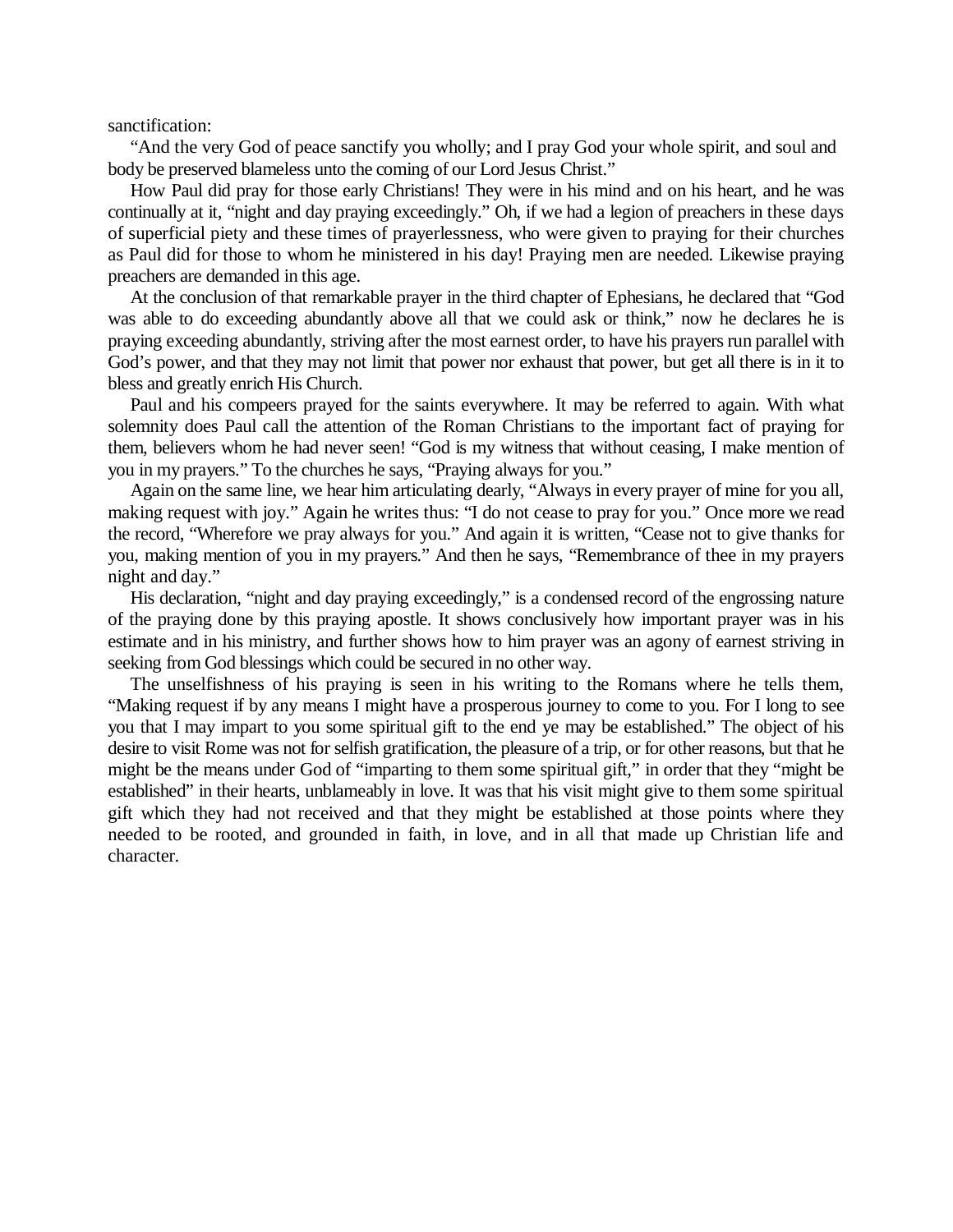#### **XV. PAUL AND HIS REQUESTS FOR PRAYER**

*I desire above all things to learn to pray. We want to sound the reveille for the Christian warriors. We desire to find truth of the lack of real praying. What is it? Why is it? Why so little time spent in prayer when Christ, who had command of His time, chose to spend great part of it in INTERCESSION? ³He ever liveth to make intercession for us.´ We believe the answer to be the desire is in the heart, but the will is undisciplined, the motive is present, but the affections have not melted under hours of heavenly meditation; the intellect is keen, yet not for hours of tireless research. The intellect and the affections have never been linked together by the sealing of the blessed Holy Ghost to do or die for God¶s glory in the secret places, with doors shut, lusts crucified.*—Rev. Homer W. Hodge.

The many requests of Paul for prayer for himself, made to those to whom he ministered, put prayer to the front in Paul's estimate of its possibilities. Paul prayed much himself, and tried hard to arouse Christians to the imperative importance of the work of prayer. He so deeply felt the need of prayer that he was given to the habit of personal praying. Realizing this for himself, he pressed this invaluable duty upon others. Intercessory prayer, or prayer for others, occupied a high place in his estimate of prayer. It is no surprise, therefore, when we find him throwing himself upon the prayers of the churches to whom he wrote.

By all their devotion to Jesus Christ, by all their interest in the advance of God's kingdom on earth, by all the ardor of their personal attachment to Jesus, he charges them to pray much, to pray unceasingly, to pray at all times, to pray in all things, and to make praying a business of praying. And then realizing his own dependence upon prayer for his arduous duties, his sore trials and his heavy responsibilities, he urges those to whom he wrote to pray especially for him.

The chief of the Apostles needed prayer. He needed the prayers of others, for this he practically admitted in asking for their prayers. His call to the apostleship did not lift him above this need. He realized and acknowledged his dependence on prayer. He craved and prized the prayers of all good people. He was not ashamed to solicit prayers for himself nor to urge the brethren everywhere to pray for him.

In writing to the Hebrews, he bases his request for prayer on two reasons, his honesty and his anxiety to visit them. If he were insincere, he could lay no claim to their prayers. Praying for him, it would be a powerful agent in facilitating his visit to them. They would touch the secret place of the wind and the waves, and arrange all secondary agencies and make them minister to this end. Praying puts God in haste to do for us the things which we wish at His hands.

Paul's frequent request of his brethren was that they would "pray for him." We are to judge of the value of a thing by the frequency of asking for it, and by the special and urgent plea made for it. If that be true, then with Paul the prayers of the saints were among his greatest assets. By the urgency, iteration and reiteration of the request, "Pray for me," Paul showed conclusively the great value he put upon prayer as a means of grace. Paul had no need so pressing as the need of prayer. There were no values so appreciated and appreciable as the prayers of the faithful.

Paul put the great factor of prayer as the great factor in his work. The most powerful and farreaching energy in Paul's estimate is prayer. He covets it and hoards it as he seeks the prayers of God's people. The earnestness of his soul goes out in these requests. Hear him in this entreaty for prayer he is writing to the Romans:

*³I beseech you, brethren, for the Lord Jesus Christ¶s sake, and for the love of the Spirit, that ye strive together with me in your prayers for me.´*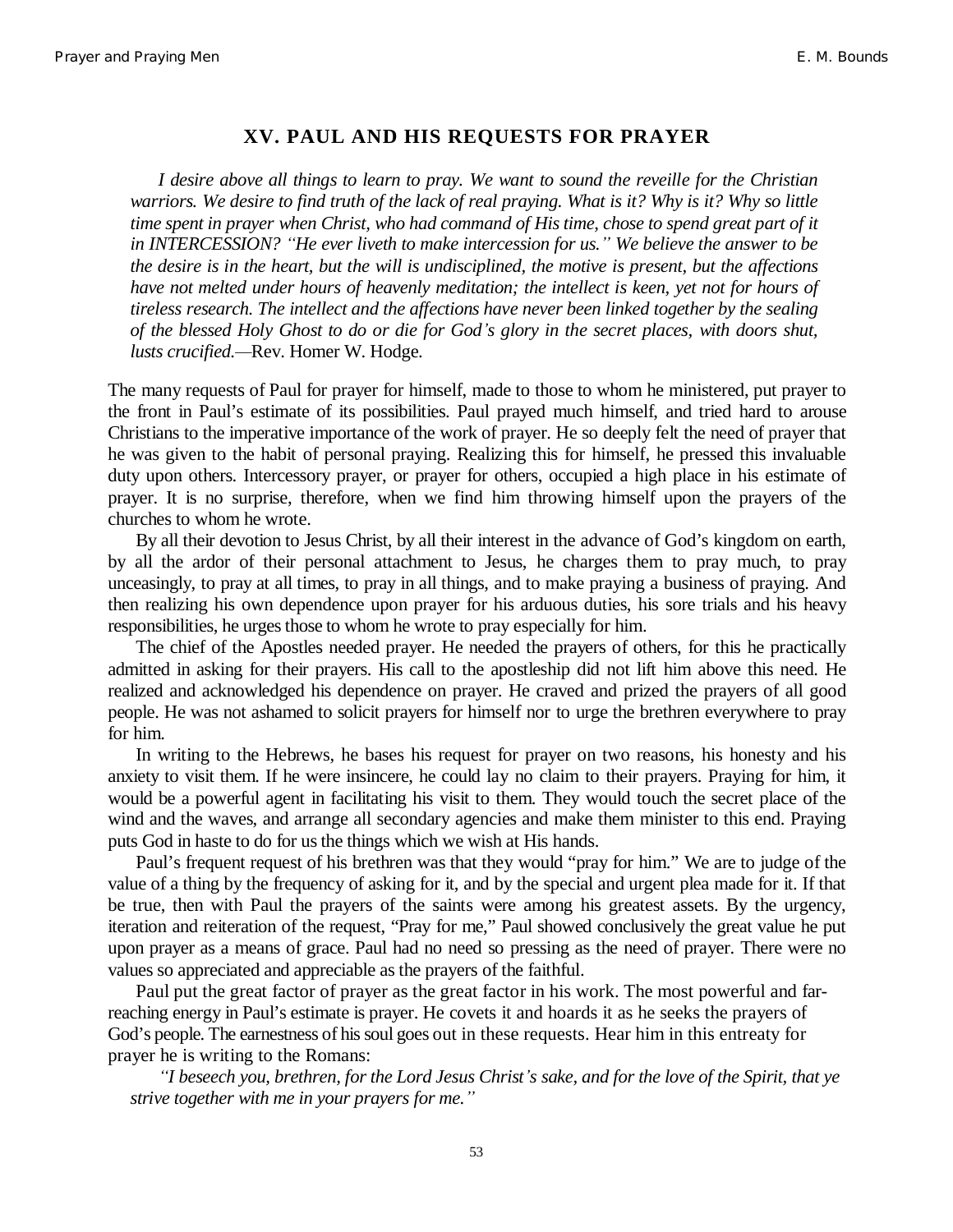Prayers by others for Paul were valuable because they helped him. Great helpers are prayers. Nothing gives so much aid to us in our needs as real prayers. They supply needs and deliver from straits. Paul's faith, so he writes to the Corinthians, had been much tried, and he had been much helped and much strengthened by God's deliverance. "Ye also helping by prayer." What marvelous things has God done for His favored saints through the prayers of others! The saints can help the saints more by fervent praying than in any other way.

In the midst of envy and detraction, and in perils by false brethren, he writes thus to the Philippians:

"For I know that this shall turn to my salvation though your prayer, and the supply of the Spirit of Jesus Christ.

"According to my expectation, and my hope, that in nothing I shall be ashamed, but with all boldness as always, so now also Christ shall be magnified in my body, whether it be by life or death."

Shame was taken away, holy boldness secured, and life and death made glorious by the prayers of the saints at Philippi for Paul.

Paul had many mighty forces in his ministry. His remarkable conversion was a great force, a point of mighty projecting and propelling power, and yet he did not in his ministry secure its results by the force of his epochal conversion. His call to the apostleship was clear, luminous, and all-convincing, but he did not depend on that for the largest results in his ministry.

Paul's course was more clearly marked out and his career rendered more powerfully successful by prayer than by any other force.

Paul urges the Roman Christians to pray for him that he may be delivered from unbelieving men. Prayer is a defense and protection against the malignity and machinations of evil men. It can affect men because God can affect them. Paul had not only unbelieving enemies with whom to contend, but many Christians were prejudiced against him to an extent which rendered it questionable whether they would accept any Christian service at his hands. Especially was this the case at Jerusalem, and so prayer, powerful prayer, must be used to remove the mighty and pernicious force of prejudice, inflamed and deep-seated.

Prayer on their part for him must be used for his safety, and also that a prosperous journey and God's will might bring him speedily and surely to them, in order to bless and refresh mutually the Roman Christians.

These prayer requests of Paul are many-sided and all-comprehensive. How many things does his request to the Roman Church include! The request for their prayers, like the Church to whom it is directed, is cosmopolitan. He beseeches them, entreats them, a term indicating intensity and earnestness, "for the sake of Jesus Christ, to strive with him in their prayers for him." This he desires that he may be delivered from evil and designing men, who might hinder and embarrass him in his mission, then further that his service for the poor saints might be accepted by the saints, and that he might ultimately come unto them with joy that they might be refreshed.

How full of heart earnestness is his request! How tender and loving is his appeal! How touching and high is the motive to the highest and truest form of prayer, "for the Lord Jesus Christ's sake!"

Also for the love we bear to the Spirit, or for the love which the Spirit bears to us; by the ties of the holy brotherhood. By these lofty and constraining motives does he urge them to pray for him and to "strive with him" in their mutual praying. Paul is in the great prayer struggle, a struggle in which the mightiest issues are involved and imperiled; and he is in the midst of this struggle. He is committed to it because Christ is in it. He needs help, help which comes alone through prayer. So he pleads with his brethren to pray for him and with him.

By prayer enemies are to be swept out of the way. By prayer prejudices are to be driven out of the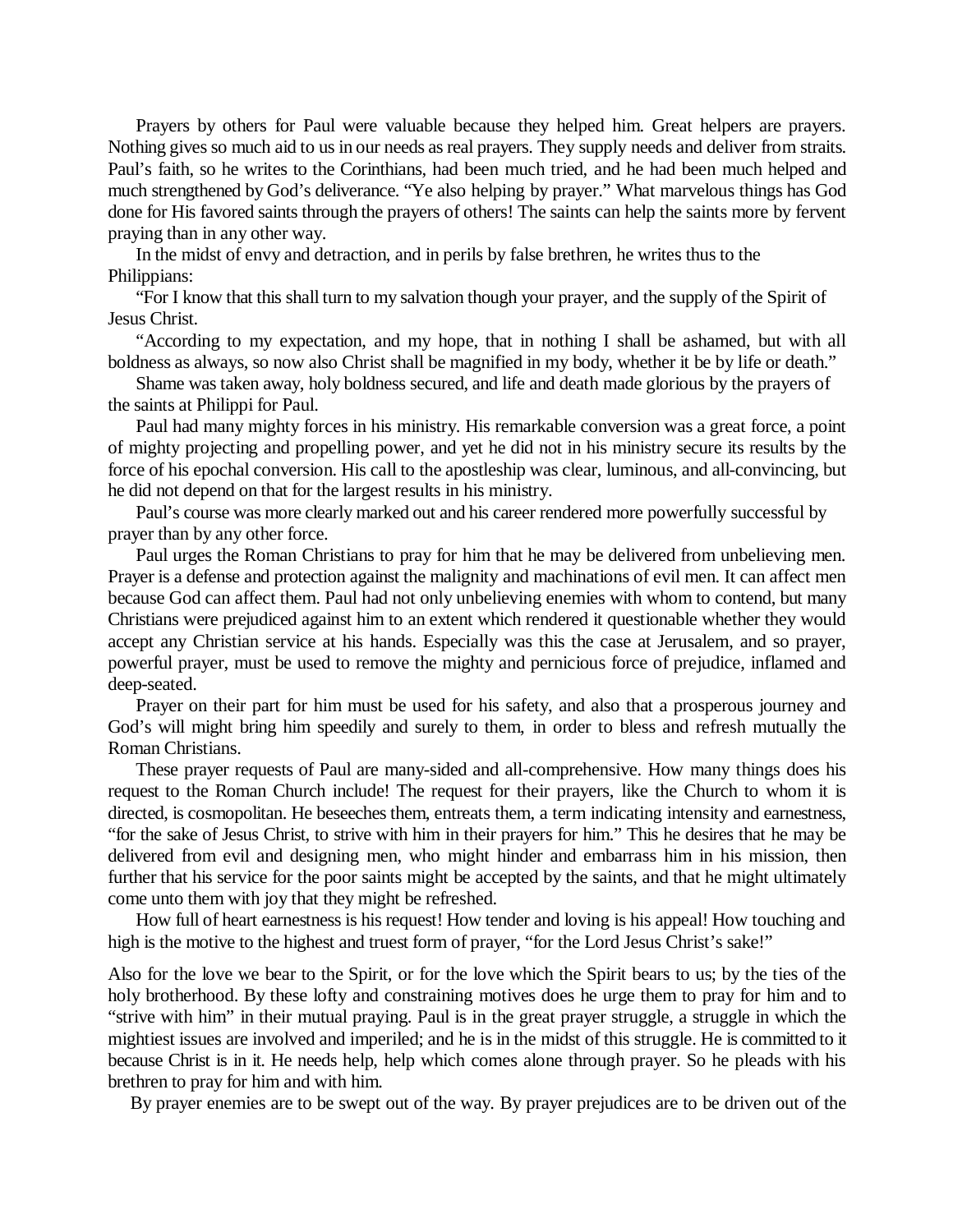hearts of good men. His way to Jerusalem would be cleared of difficulties, the success of his mission would be secured, and the will of God and the good of the saints would be accomplished. All these marvelous ends would be secured by marvelous praying. Wonderful and world-wide are the results to be gained by mighty praying. If all apostolic successors had prayed as Paul did, if all Christians in all these ages had been one with apostolical men in the mighty wrestlings of prayer, how marvelous and divine would have been the history of God's Church! How unparalleled would have been its success! The glory of its millennium would have brightened and blessed the world ages ago.

We see in Paul's requests his estimate of the far-reaching power of prayer. Not that prayer has in it any talismanic force, nor that it is a fetish, but that it moves God to do things that it nominates. Prayer has no magic, potent charm in itself, but is only all potent because it gets the Omnipotent God to grant its request. A precedent basis in all prayer as expressed or understood by Paul is that "Ye strive together with me in your prayers for me." It is of the nature of a severe conflict in which Paul's soul is engaged, a wrestle, a hand-to-hand fight. The strain is severe and exhaustive to all the energies of the soul, and the issue is tossed in uncertainty. Paul in this prayer struggle needs reinforcements and divine help in his striving. He is in the midst of the struggle, and will bear the brunt, but he solicits and pleads for the help of others. Their prayers are just now needed, He needs help to offer intense prayers.

Prayer is not inaptly called "wrestling," because it is a most intense struggle. To prayer there are the greatest hindrances and the most inveterate foes. Mighty evil forces surge around the closets of prayer. Enemies strong and strongly entrenched are about the closets where praying is done. No feeble, listless act is this praying done by Paul. In this thing he has "put away childish things." The commonplace and the tame have been retired. Paul must do this praying mightily or not do it at all. Hell must feel and stagger and under the mightiness of his prayer stroke, or he strikes not at all. The strongest graces and the manliest efforts are requisite here. Strength is demanded in the praying done by Paul. Courage is at a premium in it. Timid touches and faint-hearted desires avail nothing in the mind of Paul which we are considering. Enemies are to be faced and routed and fields are to be won. The most unflagging and invincible bravery and the highest qualities of Christian soldierhood are demanded for prayer. It is a trumpet call to prayer, a chieftain's clarion note, sounded out for earnest, persistent prayer as the great spiritual conflict rages.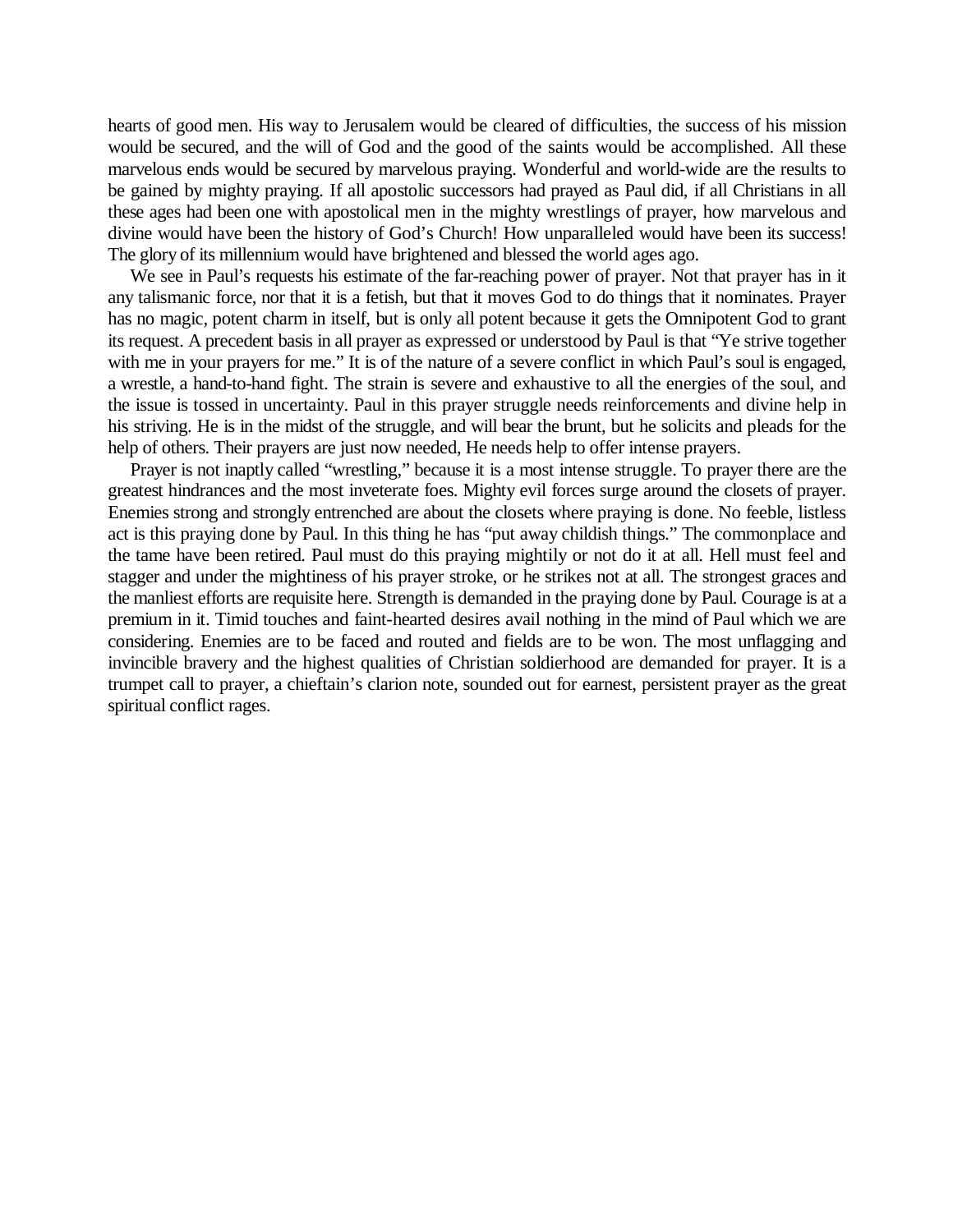#### **XVI. PAUL AND HIS REQUESTS FOR PRAYER** *(Continued)*

*We announce the law of prayer as follows: A Christian¶s prayer is a joint agreement of the will and his cabinet, the emotions, the conscience, the intellect, working in harmony at white heat, while the body co-operates under certain hygienic conditions to make the prayer long enough sustained at high voltage to insure tremendous results, supernatural and unearthly.*— Rev. Homer W. Hodge

We come to the request of Paul made to the Church at Ephesus, found in the latter part of Ephes. 6 of the Epistle to those Christians:

"Praying always with all prayer and supplication in the Spirit, and watching thereunto with all perseverance and supplication for all saints;

"And for me that utterance may be given unto me, that I may open my mouth boldly, to make known the mystery of the Gospel,

"For which I am an ambassador in bonds, that therein I may speak boldly as I ought to speak."

For this Church he had labored and prayed night and day, with many watchings and tears and much humility. As he drew a vivid picture of the Christian soldier, with his foes besetting him, he gave them this charge of praying specially for him.

To these Ephesian Christians he gave a comprehensive statement of the necessity, nature and special benefits of prayer. It was to be urgent, covering all times and embracing all manner of places. Supplication must give intensity, the Holy Spirit must be invoked, vigilance and perseverance must be added, and the whole family of saints were involved.

The force of his request for prayer centered on him, that he might be able to talk with force, fluency, directness and courage. Paul did not depend upon his natural gifts, but on those which came to him in answer to prayer. He was afraid he would be a coward, a dull, dry speaker, or a hesitating stammerer, and he urged these believers to pray that he might have courage, not only to speak clearly, but freely and fully.

He desired them to pray that he might have boldness. No quality seems more important to the preacher than that of boldness. It is that positive quality which does not reckon consequences, but with freedom and fullness meets the crisis, faces a present danger, and discharges unawed a present duty. It was one of the marked characteristics of apostolic preachers and apostolic preaching. They were bold men, they were bold preachers. The reference to the manifestation of the principle by them is almost the record of their trials. It is the applause of their faith.

There are many chains which enslave the preacher. His very tenderness makes him weak. His attachments to the people tend to bring him into bondage. His personal intercourse, his obligations to his people, his love for them, all tend to hamper his freedom and restrain his pulpit deliverances. What great need to be continually praying for boldness to speak boldly as he ought to speak!

The prophets of old were charged not to be afraid of the faces of men. Unawed by the frowns of men, they were to declare the truth of God without apology, timidity, hesitancy or compromise. The warmth and freedom of conviction and of sincerity, the fearlessness of a vigorous faith, and above all the power of the Holy Ghost, are all wonderful helpers and elements of boldness. How all this should be coveted and sought with all earnestness by ministers of the Gospel in this day!

Meekness and humility are high virtues of the first importance in the preacher, but these qualities do not at all militate against boldness. This boldness is not the freedom of passionate utterances. It is not scolding nor rashness. It speaks the truth in love. Boldness is not rudeness. Roughness dishonors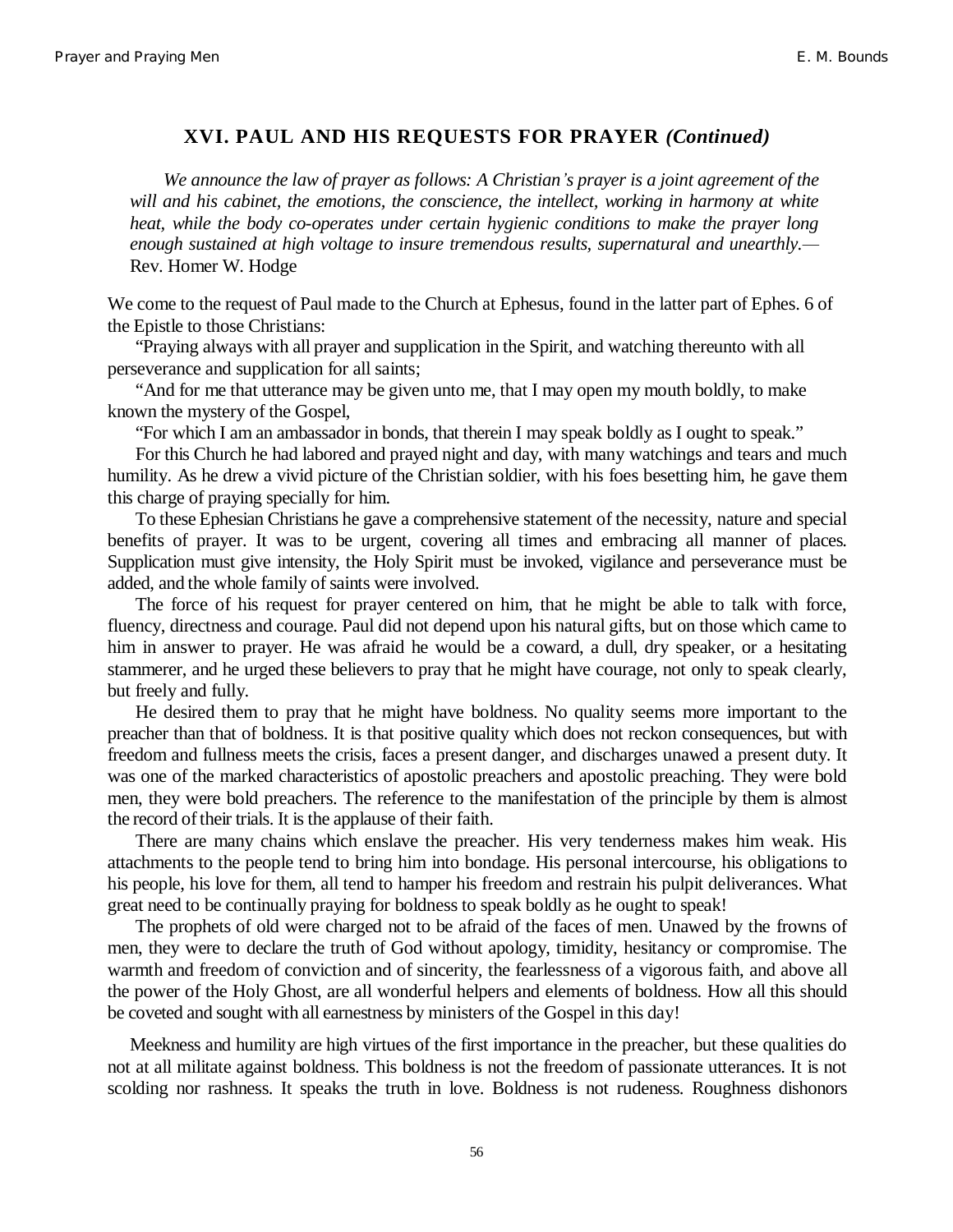boldness. It is as gentle as a mother with a babe, but as fearless as a lion standing before a foe. Fear, in the mild and innocent form of timidity, or in the criminal form of cowardice, has no place in the true ministry. Humble but holy boldness is of the very first importance.

What hidden, mysterious mighty force can add courage to apostolical preaching, and give bolder utterances to apostolic lips? There is one answer, and it is that prayer can do the deed.

What force can so affect and dominate evil that the very results of evil will be changed into good? We have the answer in Paul's words again, in connection with prayers made for him:

"Who delivered us from so great a death, and doth deliver; in whom we trust that he will yet deliver us; Ye also helping together in prayer for us. What then? Notwithstanding every way, whether in pretense or in truth, Christ is preached, and therein I do rejoice, yea, and will rejoice."

We can see how the promises of God are made real and personal by prayer. "All things work together for good to them that love God." Here is a jeweled promise. Paul loved God, but he did not leave the promise alone, as a matter of course, to work out its blessed results. So he wrote to the Corinthians as we have before seen, "I am in trouble. I trust in God to deliver. Ye also helping together by prayer." Helping me by prayer, you help God to make the promise strong and rich in realization.

Paul's prayer requests embraced "supplication for all saints," but especially for apostolic courage for himself. How much he needed this courage just as all true preachers, called of God, need it! Prayer was to open doors for apostolical labors, but at the same time it was to open apostolic lips to utter bravely and truly the apostolic message.

Hear him as he speaks to the Church at Colosses:

"Withal praying also for us, that God would open to us a door of utterance to speak the mystery of Christ, for which I am also in bonds;

"That I may make it manifest as I ought to speak."

How appropriate such a request to be made by a present-day preacher to his congregation! How great the need of those things by the present-day preacher which Paul desired for himself!

As in the request to the Ephesians, Paul wants a "door of utterance" given him, that he may preach with the liberty of the Spirit, be delivered from being straitened in thought or hampered in delivery. Furthermore, he desires the ability to make manifest in the clearest terms, without confusion of thought, and with force of utterance, the Gospel "as he ought to speak," and just as every preacher should speak. Happy that preacher who ministers to a people who pray thus for him!

And happier still if he inwardly feels, as he faces his responsible task and realizes how much he needs these things to preach clearly, forcibly and effectively, that he has urged his people to pray for him!

Prayer transmutes crosses, trials and oppositions into blessings, and causes them to work together for good. "These shall turn to my salvation through your prayers," says Paul. Just as the same things today in the life of the preacher are transmuted into gracious blessings in the end, "ye also helping together by prayer." Saintly praying mightily helped Apostolic preaching and rescued apostolic men from many sore straits. So just such praying in these days will effect like results in faithful preaching done by brave, fearless ministers. Prayer for the preacher avails just as prayer by the preacher avails. Two things are always factors in the life and work of a true preacher: First when he prays constantly, fervently and persistently for those to whom he preaches; and secondly, when those to whom he ministers pray for their preacher. Happy is the preacher so situated. Blessed is that congregation thus favored.

To the Church at Thessalonica Paul sends this pressing request, pointed, clear, and forcible: "Finally, brethren, pray for us, that the word of the Lord may have free course, and be glorified, even as it is with you;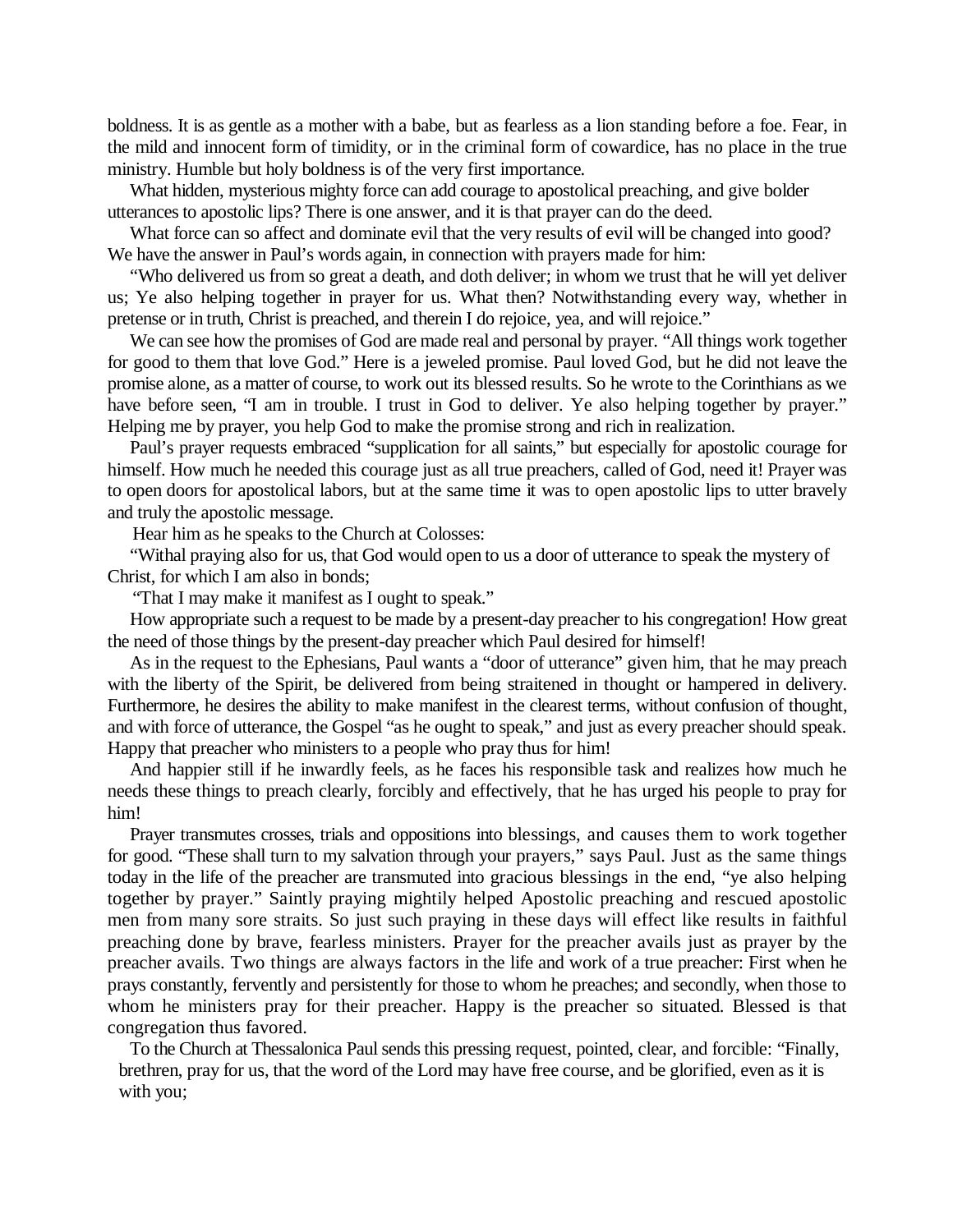"And that we may be delivered from wicked and unreasonable men."

He has in mind a race-course, on which the racer is exerting himself to reach the goal. Hindrances are in the way of his success and must be removed, so that the racer may finally succeed and obtain the reward. The "Word of the Lord" is this racer, as preached by Paul. This Word is personified and there are serious impediments which embarrass the running of the Word. It must have "free course." Everything in the way and opposing its running must be taken out of its roadway. These impediments in the way of the Word of the Lord "running and being glorified" are found in the preacher himself, in the Church to whom he ministers, and in the sinners around him. The Word runs and is glorified when it has unobstructed access to the minds and hearts of those to whom it is preached, when sinners are convicted for sin, when they seriously consider the claims of God's Word on them, and when they are induced to pray for themselves, asking for pardoning mercy. It is glorified when saints are instructed in religious experience, corrected of errors of doctrine and mistakes in practice, and when they are led to seek for higher things and to pray for deeper experiences in the Divine life.

Mark you. It is not when the preacher is glorified because of the wonderful success wrought by the Word. It is not when people praise him unduly, and make much of him because of his wonderful sermons, his great eloquence and his remarkable gifts. The preacher is kept in the background in all this work of glorification, even though he is foremost as being the object of all this praying.

Prayer is to do all these things. So Paul urges, entreats, insists, "Pray for us." And it is not so much prayer for Paul personally in his Christian life and religious experience. All this needed much prayer. It was really for him officially, prayer for him in the office and work of a Gospel minister. His tongue must be unloosed in preaching, his mouth unstopped, and his mind set free. Prayer must help in his religious life not so much because it would help to "work out his own salvation," but rather because right living would give strength to the Word of the Lord, and would save him from being a hindrance to the Word which he preached. And as he desires that no hindrance should be in himself which would defeat his own preaching, so he wants all hindrances taken away from the churches to whom he ministers that Church people may not stand in the way or weigh down the Word as it runs on the racecourse attempting to reach the goal, even the minds and hearts of the people. Furthermore, he wishes hindrances in the unsaved to be set aside that God's Word as preached by him may reach their hearts and be glorified in their salvation.

With all this before him, Paul sends this pressing request to these believers at Thessalonica, "Pray for us," because praying by true Christians would greatly help in the running of the Word of the Lord.

Wise that preacher who has the eyes to see these things, and who realizes that his success largely depends upon praying of this kind on the part of his people for him. How much do we need churches now who, having the preacher in mind and the preached Word on their hearts, pray for him that "the Word of the Lord may have free course, and be glorified."

One other item in this request is worth noting: "That we may be delivered from wicked and unreasonable men." Such men are hindrances in the way of the Word of the Lord. Few preachers but are harassed by them and need to be delivered from them. Prayer helps to bring such a deliverance to preachers from "unreasonable and wicked men." Paul was annoyed by such characters, and for this very reason he urged prayer for him that he might find deliverance from them.

Summing it all up, we find that Paul feels that the success of the Word, its liberty and largeness, are bound up in their prayers, and that their failure to pray would restrict its influence and its glory. His deliverance from unreasonable and wicked men as well as his safety, he asserts, are in some way dependent upon their prayers. These prayers, while they greatly helped him to preach, would at the same time protect his person from the cruel purposes of wicked and unreasonable men.

In Hebrews 13:9, Paul thus opens his heart to those Hebrew Christians in asking them to pray for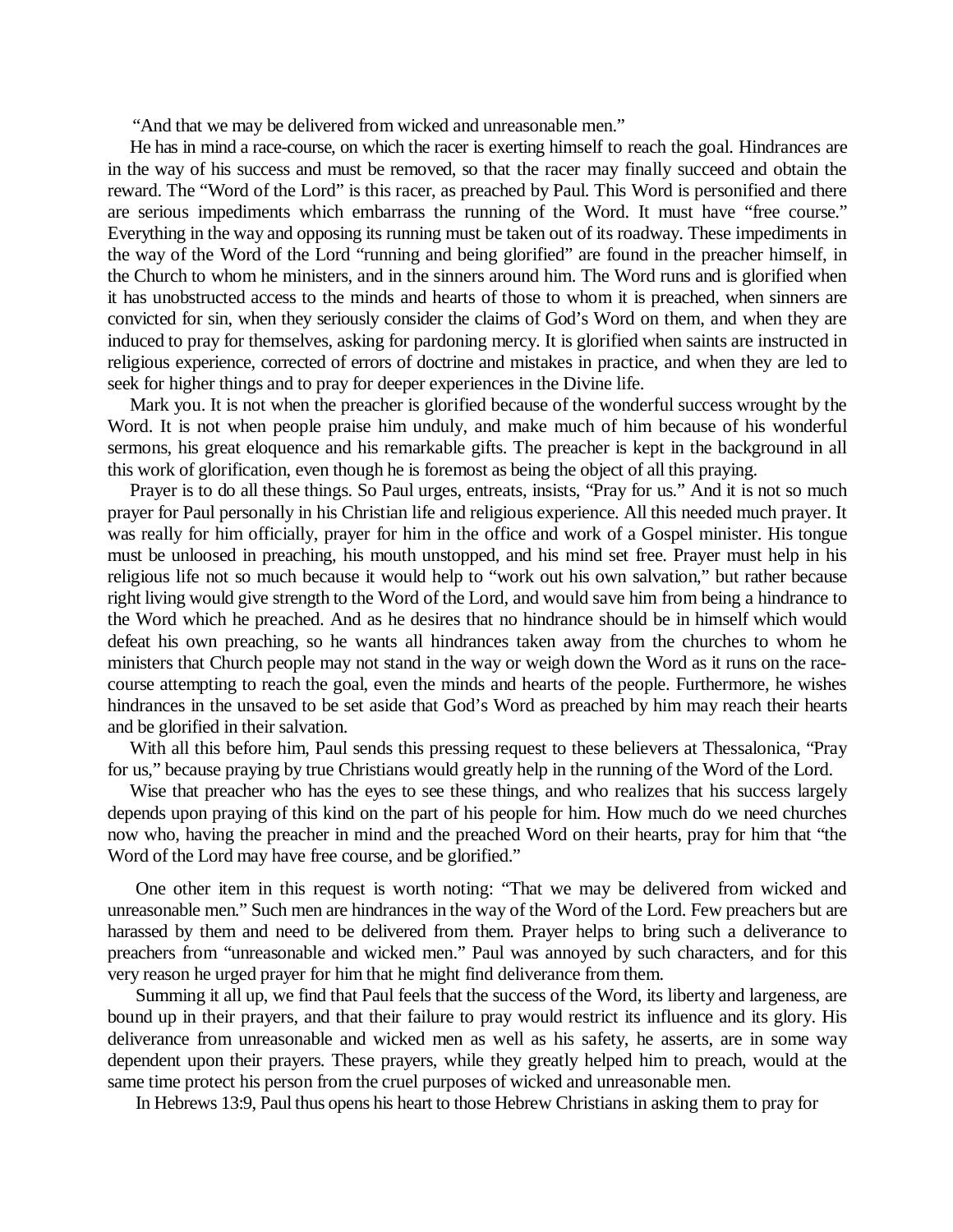him:

#### *³Pray for us, for we trust we have a good conscience, in all things willing to live honestly.´*

In this prayer request, Paul's inward consciousness of his integrity of heart and his internal witness to his personal honesty come out and are a basic truth of his Christian character. No room for blame does he find in himself. "Pray for us." Your prayers for us will find in me honest integrity and honest execution and honest administration of all prayer results.

The request is intended to stir up the saints to more earnest praying, more devotion to prayer, and more urgency in prayer. Prayer must affect his visit to them, would hasten it and enlarge its beneficial results.

Paul is on the most cordial and freest terms with Philemon. He is anxious and expects to visit him at some future day and makes the appointment. He takes it for granted that Philemon is praying, for as this man had been converted under his ministry, it is assumed that he has been taught the Pauline lesson of prayer. He assumes also that prayer will open up the way for his visit, remove the hindrances and bring them graciously together. So he requests Philemon to prepare a lodging place for him, adding, "I trust through your prayers I shall be given to you." Paul had the idea that his movements were hindered or helped by the prayers of his brethren.